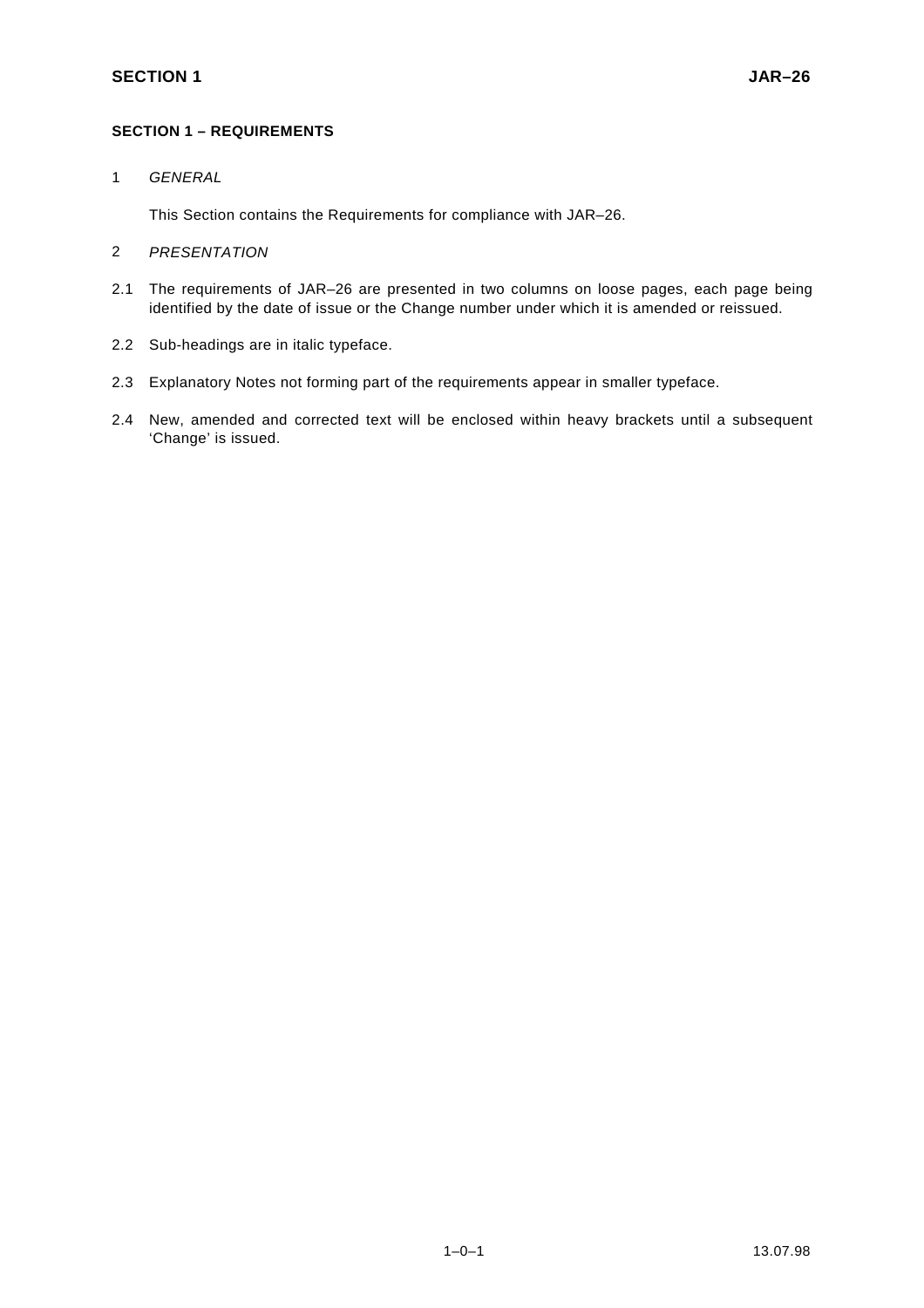# INTENTIONALLY LEFT BLANK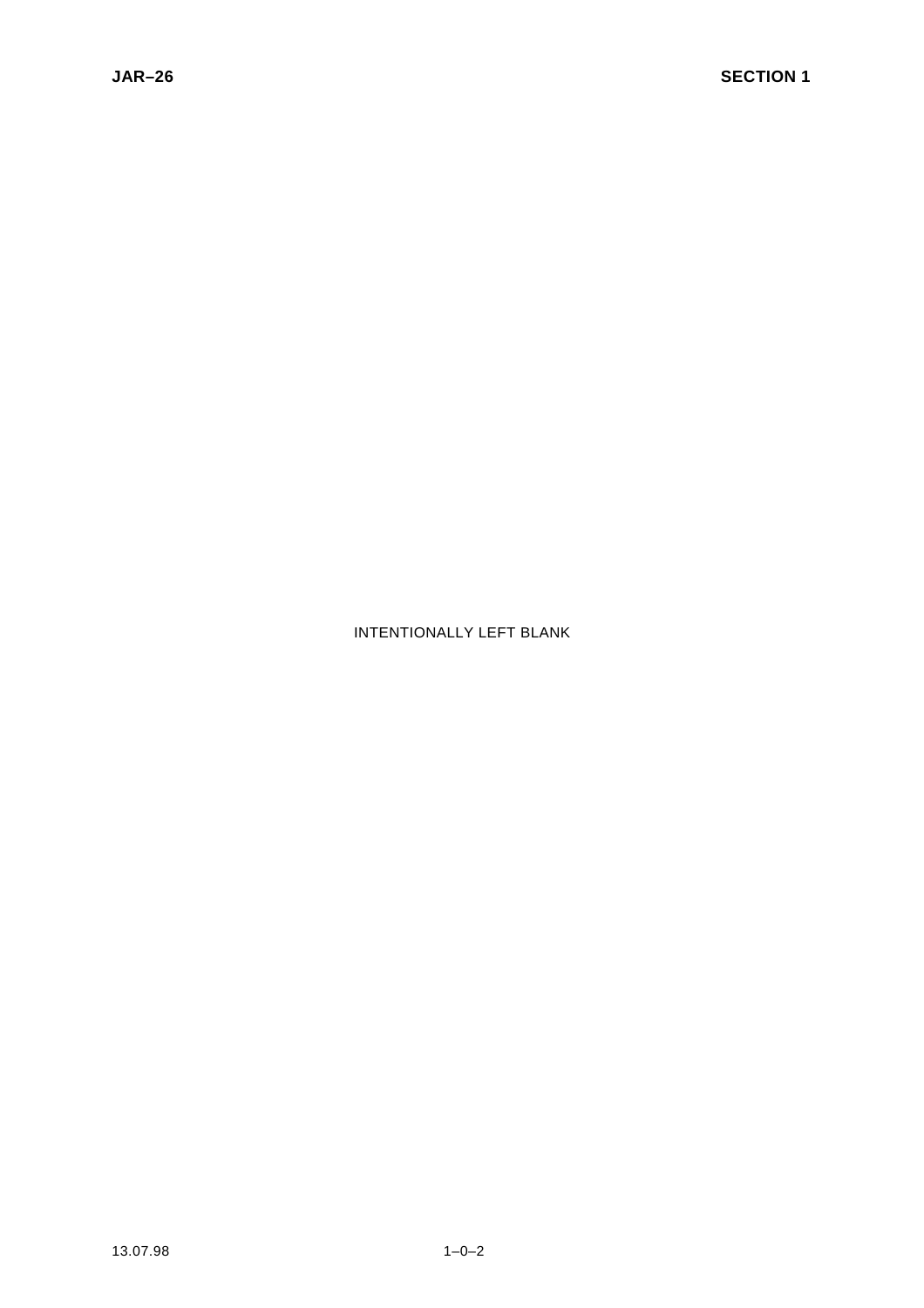#### **SUBPART A – GENERAL**

#### JAR 26.2 (continued)

#### **JAR 26.1 Applicability**

 (a) This JAR–26 prescribes specific additional airworthiness requirements with which operators must ensure that compliance has been established if operating in accordance with the Part of JAR–OPS relevant to the particular type of operation –

(1) Subpart B relates to Commercial Air Transportation (Aeroplanes);

(2) Subpart C relates to General Aviation (Aeroplanes);

(3) Subpart D relates to Commercial Air Transportation (Helicopters); and

(4) Subpart E relates to General Aviation (Helicopters).

(b) The requirements of JAR–26 are applicable as follows –

(1) For Subpart B from 1 October 1999, unless otherwise indicated;

- (2) Reserved;
- (3) Reserved;
- (4) Reserved.

(c) Until the final implementation of JAR–26, current national aviation requirements apply.

#### **JAR 26.2 Terminology**

'*Airworthiness Exemption*': An exemption to an airworthiness requirement granted by a National Authority in accordance with its Type Certification Procedures. It is not meant to include those exemptions granted in accordance with JAR–OPS 1.010 or 3.010.

'*Manufactured*': The date on which the inspection records show that an aircraft is first in a condition for safe flight. (See IEM No. 1 to JAR 26.2)

'*Maximum Certificated Passenger Seating Capacity (MCPSC)*': The maximum number of passenger seats, excluding crew seats, approved during type certification of the aircraft, and specified in the Type Certificate Data Sheet. (See IEM No. 2 to JAR 26.2)

'*Maximum Approved Passenger Seating Configuration (MAPSC)*': The maximum passenger seating capacity of an individual aeroplane, excluding pilot seats or flight deck seats and cabin crew seats as applicable, used by the operator, approved by the Authority and specified in the Operations Manual.

'*Type Certificated (TC)*': Reference to when an aircraft was type certificated means the date of TC issuance, or equivalent, in the country of origin (i.e. the State where the first TC was issued).

#### **JAR 26.3 Equivalent Safety Findings (ESF)** (See IEM 26.3)

Equivalent Safety Findings included in the Type Certification basis of an aircraft made and accepted by the national Authority remain valid regarding JAR–26 or equivalent requirements.

#### **JAR 26.5 Airworthiness Exemptions** (See IEM 26.5)

(a) *Previously Granted Airworthiness Exemptions:* Airworthiness Exemptions granted, regarding JAR–26 or equivalent requirements, to an aircraft's Type Certification Basis, C of A documentation or Operations approval documentation prior to the implementation of this JAR–26 (as appropriate in each State), are to be notified to his Authority by the AOC holder who is adding an aircraft to his fleet, when that aircraft is being moved from one JAA registry to another.

(b) *Airworthiness Exemptions granted after JAR–26 implementation:* After the date of JAR–26 implementation requests for Airworthiness Exemptions regarding JAR–26 requirements, will be made in accordance with the applicable JARs for certification or operations. In the case of such jointly agreed airworthiness exemptions, there is no additional reporting requirement to the NAA.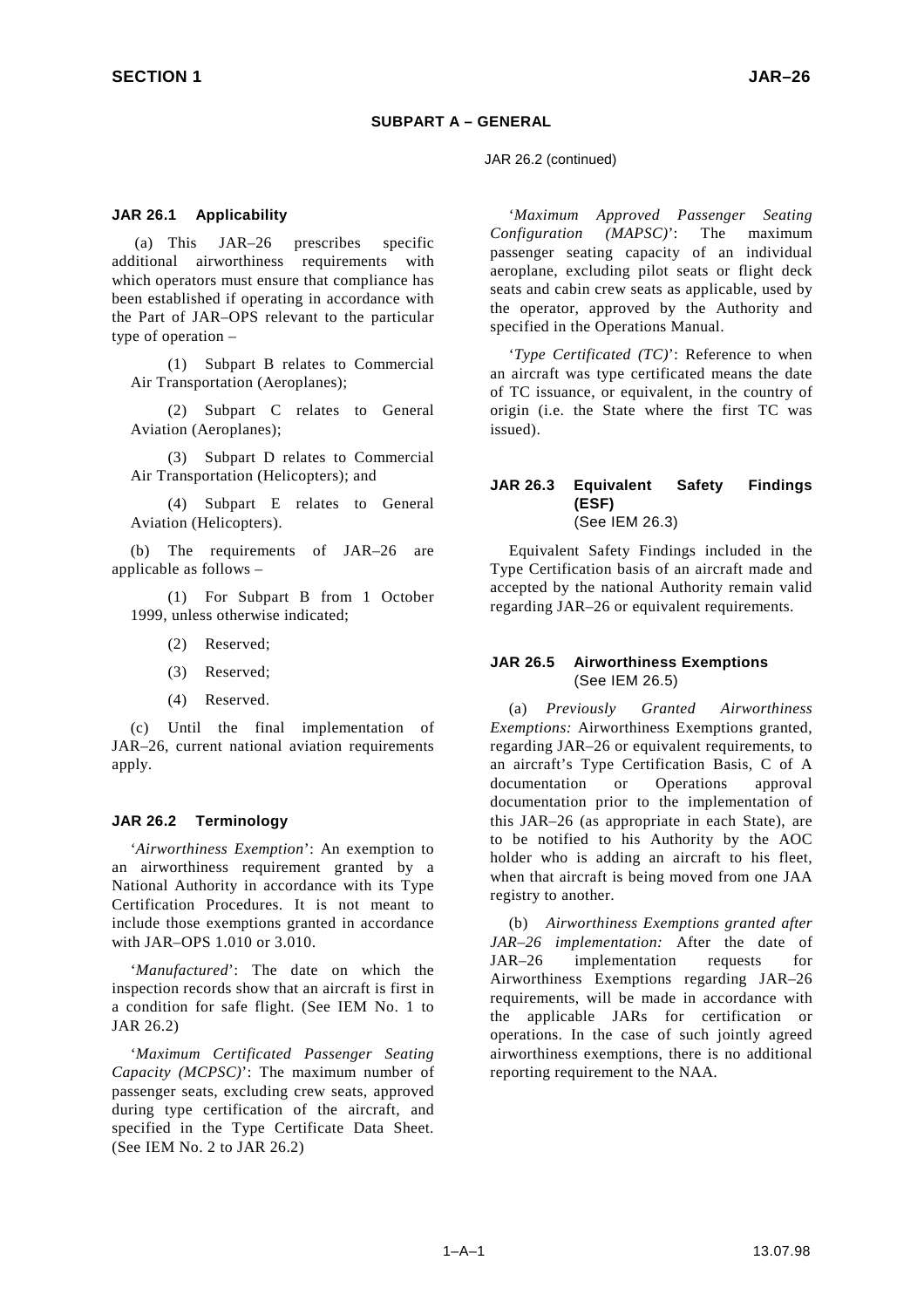## INTENTIONALLY LEFT BLANK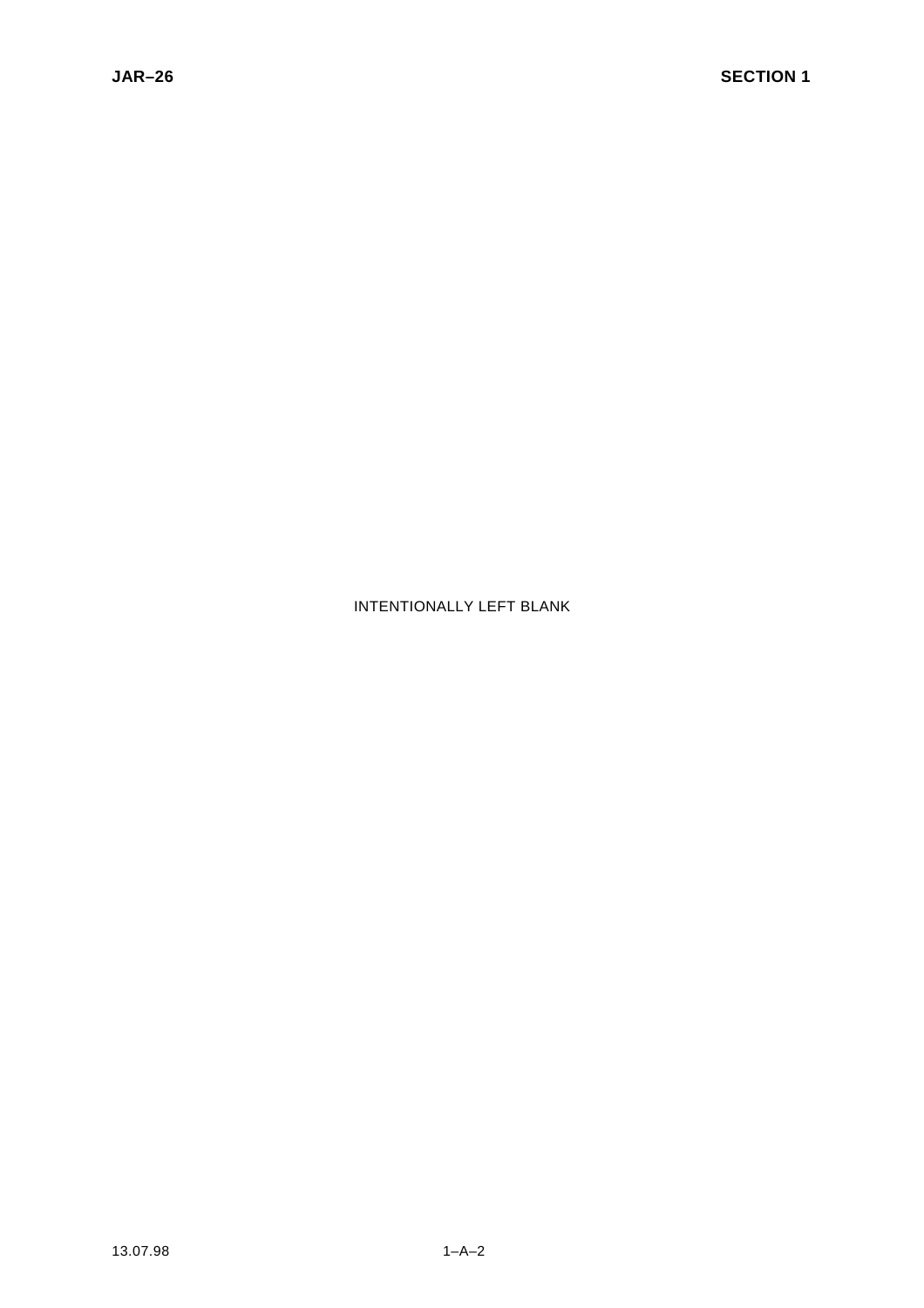#### **SUBPART B – COMMERCIAL AIR TRANSPORT (AEROPLANES)**

#### **[PERSONNEL AND CARGO ACCOMMODATIONS]**

#### **[JAR 26.50 Seats, berths, safety belts, and harnesses**

(Text derived from: JAR 25.785(h), (j) & (k), at Chg. 8, 30/11/81 and FAR 25.785(g), Amdt. 25-51, 6/3/1980) as well as from FAR 121.311 (d)(f) & (g), at Chg. 21, published 17/2/98; see also: JAR-OPS 1.730 Chg. 1, 1/3/98)

An operator shall not operate a large aeroplane, type certificated after 1 January 1958, that does not comply with the following:

(a) Each seat at a flight deck station is equipped with a combined safety belt and shoulder harness with a single-point release that permits the flight deck occupant, when seated with safety belt and shoulder harness fastened, to perform all of the occupant's necessary flight deck functions. There must be a means to secure each combined safety belt and shoulder harness, when not in use, to prevent interference with the operation of the aeroplane and with rapid egress in an emergency. Shoulder harness and combined safety belt and shoulder harness that were approved and installed prior to 6 March 1980 may continue to be used. Safety belt and shoulder harness restraint systems may be designed to the inertia load factors established under the certification basis of the aeroplane.

(b) Each cabin crew member seat located in passenger compartments, excluding passenger seats occupied by cabin crew members not required by JAR-OPS 1.990, must be equipped with a restraint system consisting of a combined safety belt and shoulder harness unit with a single point release. There must be means to secure each combined safety belt and shoulder harness, when not in use, to prevent interference with rapid egress in an emergency. In addition –

(1) To the extent possible, without compromising their proximity to required floor level emergency exits, cabin crew seats must be located to provide a direct view of the cabin area for which the cabin crew member is individually responsible, except that for aeroplanes with a certification basis prior to JAR 25.785 at Chg. 8 (or FAR Part 25, §25.785, at Amdt. 25-51 respectively), cabin crew member seats need not be re-located to meet that requirement if an indirect view into the passenger cabin is given by a mirror.

JAR-26.50(b) (continued)

(2) Cabin crew member seats must –

(i) Either be forward or rearward facing, with an energy absorbing rest that is designed to support the arms, shoulders, head, and spine; and

(ii) Be positioned so that when not in use they will not interfere with the use of passageways and exits.

Combined safety belt and shoulder harness that were approved and installed prior to 6 March 1980 may continue to be used. Safety belt and shoulder harness restraint systems may be designed to the inertia load factors established under the certification basis of the aeroplane.

(c) Each seat for a required cabin crew member must be located to minimize the probability of its occupant suffering injury by being struck by items dislodged in a galley, or from a stowage compartment or serving cart. All items expected in these locations in service must be considered. (See ACJ 26.50(c))

(d) Each occupant of a seat that makes more than an 18-degree angle with the vertical plane containing the aeroplane centreline must be protected from head injury by a safety belt and an energy absorbing rest that will support the arms, shoulders, head and spine, or by a safety belt and shoulder harness that will prevent the head from contacting any injurious object. Each occupant of any other seat must be protected from head injury by a safety belt and, as appropriate to the type, location, and angle of facing of each seat, by one or more of the following:

(1) A shoulder harness that will prevent the head from contacting any injurious object.

(2) The elimination of any injurious object within striking radius of the head.

(3) An energy absorbing rest that will support the arms, shoulders, head, and spine.**]** 

[Amdt. 3, 01.12.05]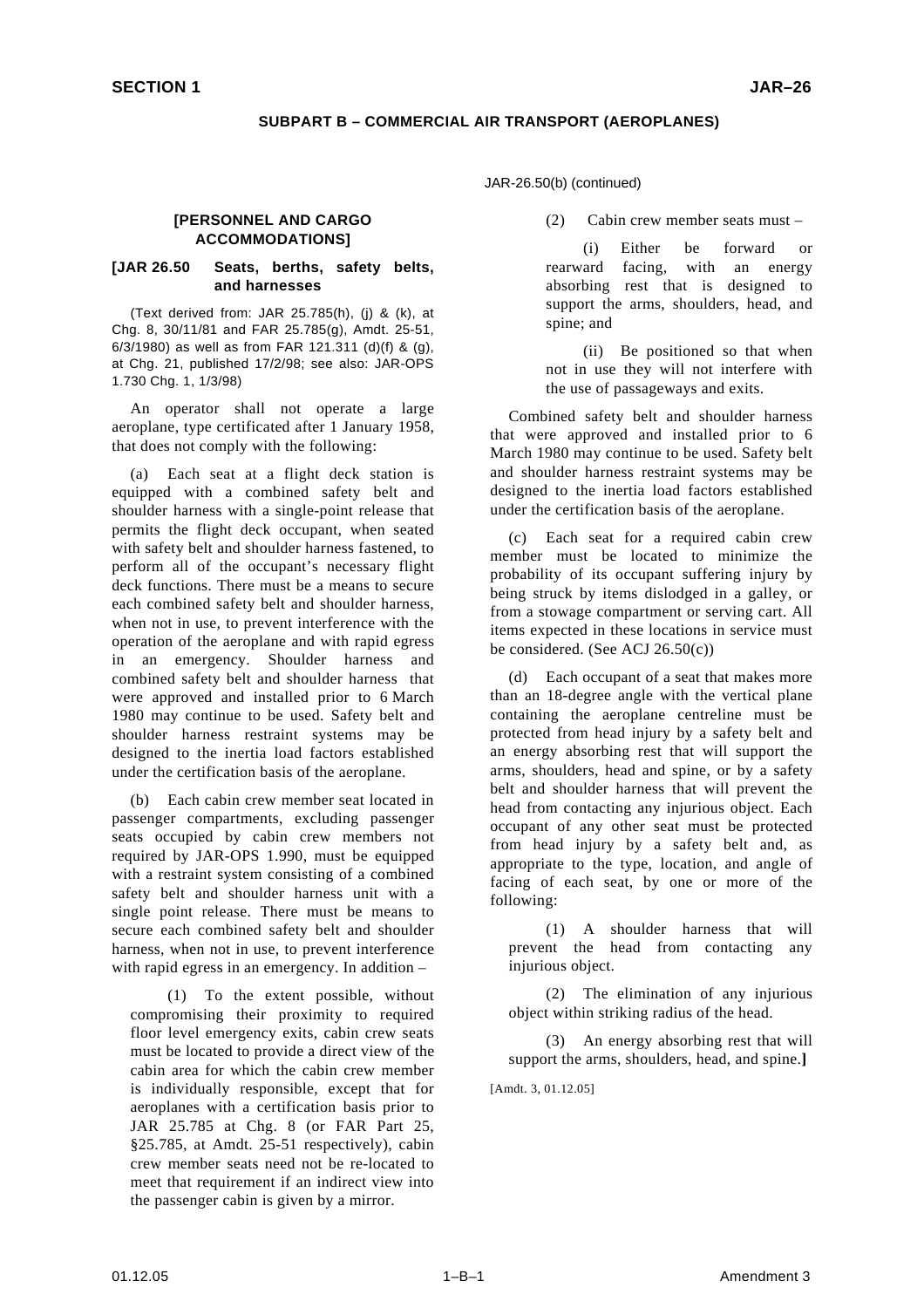#### **EMERGENCY PROVISIONS**

#### **JAR 26.100 Location of emergency exits**

(Text derived from: JAR 25.807(d)(7) at Chg. 13 plus Amdt 93/1, 8/3/93)

Except for aeroplanes having an emergency exit configuration installed and approved prior to 1 April 1999, an operator shall not operate a large aeroplane having a MAPSC of more than 19 with an emergency exit deactivated, when such a deactivation results in an emergency exit being more than 18.288 m (60 feet) from any adjacent passenger emergency exit on the same side of the same deck of the fuselage, as measured parallel to the aeroplane's longitudinal axis between the nearest exit edges.

#### **JAR 26.105 Emergency exit access**

(Text derived from: JAR 25.813(d) to (f) at Chg. 8, 30/11/81)

An operator shall not operate a large aeroplane that does not comply with the following –

(a) Reserved

(b) If it is necessary to pass through a passageway between passenger compartments to reach any required emergency exit from any seat in the passenger cabin, the passageway must be unobstructed. However, curtains may be used if they allow free entry through the passageway.

(c) No door may be installed in any partition between passenger compartments.

(d) If it is necessary to pass through a doorway separating the passenger cabin from other areas to reach any required emergency exit from any passenger seat, the door must have a means to latch it in the open position. The latching means must be able to withstand the loads imposed upon it when the door is subjected to the ultimate inertia forces, relative to the surrounding structure, prescribed in JAR/FAR Part 25.561(b), or equivalent, at the change/amendment level specified in the relevant Type Certificate Data Sheet, or equivalent document.

## **JAR 26.110 Emergency exit markings**

(Text derived from: JAR 25.811(a) to (d), and (f)&(g), Chg. 8, 30/11/81, and JAR 25.811(e) at Chg. 14, 27/5/94)

An operator shall not operate a large aeroplane after 1 April 2001, that does not comply with the following –

(a) Each passenger emergency exit, its means of access, and its means of opening must be conspicuously marked.

(b) The identity and location of each passenger emergency exit must be recognisable from a distance equal to the width of the cabin.

(c) Means must be provided to assist the occupants in locating the exits in conditions of dense smoke.

(d) The location of each passenger emergency exit must be indicated by a sign visible to occupants approaching along the main passenger aisle (or aisles). There must be –

(1) A passenger emergency exit locator sign above the aisle (or aisles) near each passenger emergency exit, or at another overhead location if it is more practical because of low headroom, except that one sign may serve more than one exit if each exit can be seen readily from the sign;

(2) A passenger emergency exit marking sign next to each passenger emergency exit, except that one sign may serve two such exits if they can both be seen readily from the sign; and

(3) A sign on each bulkhead or divider that prevents fore and aft vision along the passenger cabin to indicate emergency exits beyond and obscured by the bulkhead or divider, except that if this is not possible the sign may be placed at another appropriate location.

(e) The location of the operating handle and instructions for opening exits from the inside of the aeroplane must be shown in the following manner –

(1) Each passenger emergency exit must have, on or near the exit, a marking that is readable from a distance of 762 mm (30 inches).

(2) Each passenger emergency exit operating handle and the cover removal instructions, if the handle is covered, must –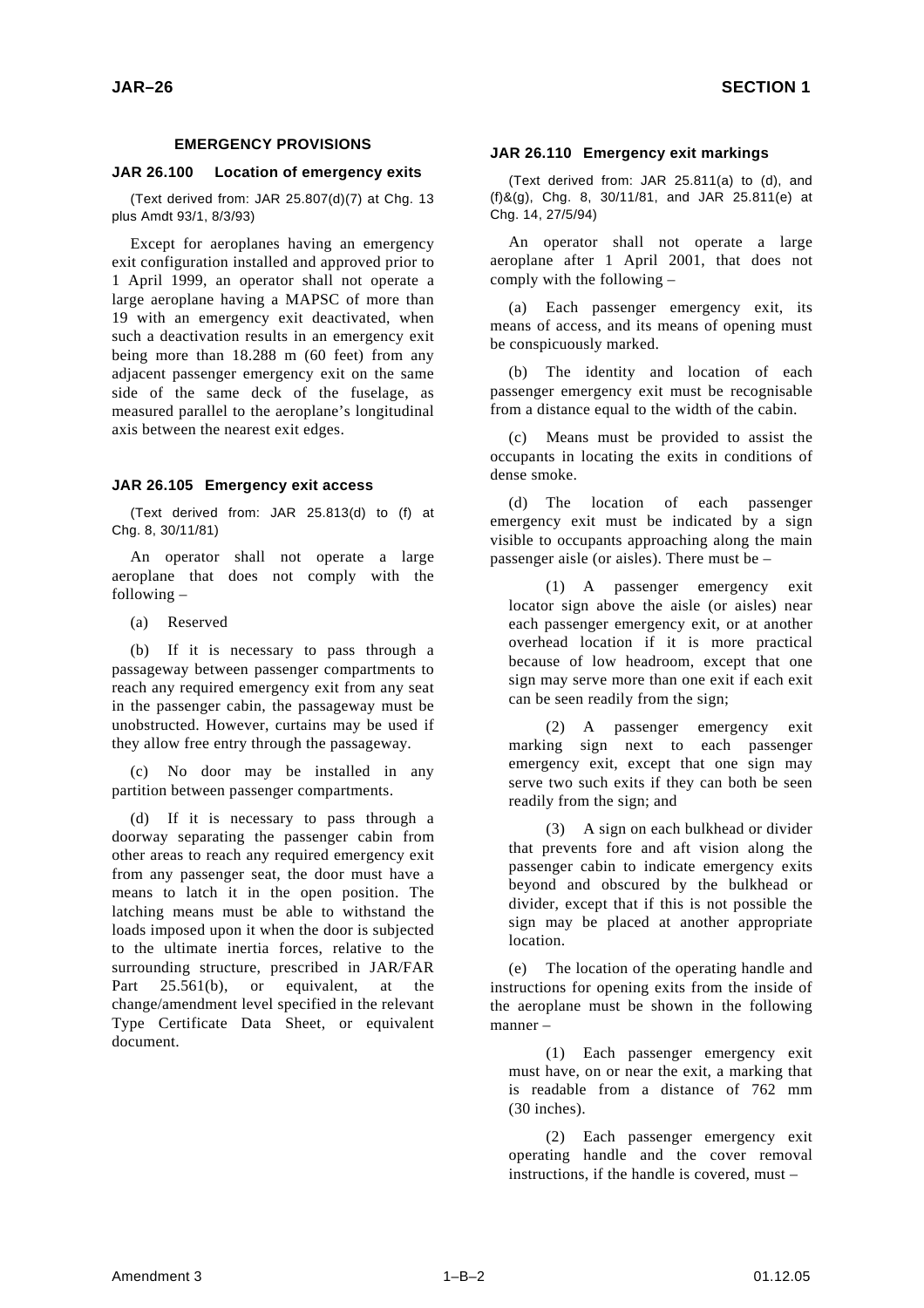JAR 26.110 (e) (continued) JAR 26.110 (f) (continued)

(i) Be self-illuminated with an initial brightness of at least 160 microlamberts (with the illumination level not decreasing in service to below 100 micro-lamberts); or

(ii) Be conspicuously located and well illuminated by the emergency lighting even in conditions of occupant crowding at the exit.

(3) Reserved

(4) All Type II and larger passenger emergency exits with a locking mechanism released by motion of a handle, must be marked by a red arrow with a shaft at least 19 mm (0. 75 inch) wide, adjacent to the handle, that indicates the full extent and direction of the unlocking motion required. The word OPEN must be horizontally situated adjacent to the arrow head and must be in red capital letters at least 25 mm (1 inch) high. The arrow and word OPEN must be located on a background which provides adequate contrast. (See IEM 26.110(e)(4))

(f) Each emergency exit that is required to be openable from the outside, and its means of opening must be marked on the outside of the aeroplane. In addition, the following apply –

(1) The outside marking for each passenger emergency exit in the side of the fuselage must include one 50.80 mm (2 inch) coloured band outlining the exit.

(2) Each outside marking including the band, must have colour contrast to be readily distinguishable from the surrounding fuselage surface. The contrast must be such that if the reflectance of the darker colour is 15% or less, the reflectance of the lighter colour must be at least 45%. 'Reflectance' is the ratio of the luminous flux reflected by a body to the luminous flux it receives. When the reflectance of the darker colour is greater than 15%, at least a 30% difference between its reflectance and the reflectance of the lighter colour must be provided.

(3) In the case of exits other than those in the side of the fuselage, such as ventral or tail cone exits, the external means of opening, including instructions if applicable, must be conspicuously marked in red, or bright chrome yellow if the background colour is such that red is inconspicuous. When the opening is located on only one side of the fuselage, a

conspicuous marking to that effect must be provided on the other side.

(g) Each sign required by sub-paragraph (d) of this paragraph may use the word 'exit' in its legend in place of the term 'emergency exit'.

## **[JAR 26.120 Interior emergency lighting and emergency light operation**

(Text derived from: JAR 25.812 (b),(c),(d) &(h) at Chg. 8, 30/11/81, JAR 25.812 (a) and (e) at Chg.12, 16/6/86 and FAR 121.310 (b),(c)&(d), at Chg. 21, published 17/2/1998; see also: JAR-OPS 1.815 Chg.1, 1/3/98)

An operator shall not operate a large passenger-carrying aeroplane that does not comply with the following –

(a) An emergency lighting system, independent of the main lighting system, must be installed. However, sources of general cabin illumination may be common to both the emergency and the main lighting system if the power supply to the emergency lighting system is independent of the power supply to the main lighting system. The emergency lighting system must include –

(1) Illuminated emergency exit marking and locating signs, sources of general cabin illumination and interior lighting in emergency exit areas.

(2) A floor proximity emergency escape path marking system for aeroplanes type certificated after 1 January 1958 that have a maximum approved passenger seating configuration of more than 19. The floor proximity emergency escape path marking must provide emergency evacuation guidance for passengers when all sources of illumination more than 1.22 m (4 feet) above the cabin aisle floor are totally obscured. In the dark of the night, the floor proximity emergency escape path marking must enable each passenger to –

> (i) After leaving the passenger seat, visually identify the emergency escape path along the cabin aisle floor to the first exits or pair of exits forward and aft of the seat;

> (ii) Readily identify each exit from the emergency escape path by reference only to markings and visual features not more than 1.22 m (4 feet) above the cabin floor.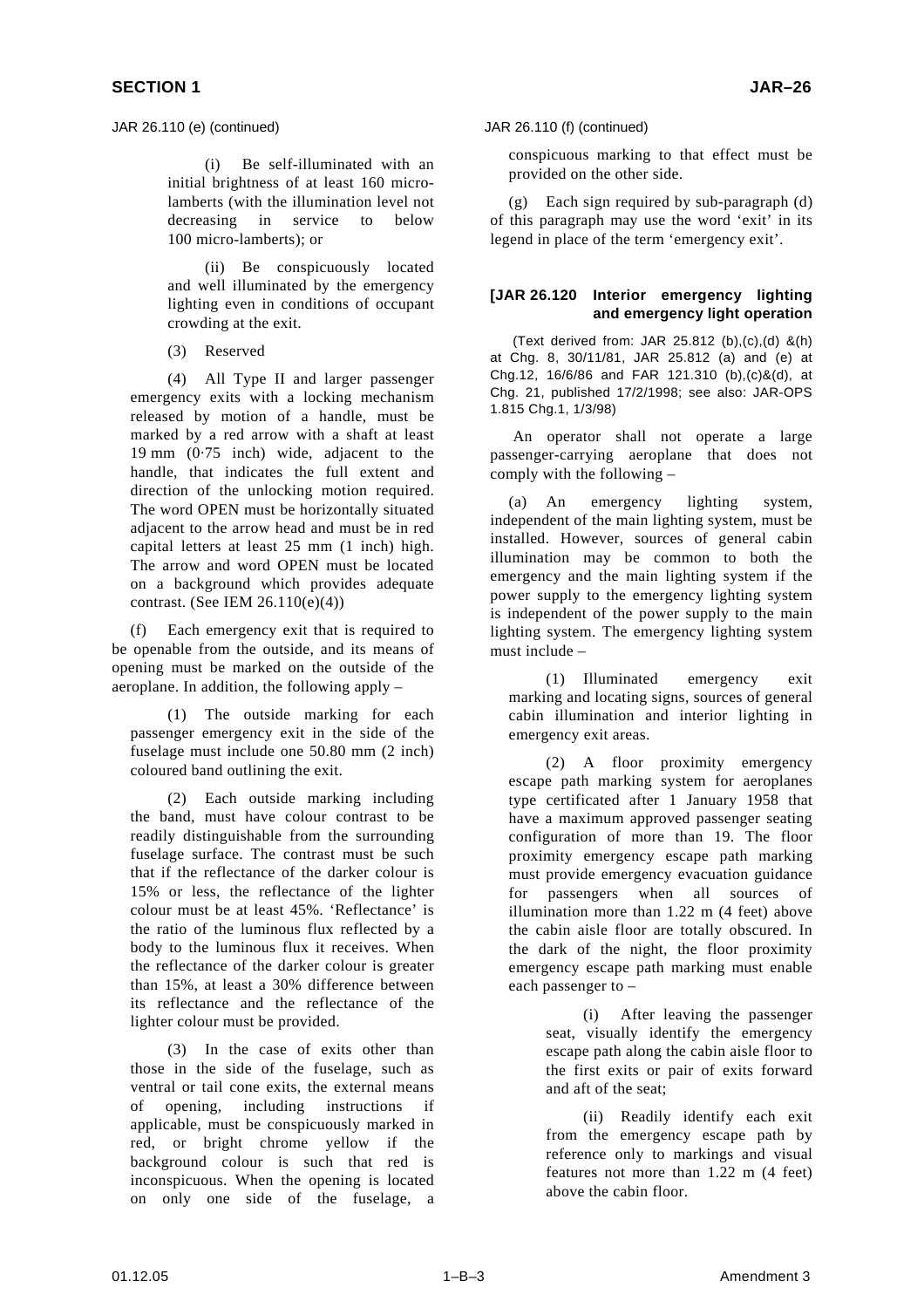(b) Except for lights forming part of the emergency lighting subsystems provided in compliance with JAR  $26.125(a)(2)$  that serve no more than one assist means, are independent of the aeroplane's main emergency lighting systems, and are automatically activated when the assist means is deployed, each light required for interior and exterior emergency lighting must –

(1) Be operable manually both from the flight crew station and for aeroplanes on which a cabin crew member is required, from a point in the passenger compartment that is readily accessible from a normal cabin crew seat;

(2) Have a means to prevent inadvertent operation of the manual controls;

(3) When armed or turned on at either station, remain lighted or become lighted upon interruption of the aeroplane's normal electric power;

(4) Provide the required level of illumination for at least 10 minutes at the critical ambient conditions after emergency landing;

(5) Have a cockpit control device that has an "on", "off", and "armed" position.

(c) In addition to subparagraphs (a), and (b) above, for an aeroplane manufactured prior to {date of publication of this amendment  $+$  one year}, the following requirements must be met –

(1) For an aeroplane for which the application for the type certificate was filed prior to 1 May 1972,

> (i) Each passenger emergency exit marking and each locating sign must have white letters at least 25.4 mm (1 inch) high on a red background at least 50.8 mm (2 inches) high. These signs may be internally electrically illuminated, or self-illuminated by other than electrical means, with an initial brightness of at least  $0.509$  cd/m<sup>2</sup> (160) microlamberts). The colours may be reversed in the case of internally electrically illuminated signs if this will increase the illumination of the exit. On these aeroplanes, no sign may continue to be used if its luminescence (brightness) decreases to below 0.318  $cd/m<sup>2</sup>$  (100 microlamberts). However, the competent authority may authorize a deviation from the 50.8 mm (two-inch)

#### JAR 26.120 (continued) JAR 26.120 (c) (continued)

background requirements if they find that special circumstances exist that make compliance impractical and that the proposed deviation provides an equivalent level of safety.

(ii) The sources of general cabin illumination must provide enough general lighting in the passenger cabin so that the average illumination when measured at 1016 mm (40-inch) intervals at seat armrest height, on the centerline of the main passenger aisle, is at least 0.54 lux (0.05 foot-candle).

(iii) The floor of the passageway leading to each floor level passenger emergency exit, between the main aisles and the exit openings, must be provided with illumination.

(2) For an aeroplane for which the application for the type certificate was filed on or after 1 May 1972, the interior emergency lighting requirements under which the aeroplane was type certificated. On these aeroplanes, no sign may continue to be used if its luminescence (brightness) decreases to below 0.796 cd/ $m^2$  (250 microlamberts).

(d) In addition to subparagraphs (a) and (b) above, for an aeroplane manufactured on or after {date of publication of this amendment  $+$  one year}, and for which the application for the type certificate was filed prior to 1 May 1972, the following requirements, must be met –

(1) For an aeroplane that has a passenger seating configuration, excluding pilot seats, of –

> (i) 10 seats or more, each passenger emergency exit locator sign required by JAR  $26.110(d)(1)$  and each passenger emergency exit marking sign required by JAR  $26.110(d)(2)$  must have red letters at least 38.1 mm (1 ½ inches) high on an illuminated white background, and must have an area of at least  $135 \text{ cm}^2$  (21 square inches) excluding the letters. The lighted background-to-letter contrast must be at least 10:1. The letter height to strokewidth ratio may not be more than 7:1 nor less than 6:1. These signs must be internally electrically illuminated with a background brightness of at least 86 cd/m<sup>2</sup> (25 foot-lamberts) and a high-tolow background contrast no greater than 3:1. Each passenger emergency exit sign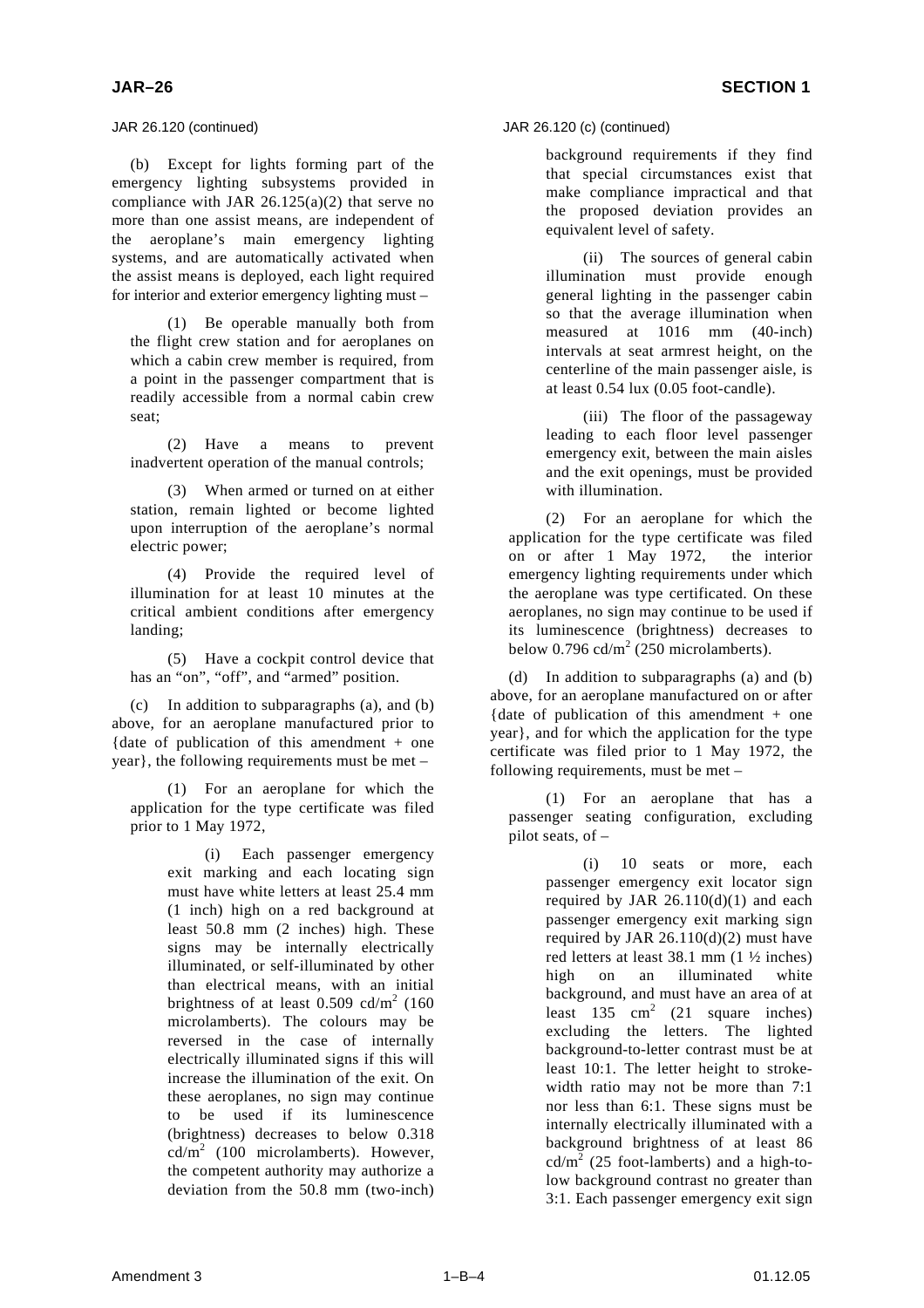#### JAR 26.120 (d) (continued) JAR 26.120 (d) (continued)

required by JAR  $26.110(d)(3)$  must have red letters at least 38.1 mm (1 ½ inches) high on a white background having an area of at least  $135 \text{ cm}^2$  (21 square inches) excluding the letters. These signs must be internally, electrically illuminated or self-illuminated by other than electrical means and must have an initial brightness of at least  $1.27$  cd/m<sup>2</sup> (400 microlamberts). The colours may be reversed in the case of a sign that is self-illuminated by other than electrical means. On these aeroplanes, no sign may continue to be used if its luminescence (brightness) decreases to below 0.796  $\text{cd/m}^2$  (250 microlamberts).

(ii) 9 seats or less, passenger emergency exit signs that are required by JAR 26.110(d)(1), (d)(2) and (d)(3), must have red letters at least 25.4 mm (1 inch) high on a white background at least 50.8 mm (2 inches) high. These signs may be internally electrically illuminated or self-illuminated by other than electrical means, with an initial brightness of at least  $0.509$  cd/m<sup>2</sup> (160) microlamberts). The colours may be reversed in the case of a sign that is selfilluminated by other than electrical means. On these aeroplanes, no sign may continue to be used if its luminescence (brightness) decreases to below 0.318  $\text{cd/m}^2$  (100 microlamberts).

 $(2)$  General illumination in passenger cabin must be provided so that when measured along the centerline of the main passenger aisle(s), and cross aisle(s) between main aisles, at seat armrest height and at 1016 mm (40-inch) intervals, the average illumination is not less than 0.54 lux (0.05 foot-candle) and the illumination at each 1016 mm (40-inch) interval is not less than 0.11 lux (0.01 foot-candle). (A main passenger aisle is considered to extend along the fuselage from the most forward passenger emergency exit or cabin occupant seat, whichever is farther forward, to the most rearward passenger emergency exit or cabin occupant seat, whichever is farther aft.)

(3) The floor of the passageway leading to each floor-level passenger emergency exit, between the main aisles and exit openings, must be provided with illumination that is not less 0.22 lux (0.02 foot-candle) measured along a line that is

within 152.4 mm (six inches) of and parallel to the floor and is centered on the passenger evacuation path.**]**

[Amdt. 3, 01.12.05]

### **[JAR 26.125 Exterior emergency lighting**

(Text derived from: JAR 25.812 (f)  $&$  (g), at Chg. 8, 30/11/81, and FAR 121.310 (h)(1) at Chg. 21, published 17/2/98; see also: JAR-OPS 1.815 Chg.1, 1/3/98)

An operator shall not operate a passengercarrying large aeroplane that does not comply with the following –

(a) For an aeroplane manufactured prior to {date of publication of this amendment  $+$  one year} and for which the application for the type certificate was filed prior to 1 May 1972 –

(1) Exterior emergency lighting must be provided at each overwing emergency exit so that the illumination is  $-$ 

> $(i)$  Not less than 0.22 lux  $(0.02)$ foot-candle) (measured on a plane parallel to the surface) on a  $0.19 \text{ m}^2$  (2square-foot) area where an evacuee is likely to make his first step outside the cabin;

> (ii) Not less than  $0.54$  lux  $(0.05)$ foot-candle) (measured normal to the direction of the incident light) for a minimum width of 0.61 m (2 feet) along the 30 percent of the slip-resistant escape route required in JAR 26.130 (d)(1) that is farthest from the exit; and

> (iii) Not less than  $0.22$  lux  $(0.02)$ foot-candle) on the ground surface with the landing gear extended (measured on a horizontal plane) where an evacuee using the established escape route would normally make first contact with the ground.

(2) The means required in JAR 26.130  $(a)(1)$ , to assist the occupants in descending to the ground and the assist means required at overwing emergency exits where the escape route specified in JAR  $26.130(d)(1)$ terminates more than 1.83 m (six feet) from the ground must be illuminated so that the deployed assist means is visible from the aeroplane.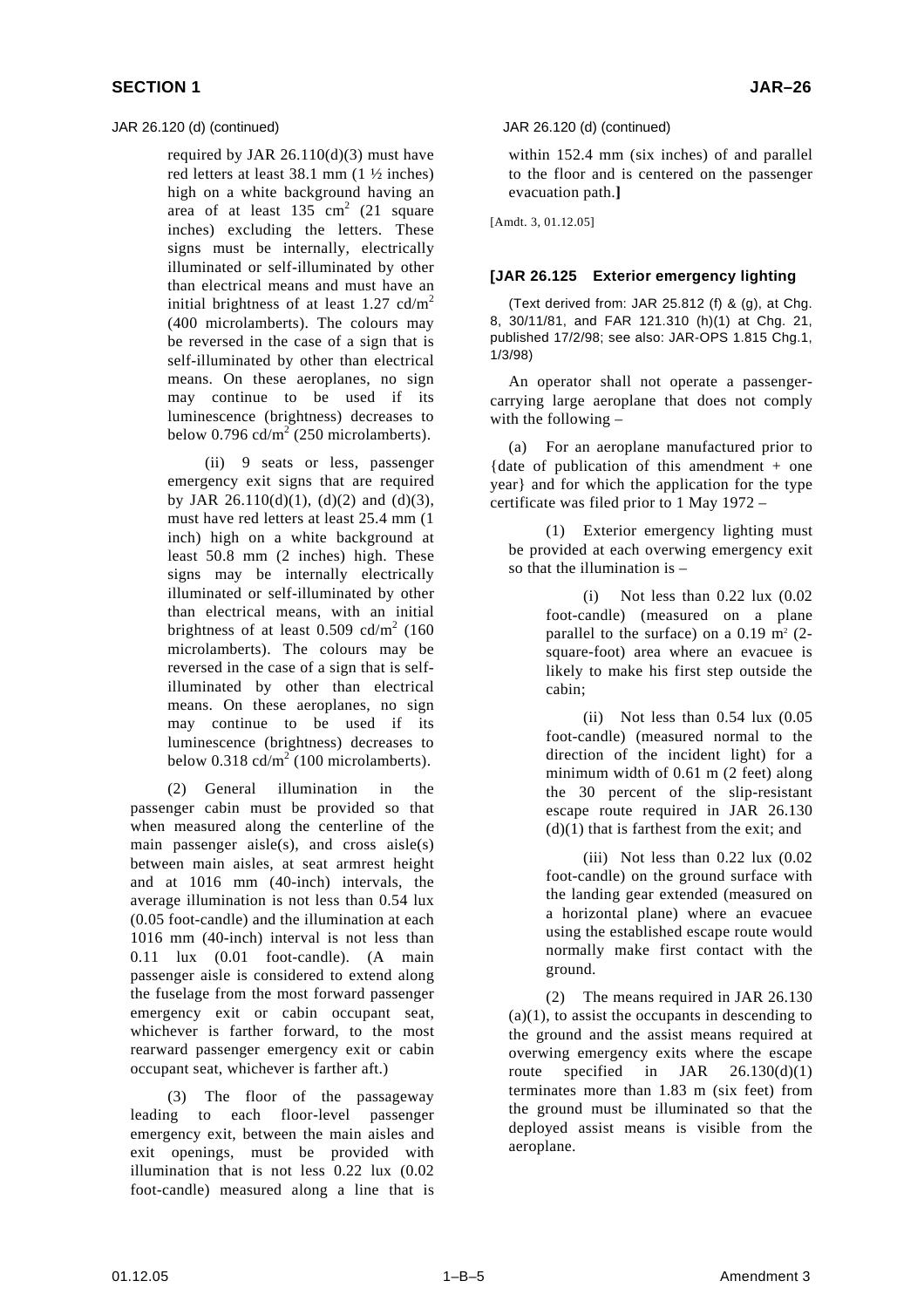(i) If the assist means is illuminated by exterior emergency lighting, it must provide –

(A) Illumination at each overwing emergency exit of not less than 0.22 lux (0.02 foot-candle) on the ground surface with the landing gear extended (measured in a horizontal plane) where an evacuee using the established escape route would normally make first contact with the ground; and

(B) Illumination at each nonoverwing emergency exit, of not less than 0.32 lux (0.03 foot-candle) (measured normal to the direction of the incident light) at the ground end of the assist means and, for each non-over-wing exit in the side of the fuselage, over a spherical surface 10 degrees to either side of the center of the assist means and from 30 degrees above to 5 degrees below the 45 degree position of the assist means.

(ii) If the emergency lighting subsystem illuminating the assist means serves no other assist means, is independent of the aeroplane's main emergency lighting system, and is automatically activated when the assist means is deployed, the lighting provisions –

(A) May not be adversely affected by stowage; and

(B) Must provide sufficient ground surface illumination so that obstacles at the end of the assist means are clearly visible to evacuees.

(b) For an aeroplane manufactured on or after {date of publication of this amendment + one year} and for which the application for the type certificate was filed prior to 1 May 1972, exterior emergency lighting must be provided as follows:

(1) At each overwing emergency exit the illumination must be –

> (i) Not less than 0.32 lux (0.03 foot-candle) (measured normal to the direction of the incident light) on a 0.2 m2 (2-square-foot) area where an evacuee is likely to make his first step outside the cabin;

> (ii) Not less than  $0.54$  lux  $(0.05)$ foot-candle) (measured normal to the

JAR-26 125 (a) (continued) JAR-26 125 (b) (continued)

direction of the incident light) for a minimum width of 1067 mm (42 inches) for a Type A overwing emergency exit and of 0.61 m (2 feet) for all other overwing emergency exits along the 30 percent of the slip-resistant portion of the escape route required in JAR 26.130  $(d)(1)$  that is farthest from the exit; and

(iii) Not less than 0.32 lux (0.03 foot-candle) on the ground surface with the landing gear extended (measured normal to the direction of the incident light) where an evacuee using the established escape route would normally make first contact with the ground.

(2) At each non-overwing emergency exit not required to have descent assist means the illumination must be not less than 0.32 lux (0.03 foot-candle) (measured normal to the direction of the incident light) on the ground surface with the landing gear extended where an evacuee is likely to make his first contact with the ground outside the cabin.

(3) The means required in JAR 26.130  $(a)(1)$  to assist the occupants in descending to the ground and the assist means required from the place on the aeroplane structure at which the escape route specified in JAR 26.130  $(d)(1)$  terminates and is more than 1.83 m (six) feet) from the ground must be illuminated so that the erected assist means is visible from the aeroplane. In addition –

> (i) If the assist means is illuminated by exterior emergency lighting, it must provide illumination of not less than 0.32 lux (0.03 foot-candle) (measured normal to the direction of the incident light) at the ground end of the erected assist means where an evacuee using the established escape route would normally make first contact with the ground, with the aeroplane in each of the attitudes corresponding to the collapse of one or more legs of the landing gear.

> (ii) If the emergency lighting subsystem illuminating the assist means serves no other assist means, is independent of the aeroplane's main emergency lighting system, and is automatically activated when the assist means is erected, the lighting provisions –

> (A) May not be adversely affected by stowage; and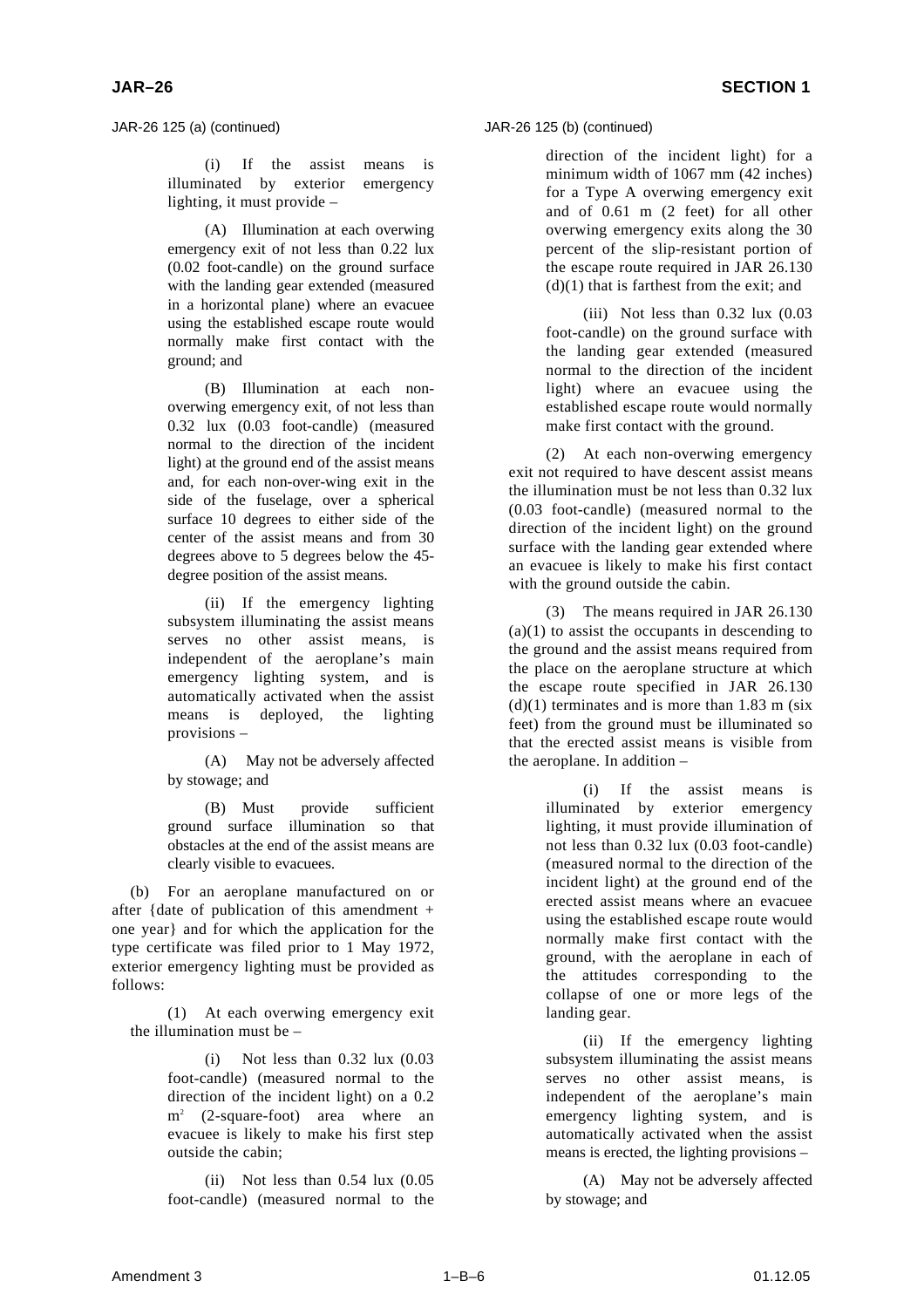(B) Must provide illumination of not less than 0.32 lux (0.03 foot-candle) (measured normal to the direction of incident light) at the ground end of the erected assist means where an evacuee would normally make first contact with the ground, with the aeroplane in each of the attitudes corresponding to the collapse of one or more legs of the landing gear.

(c) For an aeroplane for which the application for the type certificate was filed on or after 1 May 1972, the exterior emergency lighting requirements under which the aeroplane was type certificated must be met.**]**

[Amdt. 3, 01.12.05]

## **[JAR 26.130 Emergency egress assist means and escape routes**

(Text derived from: FAR 121.310 (a) & (h)(2) at Chg.21, published 17/2/98 and FAR 25.2(a) at Amdt. 25-72, eff. 20/8/90; see also: JAR-OPS 1.805 Chg.1, 1/3/98 )

An operator shall not operate a large passenger-carrying aeroplane that does not comply with the following –

(a) Each landplane emergency exit that is more than 1.83 m (6 feet) from the ground with the aeroplane on the ground and the landing gear extended, must have an approved means to assist the occupants in descending to the ground.

(1) The assisting means for each passenger emergency exit (other than an exit located over the wing) of an aeroplane for which the application for the type certificate was filed prior to 1 May 1972 must be a selfsupporting slide or equivalent, and must be designed so that it is –

> (i) Automatically deployed, and automatically erected, concurrent with the opening of the exit except that the assisting means may be erected in a different manner when installed at service doors that qualify as emergency exits, and at passenger doors; and

> (ii) Erectable within 10 seconds and of such length that the lower end is self-supporting on the ground after collapse of any one or more landing gear legs.

(2) The assisting means for flight crew emergency exits of an aeroplane for

#### JAR 26.125(b) (continued) JAR 26.130 (a) (continued)

which the application for the type certificate was filed prior to 1 May 1972 may be a rope or any other means demonstrated to be suitable for the purpose. If the assisting means is a rope, or an approved device equivalent to a rope, it must be –

> (i) Attached to the fuselage structure at or above the top of the emergency exit opening, or, for a device at a pilot's emergency exit window, at another approved location if the stowed device, or its attachment, would reduce the pilot's view in flight;

> (ii) Able (with its attachment) to withstand a 181.6 kg (400-pound) static load.

(b) For each overwing emergency exit of an aeroplane for which the application for the type certificate was filed prior to 1 May 1972 means must be provided to assist evacuees (who have used the overwing exit) to reach the ground, if the trailing edge of the flaps in the landing position is more than 1.83 m (6 ft) above the ground with the aeroplane on the ground and the landing gear extended, or if the wing is more than 1.83 m (6 ft) above the ground with the landing gear extended and the flaps are unsuitable as a slide.

(c) The assisting means for emergency exits of an aeroplane for which the application for the type certificate was filed on or after 1 May 1972 must meet the requirements under which the aeroplane was type certificated.

(d) An escape route must be established from each overwing emergency exit.

(1) For an aeroplane for which the application for the type certificate was filed prior to 1 May 1972, the escape route must be marked and (except for flap surfaces suitable as slides) covered with a slip resistant surface.

(2) For an aeroplane for which the application for the type certificate was filed on or after 1 May 1972, the slip-resistant escape route requirements under which the aeroplane was type certificated.**]** 

[Amdt. 3, 01.12.05]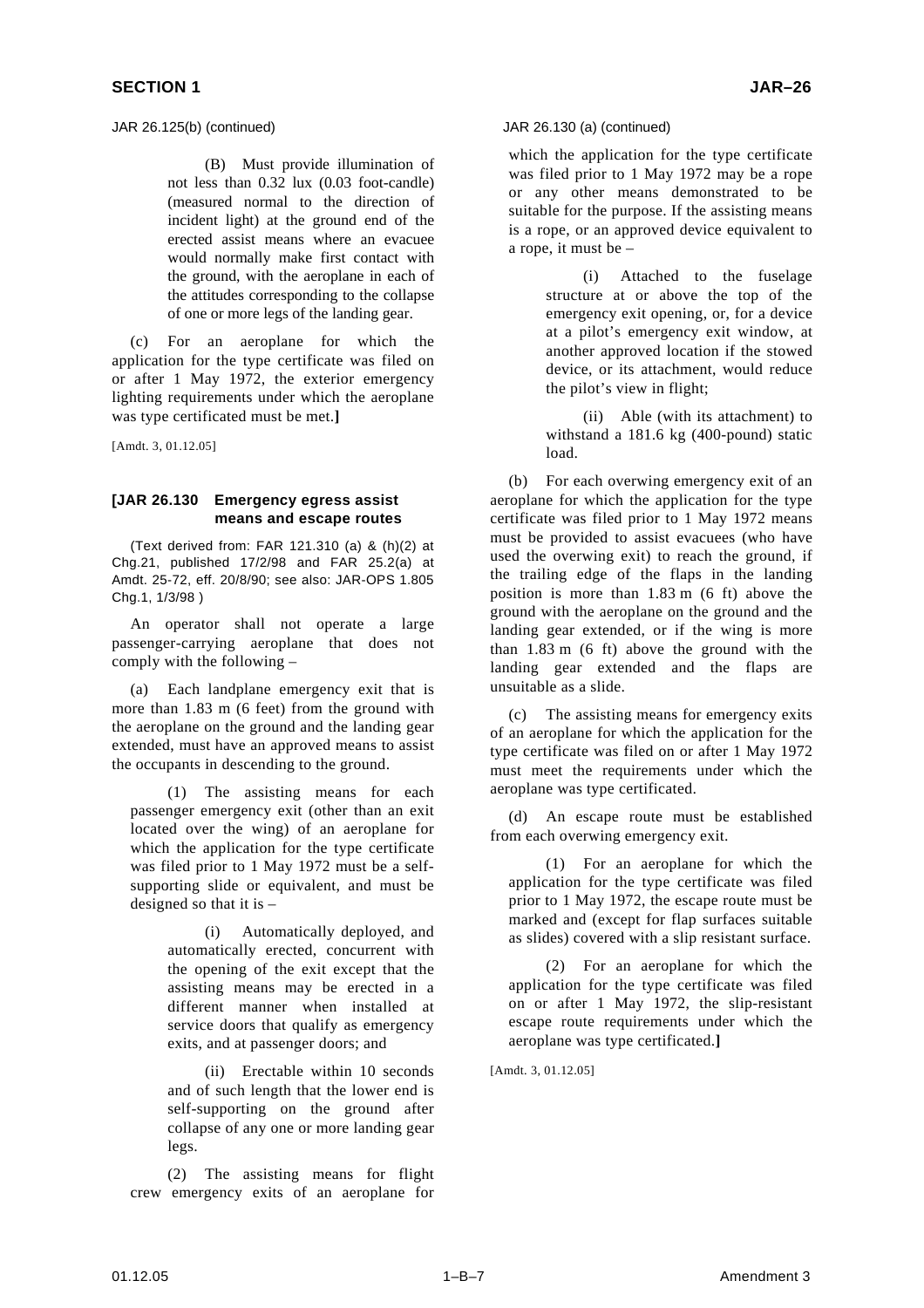# **FIRE PROTECTION**

#### **JAR 26.150 Compartment interiors**  (See IEM 26.150)

(Text derived from: JAR 25.853 and Appendix F at Chg. 14, 27/5/94, JAR 25.853(e) at Chg. 13 plus Amdt 91/1, 12/4/91 and JAR 25.791 at Chg. 8, 20/11/81)

For each compartment occupied by the crew or passengers the following apply –

(a) With respect to flammability, an operator shall not operate a Large Aeroplane that contains materials (including finishes applied to the materials) that do not meet the applicable test criteria prescribed in Appendix F, Part I of this JAR–26 or other approved equivalent methods, unless the aeroplane was Type Certificated against an earlier standard in which case that earlier standard applies. However, upon any major replacement of any individual group of components as specified in Appendix F, Part I, sub-paragraph  $(a)(1)(i)$ , such as interior ceiling panels, wall panels, etc., this individual group of components must comply with Appendix F, Part I of this JAR–26.

(b) With respect to seat cushions, except those on flight crew member seats, an operator shall not operate a large aeroplane, Type Certificated after 1 January 1958, that does not comply with the fire protection requirements of Appendix F, Part II.

(c) (1) With respect to heat release (other than for lavatory interiors or flight deck), for interior ceiling and wall panels (other than lighting lenses), partitions, and the outer surfaces of galleys, large cabinets and stowage compartments (other than underseat stowage compartments and compartments for stowing small items, such as magazines and maps), an operator shall not operate a large aeroplane, Manufactured on or after 20 August 1988, but prior to 20 August 1990, and having a MAPSC of more than 19, that does not comply with the heat release rate testing provisions of Appendix F Part IV, except that the total heat release over the first two minutes of sample exposure must not exceed 100 kilowatt-minutes per square metre, and the peak heat release rate must not exceed 100 kilowatts per square metre.

(2) With respect to heat release and smoke density, (other than for lavatory interiors or flight deck) for interior ceiling and wall panels (other than lighting lenses),

## JAR 26.150(c) (continued)

partitions, and the outer surfaces of galleys, large cabinets and stowage compartments (other than underseat stowage compartments and compartments for stowing small items, such as magazines and maps), an operator shall not operate a large aeroplane, having a MAPSC of more than 19, Manufactured on or after 20 August 1990, that does not comply with the heat release and smoke density requirements of Appendix F Parts IV & V.

(3) The Authority may authorise exemption from the requirements of  $(c)(1)$  and  $(c)(2)$  of this paragraph for specific components of the cabin interior which did not meet applicable flammability and smoke emission requirements if the determination was made at the date of manufacture by the authority of the country of manufacture and accepted by the authority of the country of import, that special technical circumstances, existed that then made compliance impractical. Such exemptions shall be limited to those aeroplanes manufactured within 1 year after the applicable date specified in this paragraph and those airplanes in which an interior was replaced within 1 year of that date.

(d) An operator shall not operate a large aeroplane having a MAPSC of more than 19, Type Certificated after 1 January 1958 that, upon the first substantially complete replacement of the cabin interior components, (i.e. interior ceiling and wall panels (other than lighting lenses), partitions, and the outer surfaces of galleys, large cabinets and stowage compartments (other than underseat stowage compartments and compartments for stowing small items, such as magazines and maps)), does not comply with the heat release and smoke density requirements of Appendix F Parts IV & V.

(e) With respect to ashtrays and placards, if smoking is to be prohibited there must be a placard so stating, and if smoking is to be allowed, an operator shall not operate a large aeroplane after 1 April 2002, that does not comply with the following –

(1) There must be an adequate number of self-contained, removable ashtrays; and

(2) Where the crew compartment is separated from the passenger compartment, there must be at least one sign (using either letters or symbols) notifying when smoking is prohibited. It must, when illuminated, be legible to each person seated in the passenger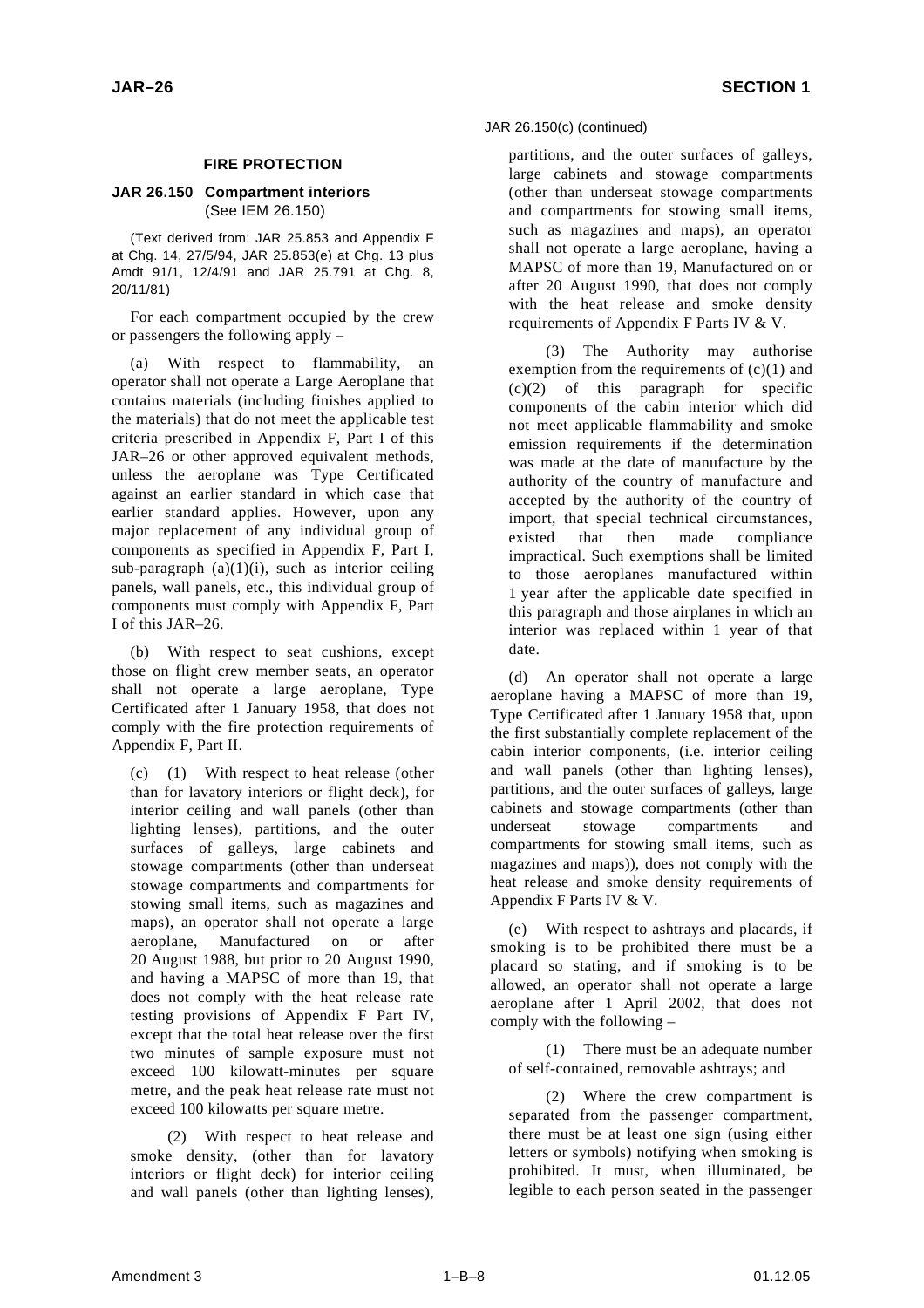### JAR 26.150(f) (continued)

cabin under all probable conditions of cabin illumination, notifying all passengers when smoking is prohibited. Signs which notify when smoking is prohibited must be installed so as to be operable from either pilot's seat.

(f) With respect to disposal receptacles, an operator shall not operate a large aeroplane after 1 April 2002, that does not comply with the following –

(1) Each disposal receptacle for towels, paper or waste must be fully enclosed and constructed of materials adequate in resistance to fire such that any fire likely to occur in it under normal use will be contained. The ability of the disposal receptacle to contain those fires under all probable conditions of wear, misalignment, and ventilation expected in service must have been demonstrated by test. A placard containing the legible words or symbology indicating 'No Cigarette Disposal' must be located on or near each disposal receptacle door.

#### **JAR 26.155 Flammability of cargo compartment liners** (See IEM 26.155)

(Text derived from: JAR 25.855 & Appx F Part III, at Chg. 13 plus Amdt 93/1, dated 8 March 1993)

(a) An operator shall not operate a large aeroplane, Type Certificated after 1 January 1958, with Class C or D compartment, as defined in JAR 25.857 Amdt 93/1, 08/03/93, greater than 5.66  $m<sup>3</sup>$  (200 cubic feet) that have ceiling and sidewall liner panels which are not constructed  $of: -$ 

(1) Glass fibre reinforced resin, or

(2) Materials which meet the flame penetration test requirements of Appendix F Part III, or other approved equivalent methods, or

(3) Aluminium (only in the case of aluminium liner installations approved prior to 1 July 1989).

(b) For compliance with this section, the term 'liner' includes any design features, such as a joint or fastener which would affect the capability of the liner to safely contain a fire.

#### **JAR 26.160 Lavatory fire protection**

(Text derived from: JAR 25.854, at Chg. 13 plus Amdt 93/1, dated 8 March 1993)

An operator shall not operate a large aeroplane with an MAPSC of more than 19 after 1 October 2000 that does not comply with the following –

(a) Each lavatory must be equipped with a smoke detector system or equivalent that provides a warning light in the cockpit, or provides a warning light or audible warning in the passenger cabin that would be readily detected by a cabin crew member; and

(b) Each lavatory must be equipped with a built-in fire extinguisher for each disposal receptacle for towels, paper, or waste, located within the lavatory. The extinguisher must be designed to discharge automatically into each disposal receptacle upon occurrence of a fire in that receptacle.

## **SYSTEMS AND EQUIPMENT**

#### **JAR 26.200 Landing gear aural warning**

(Text derived from: FAR Part 121.289, Amendment 121-227)

An operator shall not operate a large aeroplane that does not comply with the following –

(a) Except for aeroplanes that comply with the requirements of JAR 25.729, effective at Amdt 93/1, dated 08/03/93, or later, each large aeroplane must have a landing gear aural warning device that functions continuously under the following conditions:

(1) For aeroplanes with an established approach flap position, whenever the flaps are extended beyond the maximum certificated approach climb configuration position in the Aeroplane Flight Manual and the landing gear is not fully extended and locked.

(2) For aeroplanes without an established approach climb flap position, whenever the flaps are extended beyond the position at which landing gear extension is normally performed and the landing gear is not fully extended and locked.

(b) The warning system required by subparagraph (a) of this paragraph –

(1) May not have a manual shut-off means readily available to the flight crew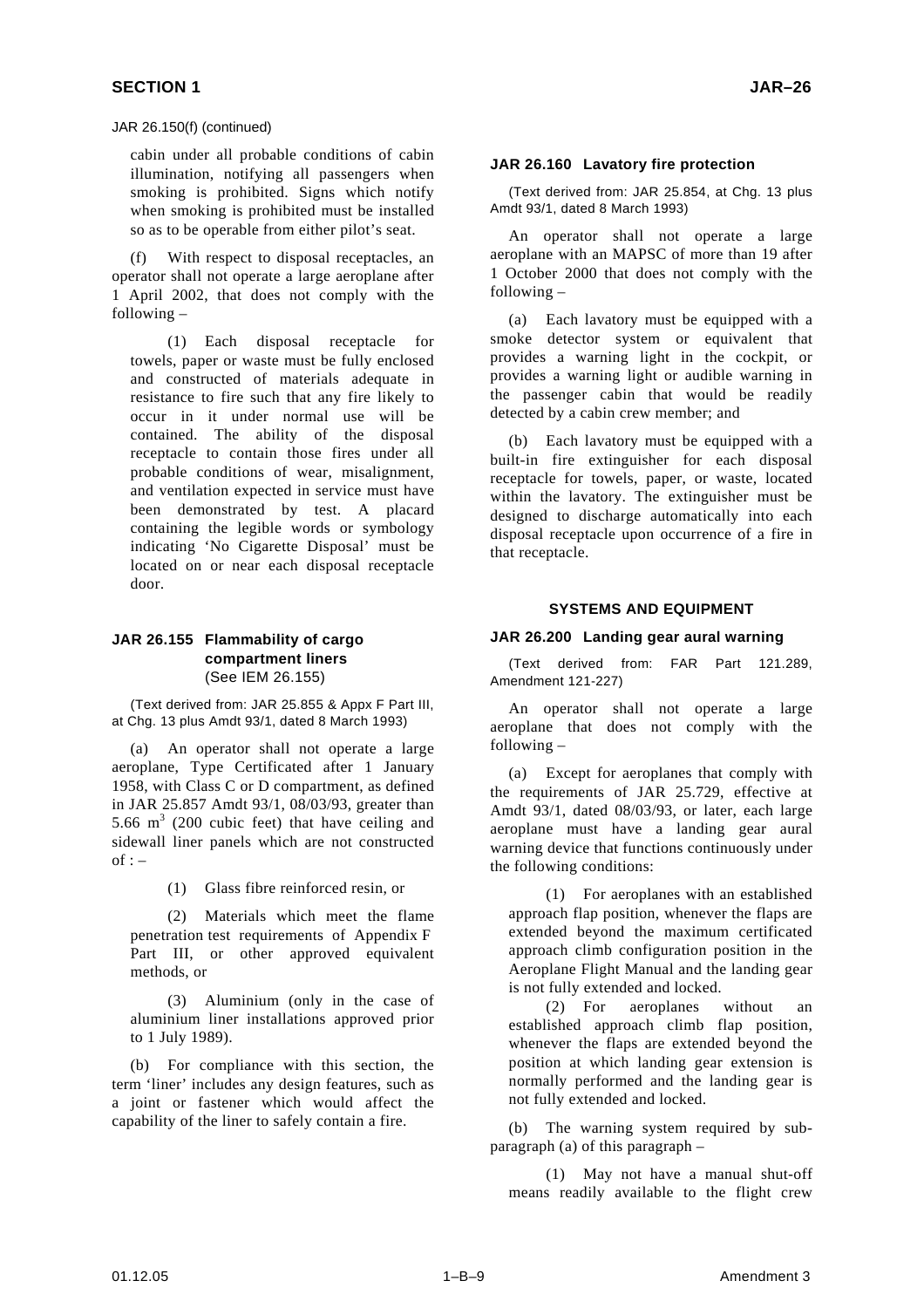such that it could be operated instinctively, inadvertently or by habitual reflexive action;

(2) Must be in addition to the throttleactuated device installed under the airworthiness type certification requirements; and

(3) May utilise any part of the throttle-actuated system including the aural warning device.

(c) The flap position sensing unit may be installed at any suitable place in the aeroplane.

### **JAR 26.250 Flight Crew compartment door operating systems – Single incapacitation**

(a) Each operator must establish means to enable a cabin crew member to enter the pilot compartment in the event that a flight crew member becomes incapacitated. Any associated system must be operable from each pilots' station.

[Amdt. 2, 01.09.05]

### **JAR 26.260 Security Considerations**  (See ACJ 26.260)

The applicability, as defined here-after, may be affected by and be changed in accordance with national security programmes addressing onboard security.

From 1 November 2003, all passenger carrying aeroplanes of a maximum certificated take-off mass in excess of 45 500 kg or with a passenger seating capacity greater than 60, and having a lockable door installed between the pilot compartment and the passenger compartment, shall meet the following requirements :

(a) Protection of flight deck. If a flight deck door is required by operating rules, the door installation must be designed to:

(1) Resist forcible intrusion by unauthorized persons and be capable of withstanding impacts of 300 Joules (221.3 foot-pounds) at the critical locations on the door, as well as a 1 113 Newton (250 pound) constant tensile load on the knob or handle (See ACJ  $26.260(a)(1)$ ), and

(2) Resist penetration by small arms fire and fragmentation devices by meeting the

JAR 26.200 (continued) JAR 26.260 (a) (continued)

following projectile definitions and projectile speeds (See ACJ 26.260(a)(2)).

> (i) Demonstration Projectile #1. A 9 mm full metal jacket, round nose (FMJ RN) bullet with nominal mass of 8·0 g (124 grain) and reference velocity 436 m/s (1 430 ft/s)

> (ii) Demonstration Projectile #2. A .44 Magnum, jacketed hollow point (JHP) bullet with nominal mass of 15·6 g (240 grain) and reference velocity 436 m/s (1 430 ft/s)

[Amdt. 1, 01.05.03]

INTENTIONALLY LEFT BLANK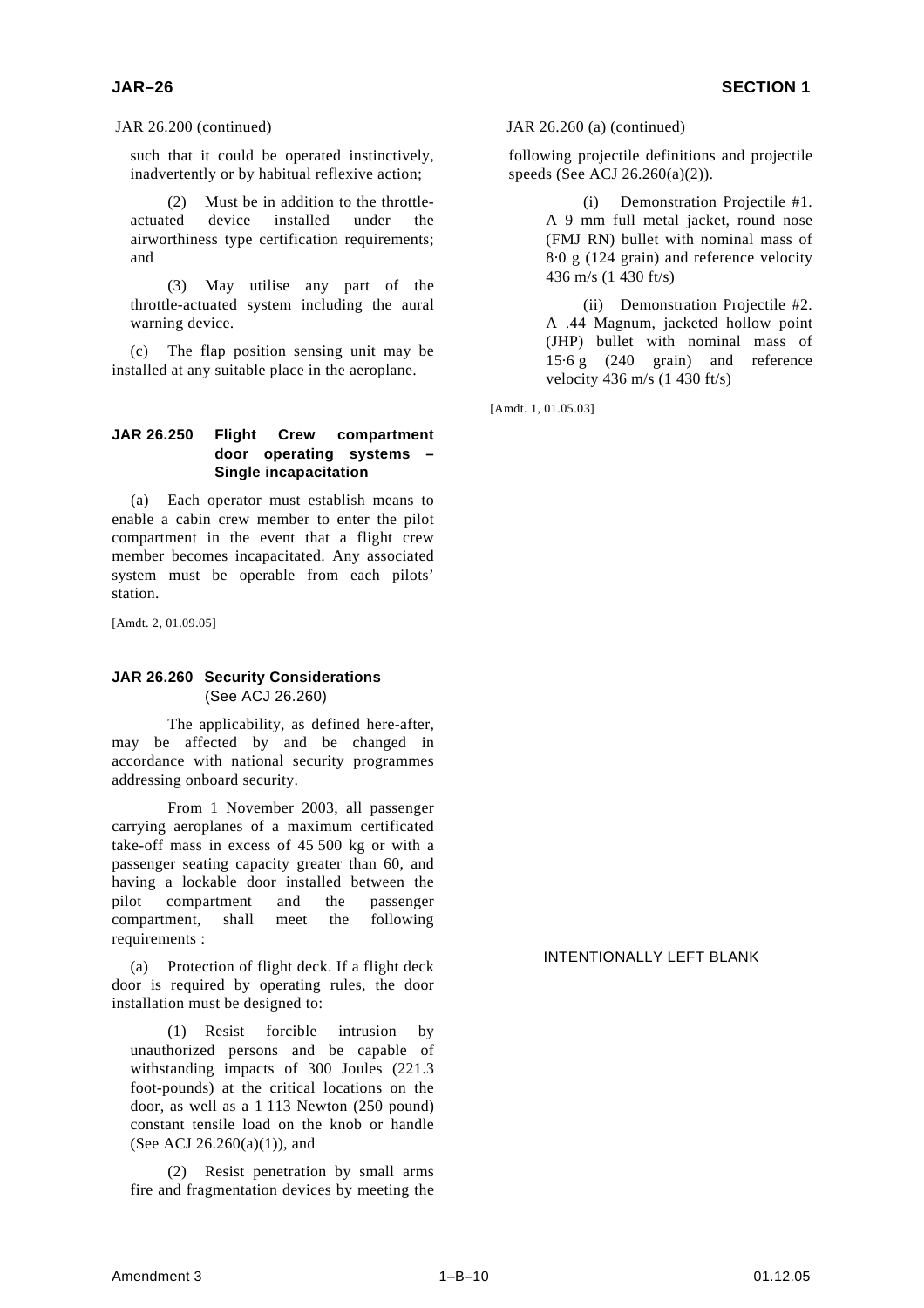### **Appendix F**

## **Part l — Test Criteria and Procedures for Showing Compliance with JAR 25.853, or 25.855.**

Text derived from JAR–25 Appx F, Part I at Chg 14, plus Amendment 93/1, dated 08/03/93

#### (a) *Material test criteria*

(1) *Interior compartments occupied by crew or passengers.* 

> (i) Interior ceiling panels, interior wall panels, partitions, galley structure, large cabinet walls, structural flooring, and materials used in the construction of stowage compartments (other than underseat stowage compartments and compartments for stowing small items such as magazines and maps) must be self-extinguishing when tested vertically in accordance with the applicable portions of Part I of this Appendix. The average burn length may not exceed 152.40 mm (6 inches) and the average flame time after removal of the flame source may not exceed 15 seconds. Drippings from the test specimen may not continue to flame for more than an average of 3 seconds after falling.

> (ii) Floor covering, textiles (including draperies and upholstery), seat cushions, padding, decorative and non-decorative coated fabrics, leather, trays and galley furnishings, electrical conduit, thermal and acoustical insulation and insulation covering, air ducting, joint and edge covering, liners of Class B and E cargo or baggage compartments, floor panels of Class B, C, D, or E cargo or baggage compartments, insulation blankets, cargo covers and transparencies, moulded and thermoformed parts, air ducting joints, and trim strips (decorative and chafing), that are constructed of materials not covered in sub-paragraph (iv) below, must be selfextinguishing when tested vertically in accordance with the applicable portions of Part I of this Appendix or other approved equivalent means. The average burn length may not exceed 203·2 mm (8 inches), and the average flame time after removal of the flame source may not exceed 15 seconds. Drippings from the test specimen may not continue to flame for more than an average of 5 seconds after falling.

(iii) Motion picture film must be safety film meeting the Standard Specifications for Safety Photographic Film PHI.25 (available from the American National Standards Institute, 1430 Broadway, New York, NY 10018). If the film travels through ducts, the ducts must meet the requirements of sub-paragraph (ii) of this paragraph.

(iv) Clear plastic windows and signs, parts constructed in whole or in part of elastomeric materials, edge lighted instrument assemblies consisting of two or more instruments in a common housing, seat belts, shoulder harnesses, and cargo and baggage tiedown equipment, including containers, bins, pallets, etc, used in passenger or crew compartments, may not have an average burn rate greater than 63·5 mm (2·5 inches) per minute when tested horizontally in accordance with the applicable portions of this Appendix.

(v) Except for small parts (such as knobs, handles, rollers, fasteners, clips, grommets, rub strips, pulleys, and small electrical parts) that would not contribute significantly to the propagation of a fire and for electrical wire and cable insulation, materials in items not specified in paragraphs  $(a)(1)(i), (ii), (iii),$  or  $(iv)$  of Part I of this Appendix may not have a burn rate greater than 101.6 mm (4 inches) per minute when tested horizontally in accordance with the applicable portions of this Appendix.

(2) *Cargo and baggage compartments not occupied by crew or passengers.* 

> (i) Thermal and acoustic insulation (including coverings) used in each cargo and baggage compartment must be constructed of materials that meet the requirements set forth in subparagraph (a)(1)(ii) of Part I of this Appendix.

> (ii) A cargo or baggage compartment defined in JAR 25.857 as Class B or E must have a liner constructed of materials that meet the requirements of sub-paragraph  $(a)(1)(ii)$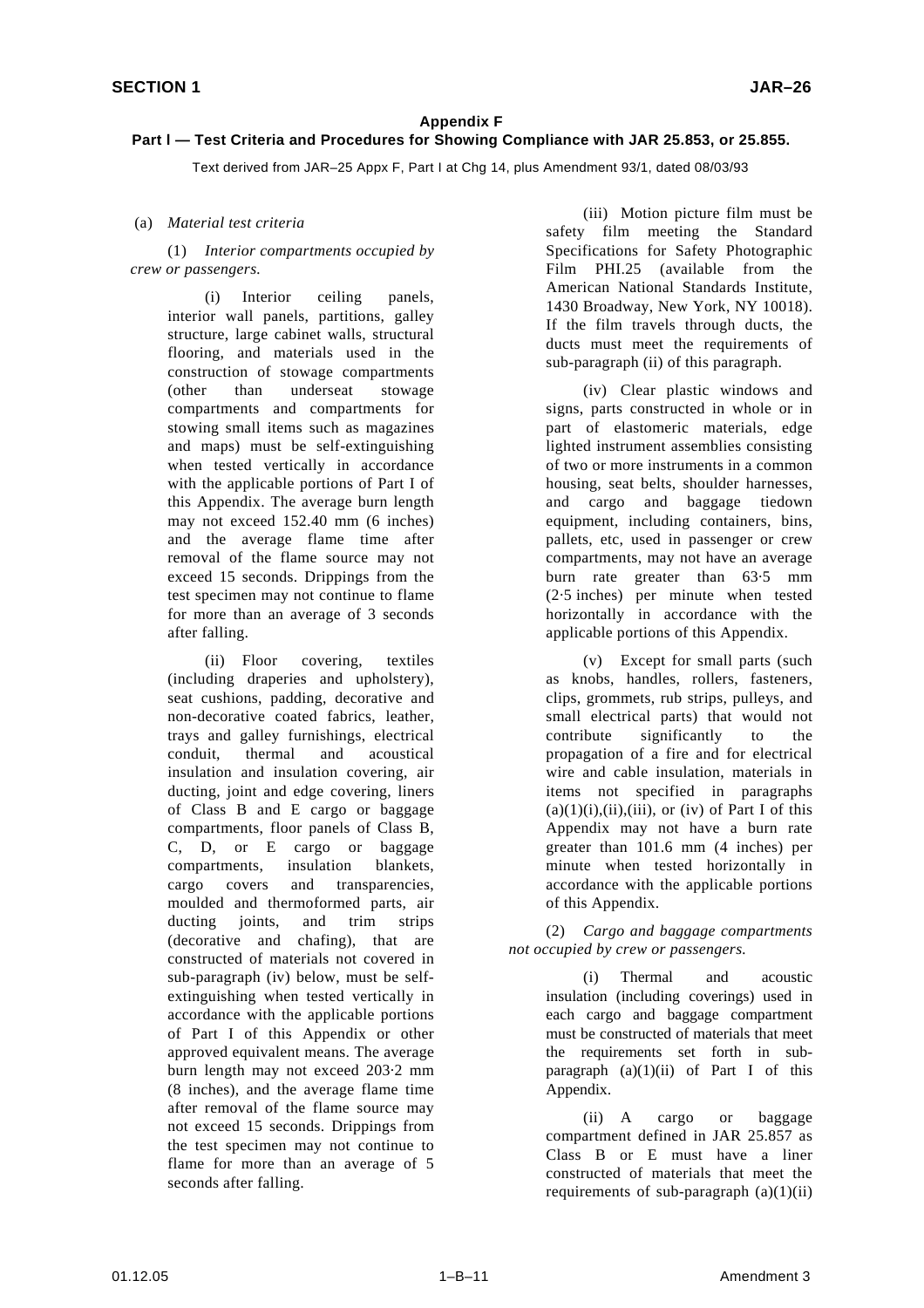of Part I of this Appendix and separated from the aeroplane structure (except for attachments). In addition, such liners must be subjected to the 45 degree angle test as specificed in sub-paragraph (b) (6) of Part I of this Appendix. The flame may not penetrate (pass through) the material during application of the flame or subsequent to its removal. The average flame time after removal of the flame source may not exceed 15 seconds, and the average glow time may not exceed 10 seconds.

(iii) A cargo or baggage compartment defined in JAR 25.857 as Class B, C, D, or E must have floor panels constructed of materials which meet the requirements of sub-paragraph  $(a)(1)(ii)$  of Part I of this Appendix and which are separated from the aeroplane structure (except for attachments). Such panels must be subjected to the 45 degree angle test as specified in subparagraph (b) (6) of Part I of this Appendix. The flame may not penetrate (pass through) the material during application of the flame or subsequent to its removal. The average flame time after removal of the flame source may not exceed 15 seconds, and the average glow time may not exceed 10 seconds.

(iv) Insulation blankets and covers used to protect cargo must be constructed of materials that meet the requirements of sub-paragraph  $(a)(1)(ii)$ of Part I of this Appendix. Tiedown equipment (including containers, bins, and pallets) used in each cargo and baggage compartment must be constructed of materials that meet the requirements of sub-paragraph  $(a)(1)(v)$ of Part I of this Appendix.

(3) *Electrical system components.* Insulation on electrical wire or cable installed in any area of the fuselage must be selfextinguishing when subjected to the 60 degree test as specified in sub-paragraph (b) (7) of Part I of this Appendix. The average burn length may not exceed 76·2 mm (3 inches) and the average flame time after removal of the flame source may not exceed 30 seconds. Drippings from the test specimen may not continue to flame for more than an average of 3 seconds after falling.

# (b) *Test Procedures –*

(1) *Conditioning.* Specimens must be conditioned to 70  $\pm$  5°F (21·11  $\pm$  3°C), and at  $50\% \pm 5\%$  relative humidity until moisture equilibrium is reached or for 24 hours. Each specimen must remain in the conditioning environment until it is subjected to the flame.

(2) *Specimen configuration*. Except for small parts and electrical wire and cable insulation, materials must be tested either as a section cut from a fabricated part as installed in the aeroplane or as a specimen simulating a cut section, such as a specimen cut from a flat sheet of the material or a model of the fabricated part. The specimen may be cut from any location in a fabricated part; however, fabricated units, such as sandwich panels, may not be separated for test. Except as noted below, the specimen thickness must be no thicker than the minimum thickness to be qualified for use in the aeroplane. Test specimens of thick foam parts, such as seat cushions, must be  $12.7 \text{ mm}$  ( $\frac{1}{2}$ -inch) in thickness. Test specimens of materials that must meet the requirements of sub-paragraph  $(a)(1)(v)$  of Part I of this Appendix must be no more than  $3.175$  mm  $(1/8$ -inch) in thickness. Electrical wire and cable specimens must be the same size as used in the aeroplane. In the case of fabrics, both the warp and fill direction of the weave must be tested to determine the most critical flammability condition. Specimens must be mounted in a metal frame so that the two long edges and the upper edge are held securely during the vertical test prescribed in sub-paragraph (4) of this paragraph and the two long edges and the edge away from the flame are held securely during the horizontal test prescribed in subparagraph (5) of this paragraph. The exposed area of the specimen must be at least 50·8 mm (2 inches) wide and 304·8 mm (12 inches) long, unless the actual size used in the aeroplane is smaller. The edge to which the burner flame is applied must not consist of the finished or protected edge of the specimen but must be representative of the actual crosssection of the material or part as installed in the aeroplane. The specimen must be mounted in a metal frame so that all four edges are held securely and the exposed area of the specimen is at least  $203.2$  mm by  $203.2$  mm  $(8 \text{ inches})$ by 8 inches) during the 45° test prescribed in sub-paragraph (6) of this paragraph.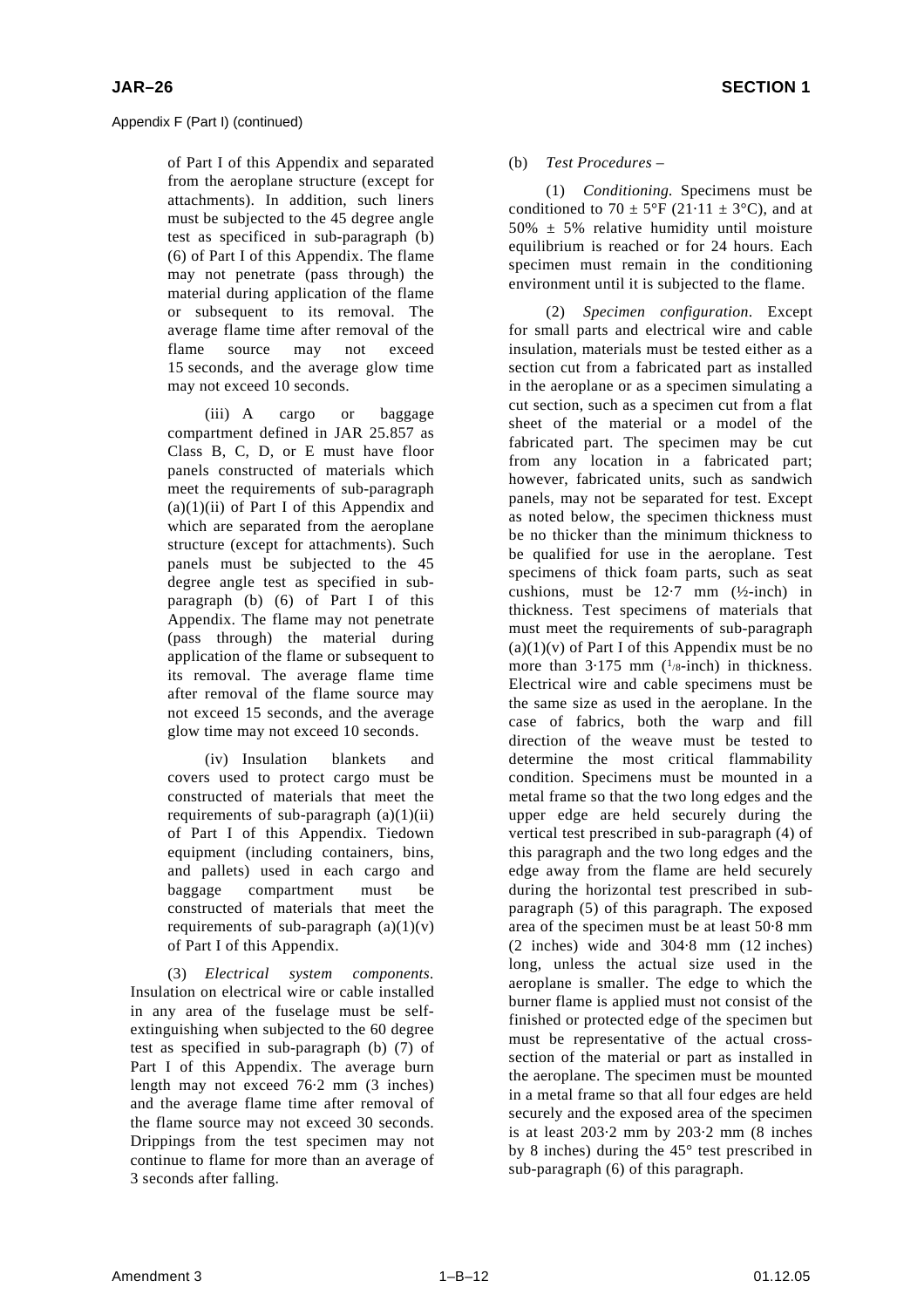(3) *Apparatus*. Except as provided in sub-paragraph (7) of this paragraph, tests must be conducted in a draught-free cabinet in accordance with Federal Test Method Standard 191 Model 5903 (revised Method 5902) for the vertical test, or Method 5906 for horizontal test (available from the General Services Administration, Business Service Centre, Region 3, Seventh & D Streets SW., Washington, DC 20407, USA). Specimens which are too large for the cabinet must be tested in similar draught-free conditions.

(4) *Vertical test.* A minimum of three specimens must be tested and results averaged. For fabrics, the direction of weave corresponding to the most critical flammability conditions must be parallel to the longest dimension. Each specimen must be supported vertically. The specimen must be exposed to a Bunsen or Tirril burner with a nominal  $9.525$  mm  $(3/8$ -inch) I.D. tube adjusted to give a flame of 38·1 mm (1½ inches) in height. The minimum flame temperature measured by a calibrated thermocouple pyrometer in the centre of the flame must be 843·33 °C (1550 °F). The lower edge of the specimen must be 19·05 mm  $(34$ -inch) above the top edge of the burner. The flame must be applied to the centre line of the lower edge of the specimen. For materials covered by sub-paragraph  $(a)(1)(i)$ of Part I of this Appendix, the flame must be applied for 60 seconds and then removed. For materials covered by sub-paragraph  $(a)(1)(ii)$ of Part I of this Appendix, the flame must be applied for 12 seconds and then removed. Flame time, burn length, and flaming time of drippings, if any, may be recorded. The burn length determined in accordance with subparagraph (7) of this paragraph must be measured to the nearest 2·54 mm (tenth of an inch).

(5) *Horizontal test.* A minimum of three specimens must be tested and the results averaged. Each specimen must be supported horizontally. The exposed surface, when installed in the aircraft, must be face down for the test. The specimen must be exposed to a Bunsen or Tirrill burner with a nominal 9.525 mm  $(3/8$ -inch) I.D. tube adjusted to give a flame of 38·1 mm (1½ inches) in height. The minimum flame temperature measured by a calibrated thermocouple pyrometer in the centre of the flame must be 843·33°C (1550°F). The specimen must be positioned so

that the edge being tested is centred 19·05 mm (¾-inch) above the top of the burner. The flame must be applied for 15 seconds and then removed. A minimum of 254 mm (10 inches) of specimen must be used for timing purposes, approximately 38·1 mm (1½ inches) must burn before the burning front reaches the timing zone, and the average burn rate must be recorded.

(6) *Forty-five degree test*. A minimum of three specimens must be tested and the results averaged. The specimens must be supported at an angle of 45° to a horizontal surface. The exposed surface when installed in the aircraft must be face down for the test. The specimens must be exposed to a Bunsen or Tirrill burner with a nominal 9·525 mm  $(3/8$ -inch) I.D. tube adjusted to give a flame of  $38.1$  mm  $(1\frac{1}{2}$  inches) in height. The minimum flame temperature measured by a calibrated thermocouple pyrometer in the centre of the flame must be 843·33°C (1550°F). Suitable precautions must be taken to avoid draughts. The flame must be applied for 30 seconds with one-third contacting the material at the centre of the specimen and then removed. Flame time, glow time, and whether the flame penetrates (passes through) the specimen must be recorded.

(7) *Sixty degree test.* A minimum of three specimens of each wire specification (make and size) must be tested. The specimen of wire or cable (including insulation) must be placed at an angle of  $60^{\circ}$  with the horizontal in the cabinet specified in sub-paragraph (3) of this paragraph with the cabinet door open during the test, or must be placed within a chamber approximately 609·6 mm (2 feet) high by 304·8 mm by 304·8 mm (1 foot by 1 foot), open at the top and at one vertical side (front), and which allows sufficient flow of air for complete combustion, but which is free from draughts. The specimen must be parallel to and approximately 152·4 mm (6 inches) from the front of the chamber. The lower end of the specimen must be held rigidly clamped. The upper end of the specimen must pass over a pulley or rod and must have an appropriate weight attached to it so that the specimen is held tautly throughout the flammability test. The test specimen span between lower clamp and upper pulley or rod must be 609·6 mm (24 inches) and must be marked 203·2 mm (8 inches) from the lower end to indicate the central point for flame application. A flame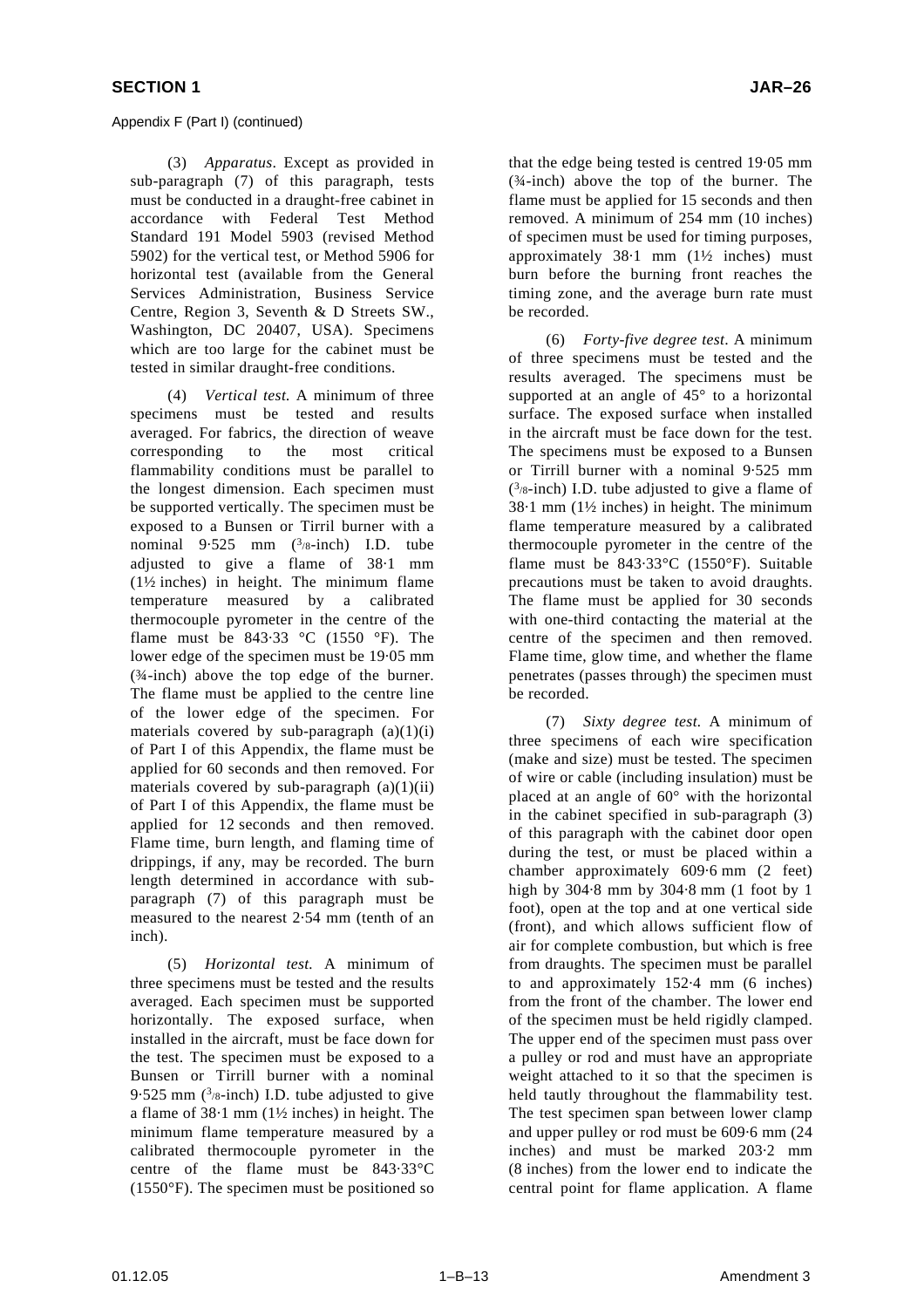from a Bunsen or Tirrill burner must be applied for 30 seconds at the test mark. The burner must be mounted underneath the test mark on the specimen, perpendicular to the specimen and at an angle of 30° to the vertical plane of the specimen. The burner must have a nominal bore of 9.525 mm  $(3/8$ -inch) and be adjusted to provide a 76·2 mm (3-inch) high flame with an inner cone approximately onethird of the flame height. The minimum temperature of the hottest portion of the flame, as measured with a calibrated thermocouple pyrometer, may not be less than 954·44°C (1750°F). The burner must be positioned so that the hottest portion of the flame is applied to the test mark on the wire. Flame time, burn length, and flaming time of drippings, if any, must be recorded. The burn length determined in accordance with subparagraph (8) of this paragraph must be measured to the nearest 2·54 mm (tenth of an inch). Breaking of the wire specimens is not considered a failure.

(8) *Burn length.* Burn length is the distance from the original edge to the farthest evidence of damage to the test specimen due to flame impingement, including areas of partial or complete consumption, charring, or embrittlement, but not including areas sooted, stained, warped, or discoloured, nor areas where material has shrunk or melted away from the heat source.

## INTENTIONALLY LEFT BLANK

INTENTIONALLY LEFT BLANK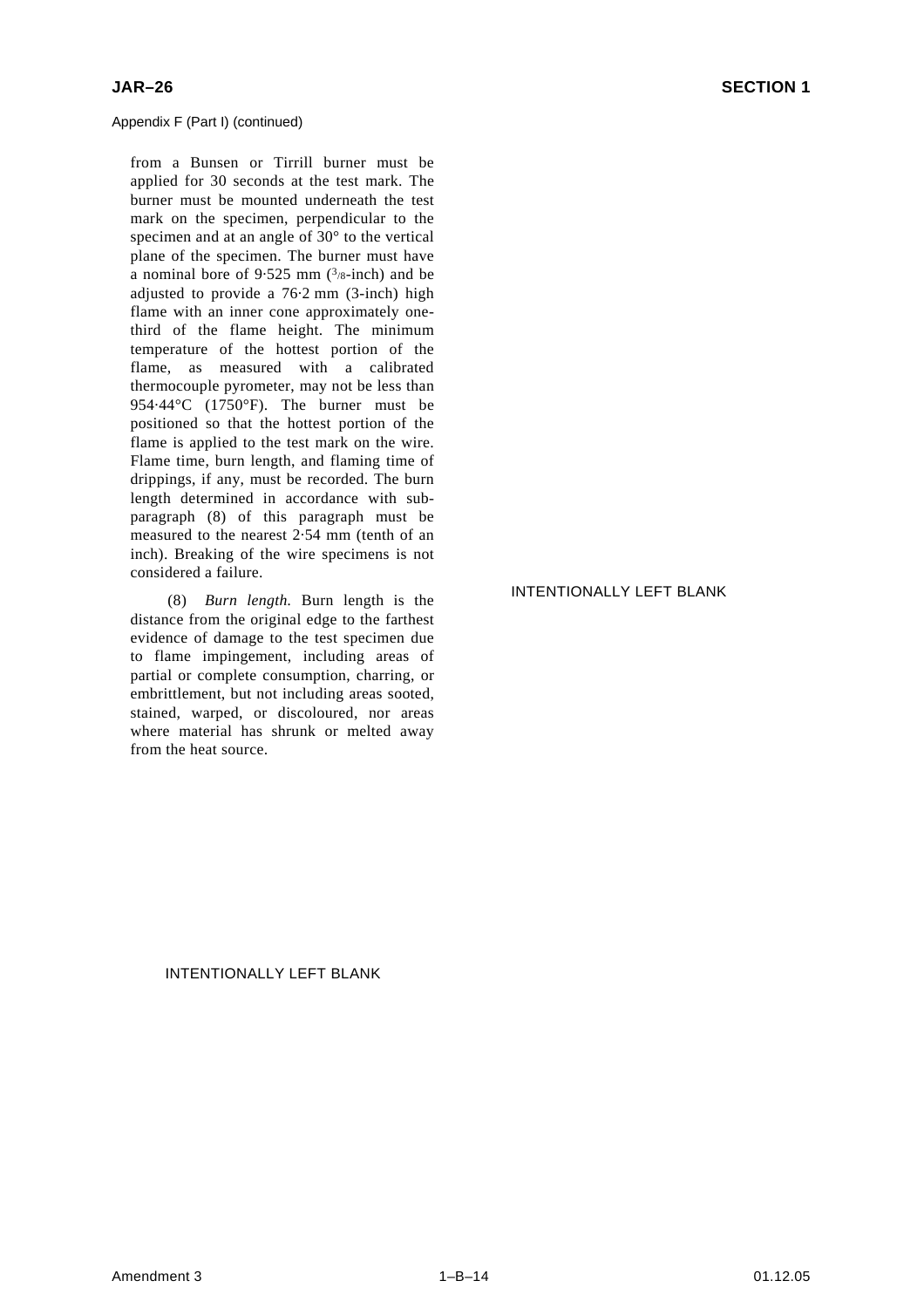#### **Appendix F (continued) Part II — Flammability of Seat Cushions**

Text derived from: JAR–25 Appendix F, Part II at Chg 12, plus Amendment 86/1, 16/6/86, and reissued by Chg 13 15/10/89

(a) *Criteria for Acceptance*. Each seat cushion must meet the following criteria:

At least three sets of seat bottom and seat back cushion specimens must be tested.

(2) If the cushion is constructed with a fire blocking material, the fire blocking material must completely enclose the cushion foam core material.

(3) Each specimen tested must be fabricated using the principal components (i.e. foam core, flotation material, fire blocking material, if used, and dress covering) and assembly processes (representative seams and closures) intended for use in the production articles. If a different material combination is used for the back cushion than for the bottom cushion, both material combinations must be tested as complete specimen sets, each set consisting of a back cushion specimen and a bottom cushion specimen. If a cushion, including outer dress covering, is demonstrated to meet the requirements of this Appendix using the oil burner test, the dress covering of that cushion may be replaced with a similar dress covering provided the burn length of the replacement covering, as determined by the test specified in JAR 25.853(b), does not exceed the corresponding burn length of the dress covering used on the cushion subjected to the oil burner test.

(4) For at least two-thirds of the total number of specimen sets tested, the burn length from the burner must not reach the side of the cushion opposite the burner. The burn length must not exceed  $431.8$  mm (17 inches). Burn length is the perpendicular distance from the inside edge of the seat frame closest to the burner to the farthest evidence of damage to the test specimen due to flame impingement, including areas of partial or complete consumption, charring, or embrittlement, but not including areas sooted, stained, warped, or discoloured, or areas where material has shrunk or melted away from the heat source.

(5) The average percentage weight loss must not exceed 10 percent. Also, at least two-thirds of the total number of specimen sets tested must not exceed 10 percent weight loss. All droppings falling from the cushions and mounting stand are to be discarded before the after-test weight is determined. The

percentage weight loss for a specimen set is the weight of the specimen set before testing less the weight of the specimen set after testing expressed as the percentage of the weight before testing.

(b) *Test Conditions.* Vertical air velocity should average  $0.127 \text{ m/s} \pm 0.05 \text{ m/s}$  (25 fpm)  $\pm$  10 fpm) at the top of the back seat cushion. Horizontal air velocity should be below 0. 05 m/s (10 fpm) just above the bottom seat cushion. Air velocities should be measured with the ventilation hood operating and the burner motor off.

(c) *Test Specimens* 

(1) For each test, one set of cushion specimens representing a seat bottom and seat back cushion must be used.

(2) The seat bottom cushion specimen must be  $457 \pm 3$  mm ( $18 \pm 0.125$  inches) wide by  $508 \pm 3$  mm  $(20 \pm 0.125$  inches) deep by  $102 \pm 3$  mm  $(4 \pm 0.125$  inches) thick, exclusive of fabric closures and seam overlap.

(3) The seat back cushion specimen must be  $432 \pm 3$  mm  $(18 \pm 0.125$  inches) wide by  $635 \pm 3$  mm  $(25 \pm 0.125$  inches) high by 51  $\pm$  3 mm (2  $\pm$  0.125 inches) thick, exclusive of fabric closures and seam overlap.

(4) The specimens must be conditioned at  $21 \pm 2$ <sup>o</sup>C (70  $\pm$  5<sup>o</sup>F) 55%  $\pm$  10% relative humidity for at least 24 hours before testing.

(d) *Test Apparatus*. The arrangement of the test apparatus is shown in Figure 1 through 5 and must include the components described in this paragraph. Minor details of the apparatus may vary, depending on the model burner used.

(1) *Specimen Mounting Stand*. The mounting stand for the test specimens consist of steel angles, as shown in Figure 1. The length of the mounting stand legs is  $305 \pm$  $3 \text{ mm}$  (12  $\pm$  0.125 inches). The mounting stand must be used for mounting the test specimen seat bottom and seat back, as shown in Figure 2. The mounting stand should also include a suitable drip pan lined with aluminium foil, dull side up.

(2) *Test Burner*. The burner to be used in testing must –

(i) Be a modified gun type;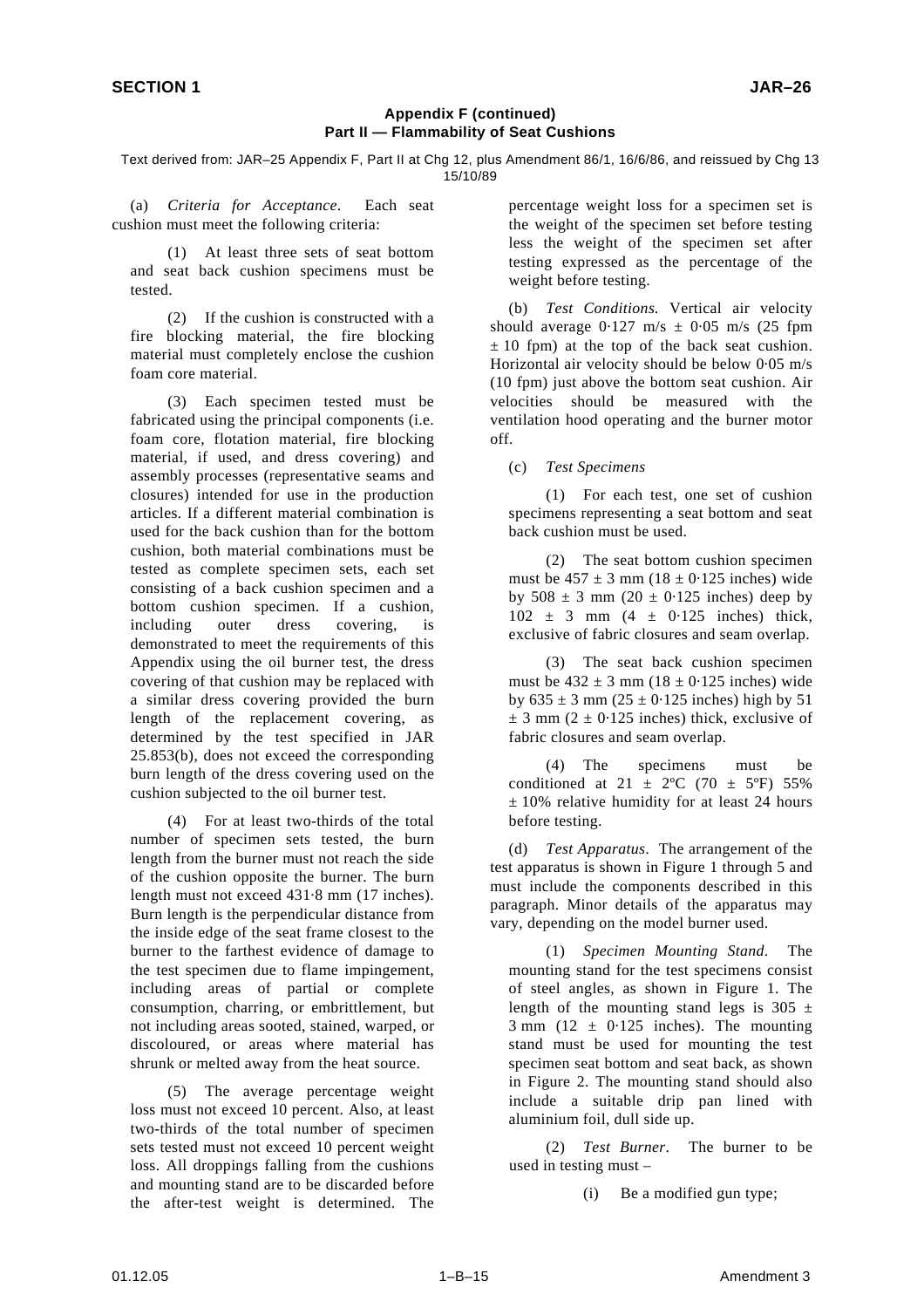(ii) Have an 80-degree spray angle nozzle nominally rated for 2·25 US gallons/hour at 100 psi;

(iii) Have a 305 mm (12-inch) burner cone installed at the end of the draft tube, with an opening 152 mm (6 inches) high and 208 mm (11 inches) wide, as shown in Figure 3; and

(iv) Have a burner fuel pressure regulator that is adjusted to deliver a nominal 2·0 US gallon/hour of # 2 Grade kerosene or equivalent required for the test.

(3) *Calorimeter* 

(i) The calorimeter to be used in testing must be a  $0-17.0$  Watts/cm<sup>2</sup>  $(0-$ 15.0 BTU per  $ft^2$  sec) calorimeter, accurate  $\pm$  3%, mounted in a 152 by 305 mm (6 inch by 12 inch) by 19 mm (0·75 inch) thick calcium silicate insulating board which is attached to a steel angle bracket for placement in the test stand during burner calibration, as shown in Figure 4.

(ii) Because crumbling of the insulating board with service can result in misalignment of the calorimeter, the calorimeter must be monitored and the mounting shimmed, as necessary, to ensure that the calorimeter face is flush with the exposed plane of the insulating board in a plane parallel to the exit of the test burner cone.

(4) *Thermocouples.* The seven thermo-couples to be used for testing must be 0·0625 to 0·125 inch metal sheathed, ceramic packed, type K, grounded thermocouples with a nominal 22 to 30 American wire gauge  $(AWG)$ -size conductor  $(0.643$  mm  $(0.0253)$ inches) to 0·254 mm (0·010 inches) diameter). The seven thermocouples must be attached to a steel angle bracket to form a thermocouple rake for placement in the test stand during burner calibration as shown in Figure 5.

(5) *Apparatus Arrangement*. The test burner must be mounted on a suitable stand to position the exit of the burner cone a distance of  $102 \pm 3$  mm  $(4 \pm 0.125$  inches) from one side of the specimen mounting stand. The burner stand should have the capability of allowing the burner to be swung from the specimen mounting stand during warmup periods.

(6) *Data Recording*. A recording potentiometer or other suitable calibrated instrument with an appropriate range must be used to measure and record the outputs of the calorimeter and the thermocouples.

(7) *Weight Scale*. Weighing Device – A device must be used that with proper procedures may determine the before and after test weights of each set of seat cushion specimens within 9 grams  $(0.02 \text{ pound})$ . A continuous weighing system is preferred.

(8) *Timing Device*. A stopwatch or other device (calibrated to  $\pm$  1 second) must be used to measure the time of application of the burner flame and self-extinguishing time or test duration.

(e) *Preparation of Apparatus*. Before calibration, all equipment must be turned on and the burner fuel must be adjusted as specified in sub-paragraph (d)(2).

(f) *Calibration.* To ensure the proper thermal output of the burner, the following test must be made:

(1) Place the calorimeter on the test stand as shown in Figure 4 at a distance of  $102 \pm 3$  mm  $(4 \pm 0.125$  inches) from the exit of the burner cone.

(2) Turn on the burner, allow it to run for 2 minutes for warmup, and adjust the burner air intake damper to produce a reading of  $11.9 \pm 0.6$  Watts/cm<sup>2</sup> (10.5  $\pm$  0.5 BTU per  $ft<sup>2</sup>$  sec) on the calorimeter to ensure steady state conditions have been achieved. Turn off the burner.

(3) Replace the calorimeter with the thermocouple rake (Figure 5).

(4) Turn on the burner and ensure that the thermocouples are reading  $1038 \pm 38^{\circ}\text{C}$  $(1900 \pm 100$ °F) to ensure steady state conditions have been achieved.

(5) If the calorimeter and thermocouples do not read within range, repeat steps in sub-paragraphs 1 to 4 and adjust the burner air intake damper until the proper readings are obtained. The thermocouple rake and the calorimeter should be used frequently to maintain and record calibrated test parameters. Until the specific apparatus has demonstrated consistency, each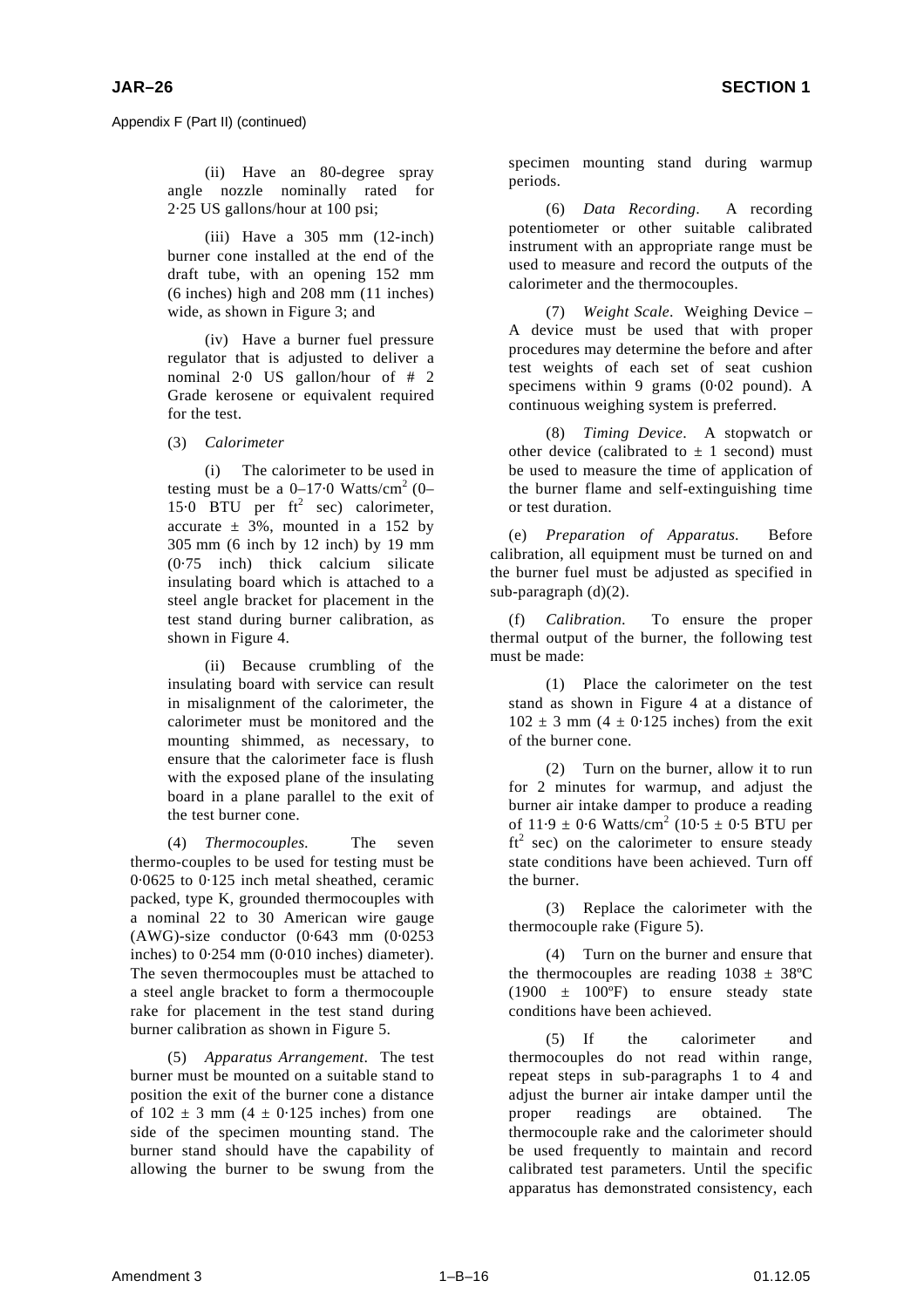test should be calibrated. After consistency has been confirmed, several tests may be conducted with the pre-test calibration before and a calibration check after the series.

(g) *Test Procedures*. The flammability of  $\begin{array}{ll}\n\text{(g)} & \text{Test The Hamiltonian} \\
\text{each set of specimens must be tested as follows:}\n\end{array}$ (1) An identification and description

(1) Record the weight of each set of seat bottom and seat back cushion specimens to be tested to the nearest  $\overline{9}$  grams (0·02 pound).

(2) Mount the seat bottom and seat back cushion test specimens on the test stand as shown in Figure 2, securing the seat back cushion specimen to the test stand at the top.

(3) Swing the burner into position and tested. ensure that the distance from the exit of the burner cone to the side of the seat bottom cushion specimen is  $102 \pm 3$  mm  $(4 \pm 0.125)$ inches).

(4) Swing the burner away from the test position. Turn on the burner and allow it to run for 2 minutes to provide adequate warmup of the burner cone and flame stabilization.

(5) To begin the test, swing the burner into the test position and simultaneously start the timing device.

(6) Expose the seat bottom cushion specimen to the burner for 2 minutes and then turn off the burner. Immediately swing the burner away from the test position. Terminate test 7 minutes after initiating cushion exposure to the flame by use of a gaseous extinguishing agent (i.e. Halon or  $CO<sub>2</sub>$ ).

INTENTIONALLY LEFT BLANK (7) Determine the weight of the remains of the seat cushion specimen set left on the mounting stand to the nearest 9 grams (0·02 pound) excluding all droppings.

(h) *Test Report*. With respect to all specimen sets tested for a particular seat cushion for which testing of compliance is performed, the following information must be recorded:

of the specimens being tested.

(2) The number of specimen sets tested.

(3) The initial weight and residual weight of each set, the calculated percentage weight loss of each set, and the calculated average percentage weight loss for the total number of sets tested.

(4) The burn length for each set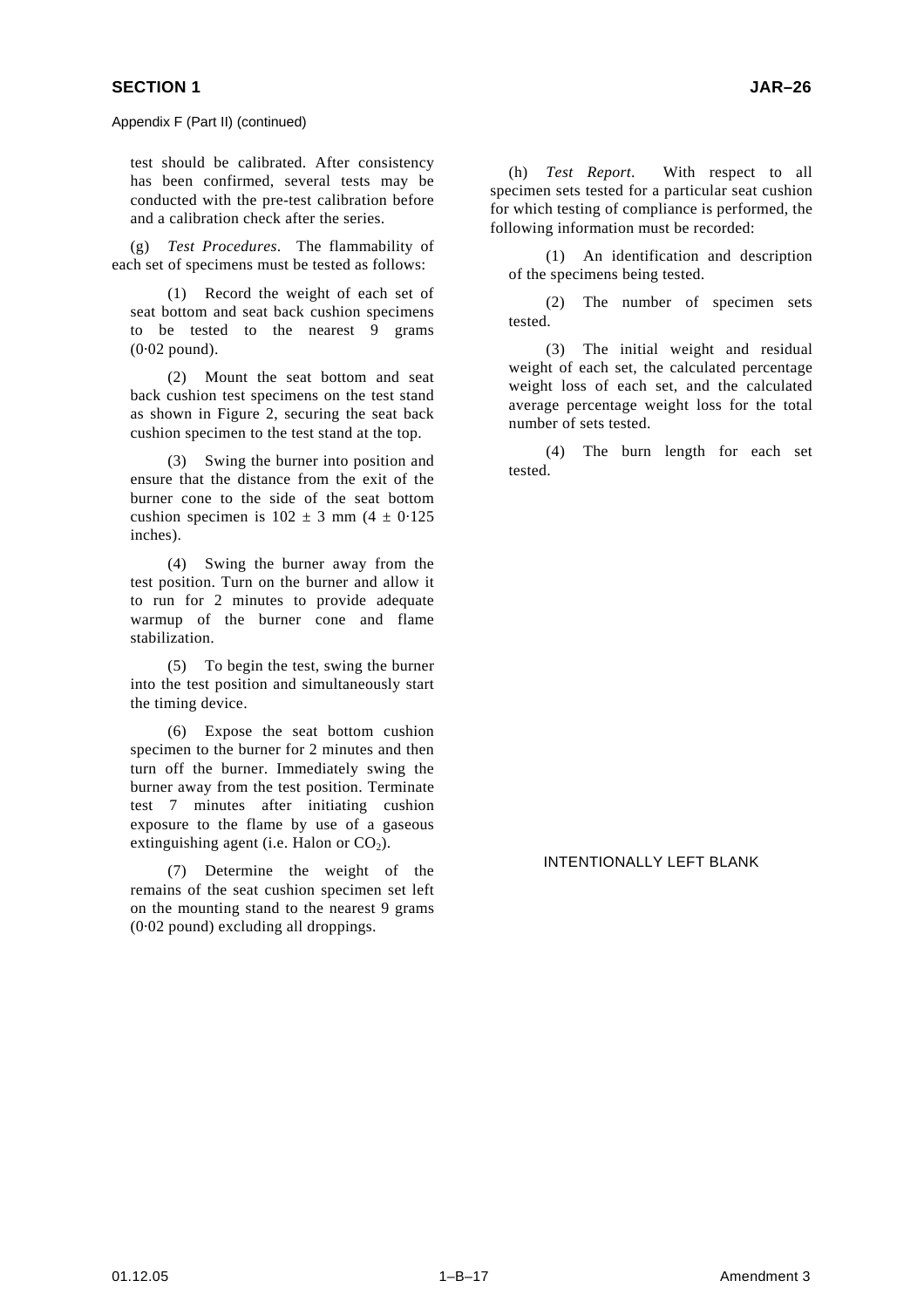

**FIGURE 1**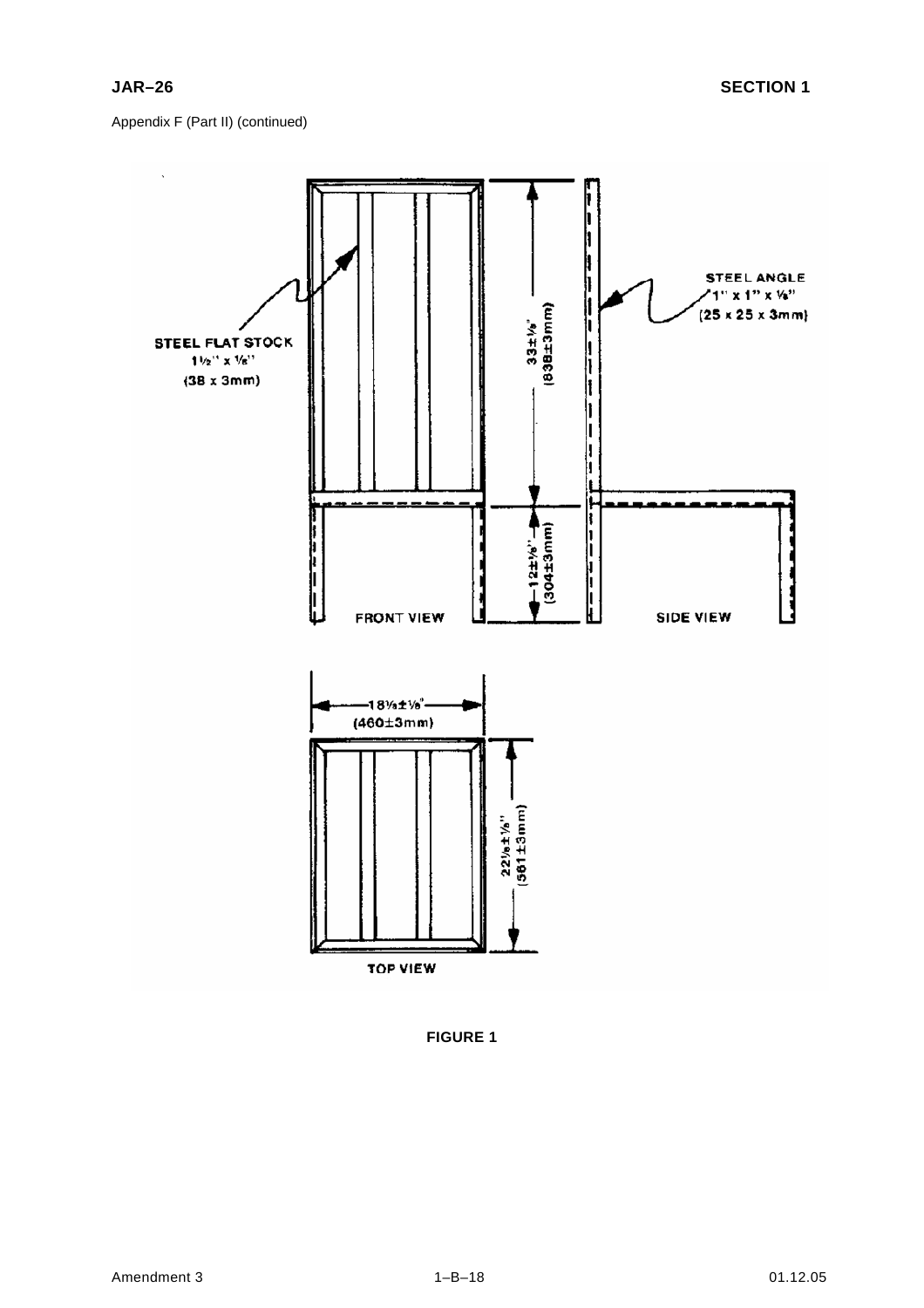

**FIGURE 2**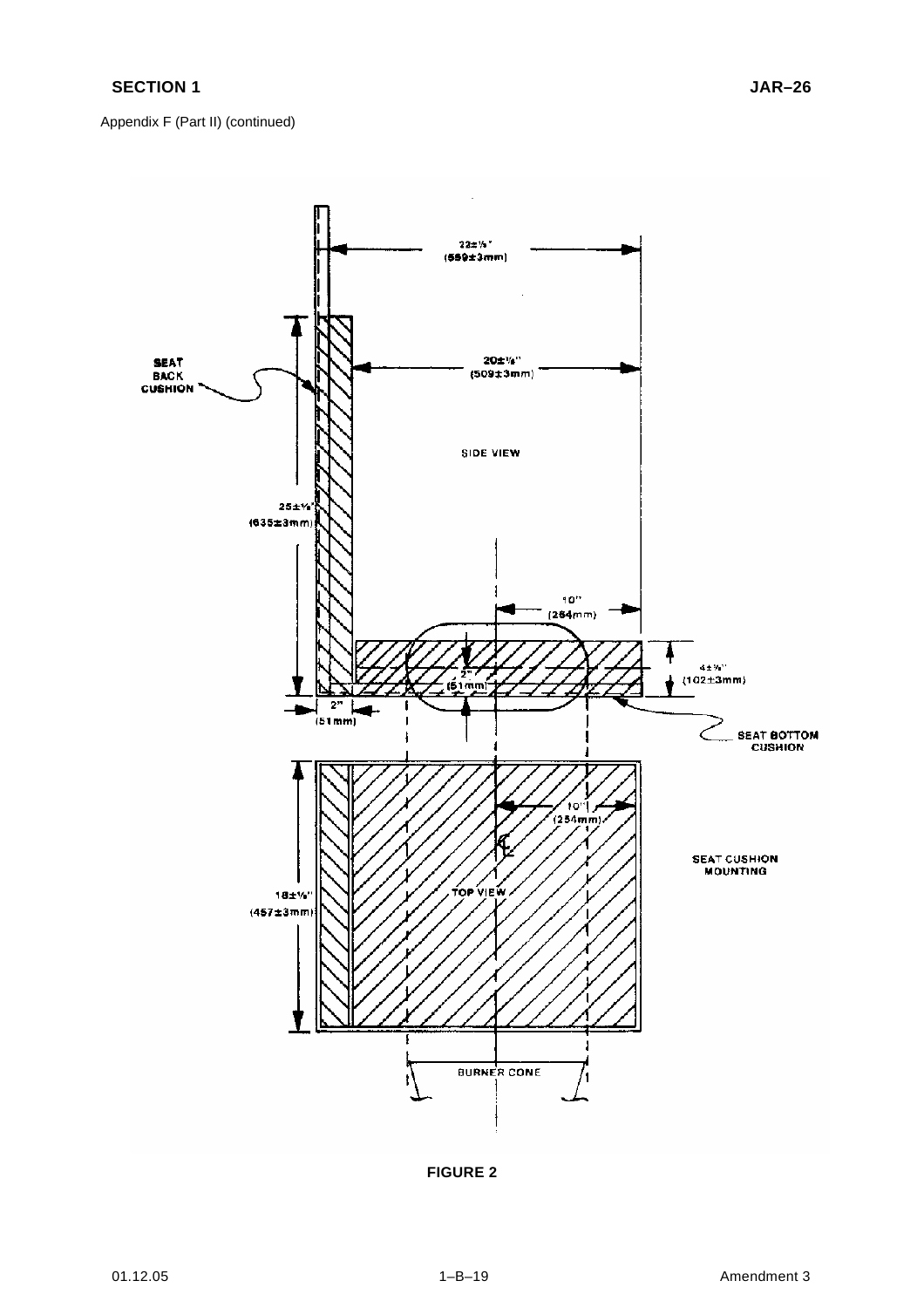

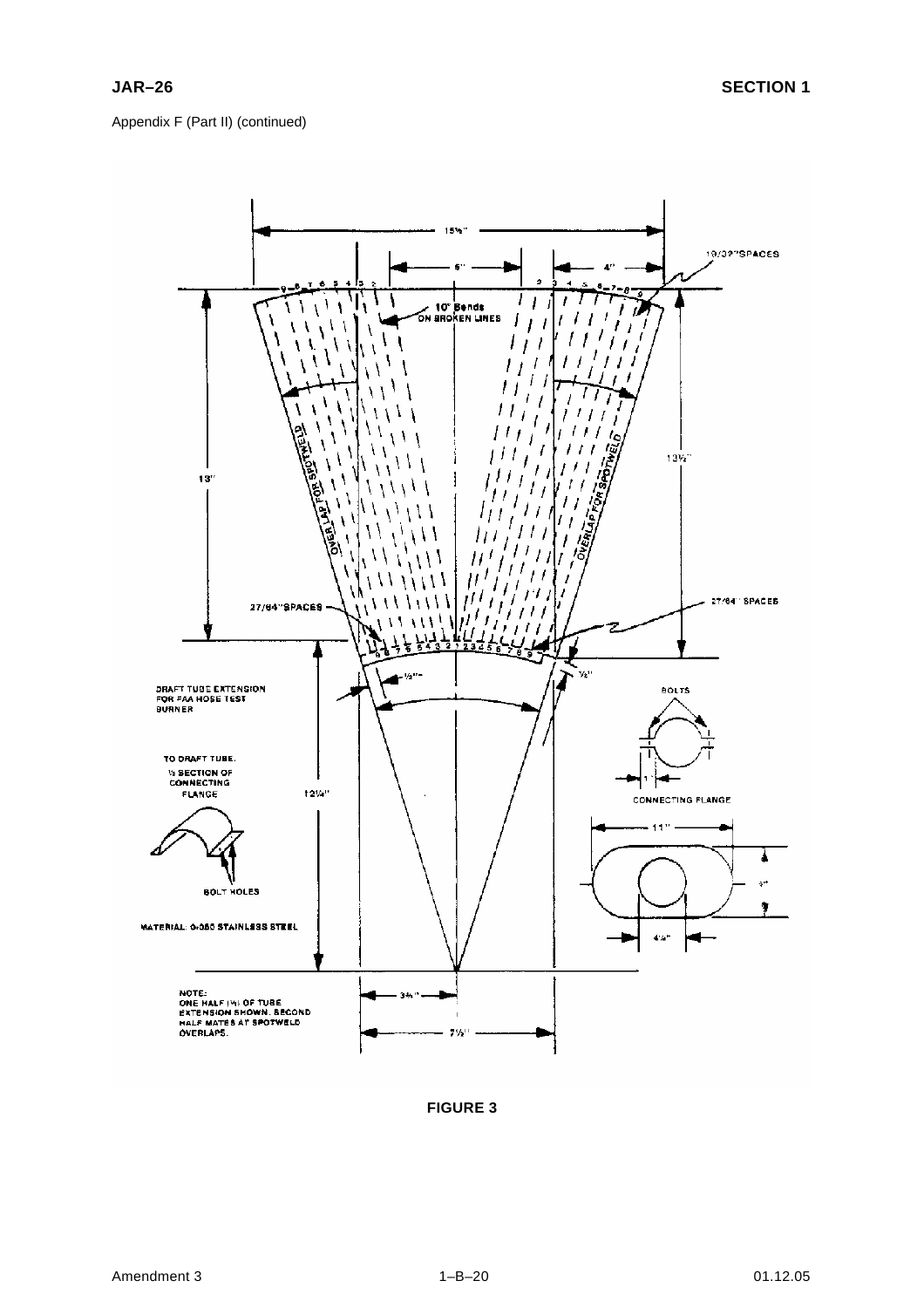

**FIGURE 4**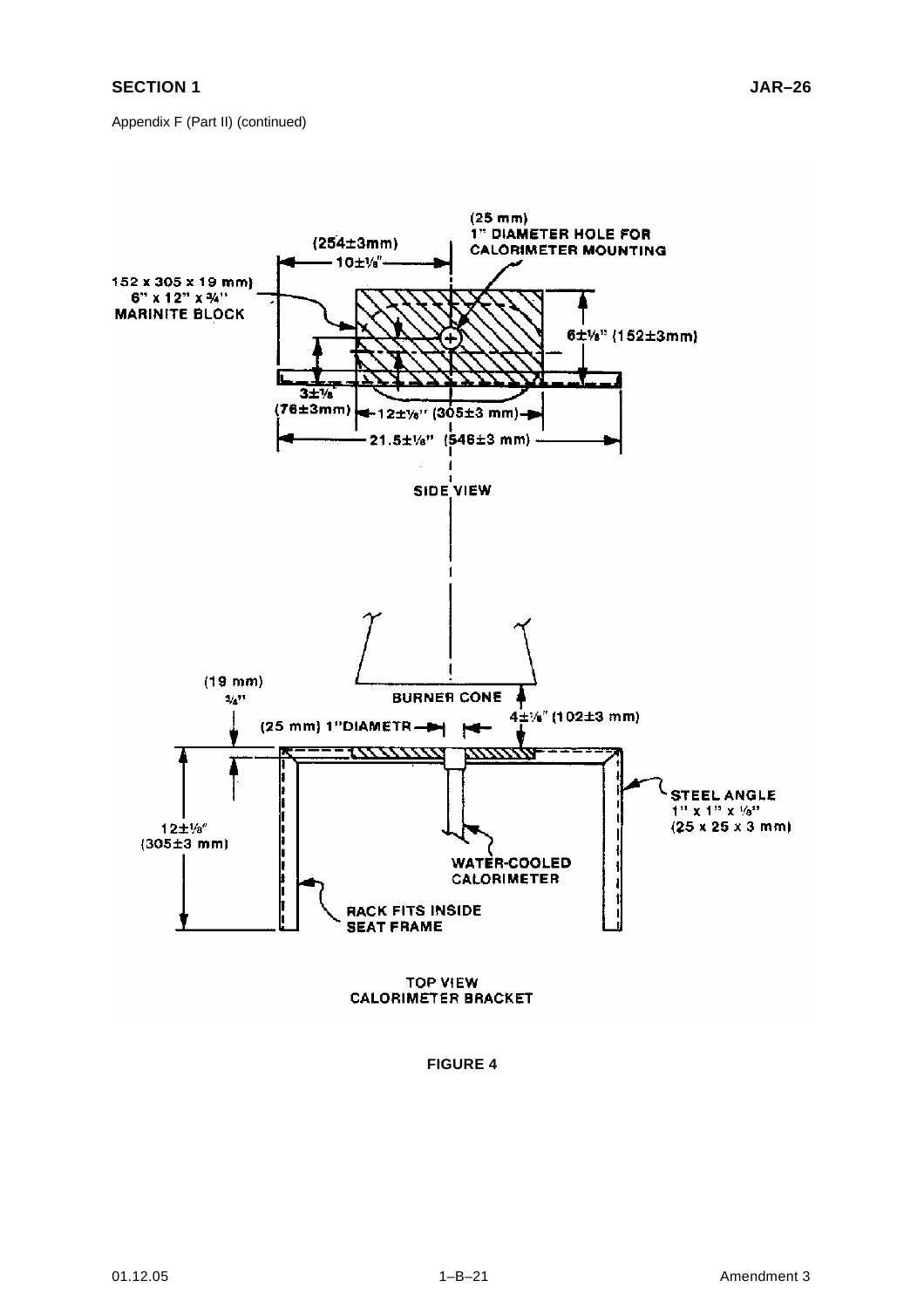

**TOP VIEW** THERMOCOUPLE RAKE BRACKET

## **FIGURE 5**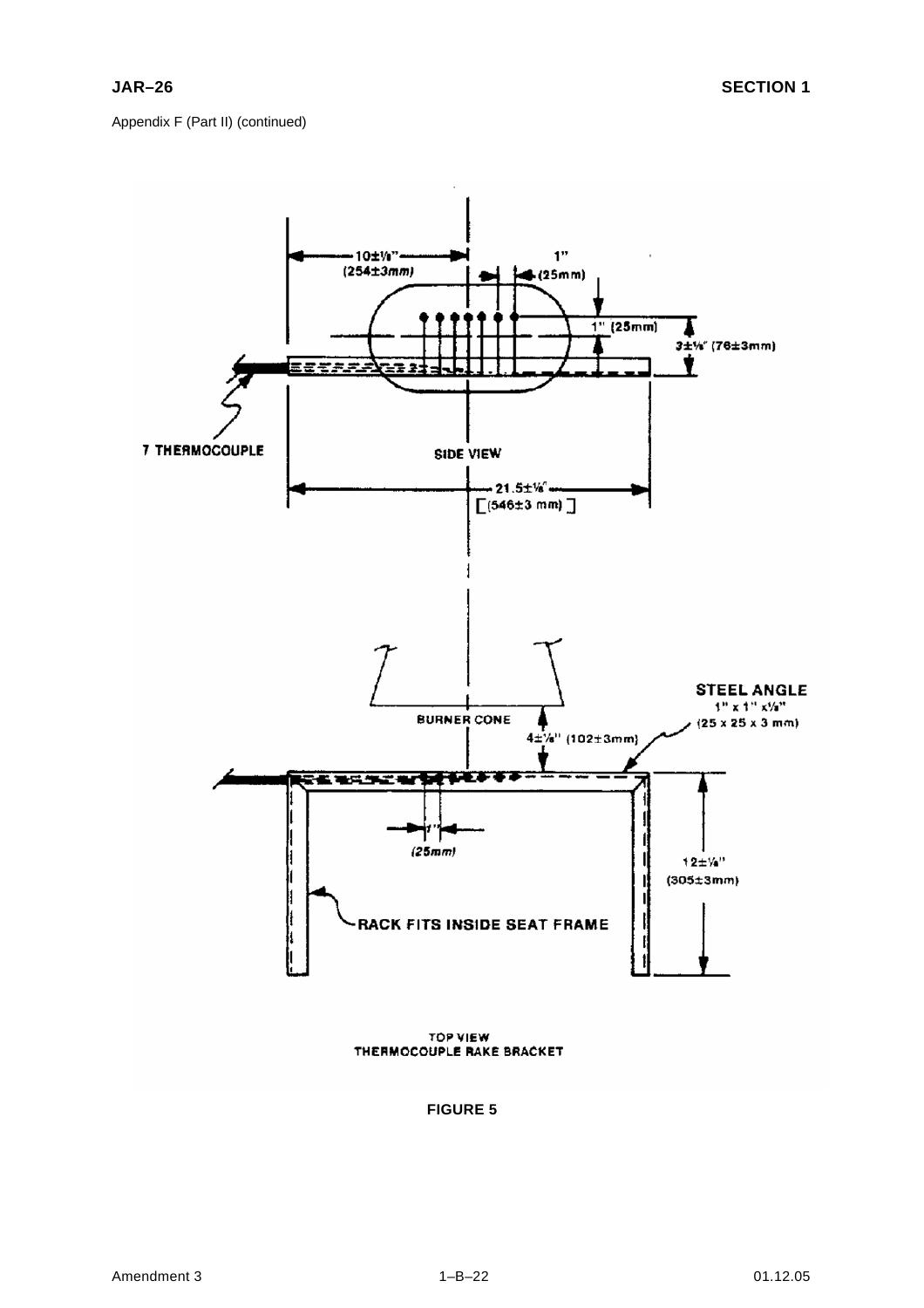## **Appendix F (continued)**

## **Part III – Test Method to Determine Flame Penetration Resistance of Cargo Compartment Liners**

Text derived from: JAR–25 Appendix F, Part III at Chg 12, plus Amdt 86/2 5/10.86, and reissued by Chg 13

### (a) *Criteria for Acceptance*

(1) At least three specimens of cargo compartment sidewall or ceiling liner panels must be tested.

(2) Each specimen tested must simulate the cargo compartment sidewall or ceiling liner panel, including any design features, such as joints, lamp assemblies, etc., the failure of which would affect the capability of the liner to safely contain a fire.

(3) There must be no flame penetration of any specimen within 5 minutes after application of the flame source, and the peak temperature measured at 4 inches above the upper surface of the horizontal test sample must not exceed 222. 22ºC (400ºF).

(b) *Summary of Method*. This method provides a laboratory test procedure for measuring the capability of cargo compartment lining materials to resist flame penetration within a 2 US gallons/hour # 2 Grade kerosene or equivalent burner fire source. Ceiling and sidewall liner panels may be tested individually provided a baffle is used to simulate the missing panel. Any specimen that passes the test as a ceiling liner panel may be used as a sidewall liner panel.

(c) *Test Specimens* 

(1) The specimen to be tested must measure  $406 \pm 3$  mm  $(16 \pm 0.125$  inches) by 610  $\pm$  3 mm (24  $\pm$  0·125 inches).

(2) The specimens must be conditioned at  $21^{\circ}$ C  $\pm 2^{\circ}$ C (70°F  $\pm 5^{\circ}$ F) and 55% ± 5% humidity for at least 24 hours before testing.

(d) *Test Apparatus*. The arrangement of the test apparatus, which is shown in Figure 3 of Part II and Figures 1 through 3 of this Part of Appendix F, must include the components described in this paragraph. Minor details of the apparatus may vary, depending on the model of the burner used.

(1) *Specimen Mounting Stand*. The mounting stand for the test specimens consists of steel angles as shown in Figure 1.

(2) *Test Burner.* The burner to be used in testing must –

(i) Be a modified gun type.

(ii) Use a suitable nozzle and maintain fuel pressure to yield a 2 US gallons/hour fuel flow. For example: an 80 degree nozzle nominally rated at 2·25 US gallons/hour and operated at 85 pounds per square inch (PSI) gauge to deliver 2·03 US gallons/hour.

(iii) Have a 305 mm (12 inch) burner extension installed at the end of the draft tube with an opening 152 mm (6 inches) high and 280 mm (11 inches) wide as shown in Figure 3 of Part II of this Appendix.

(iv) Have a burner fuel pressure regulator that is adjusted to deliver a nominal 2·0 US gallons/hour of # 2 Grade kerosene or equivalent.

(3) *Calorimeter*

(i) The calorimeter to be used in testing must be a total heat flux Foil Type Gardon Gauge of an appropriate range, approximately  $0-17.0$  Watts/cm<sup>2</sup> (0 to 15.0 BTU per  $ft^2$  sec). The calorimeter must be mounted in a 152 by 305 mm (6 inch by 12 inch) by 19 mm (0·75 inch) thick insulating block which is attached to a steel angle bracket for placement in the test stand during burner calibration as shown in Figure 2 of this Part of this Appendix.

(ii) The insulating block must be monitored for deterioration and the mounting shimmed as necessary to ensure that the calorimeter face is parallel to the exit plane of the test burner cone.

(4) *Thermocouples*. The seven thermocouples to be used for testing must be 0·0625 of an inch ceramic sheathed, type K, grounded thermocouples with a nominal 30 American wire gauge (AWG)-size conductor (0·254 mm (0·010 inches) diameter). The seven thermocouples must be attached to a steel angle bracket to form a thermocouple rake for placement in the stand during burner calibration as shown in Figure 3 of this Part of this Appendix.

(5) *Apparatus Arrangement*. The test burner must be mounted on a suitable stand to position the exit of the burner cone a distance of 203. 2 mm (8 inches) from the ceiling liner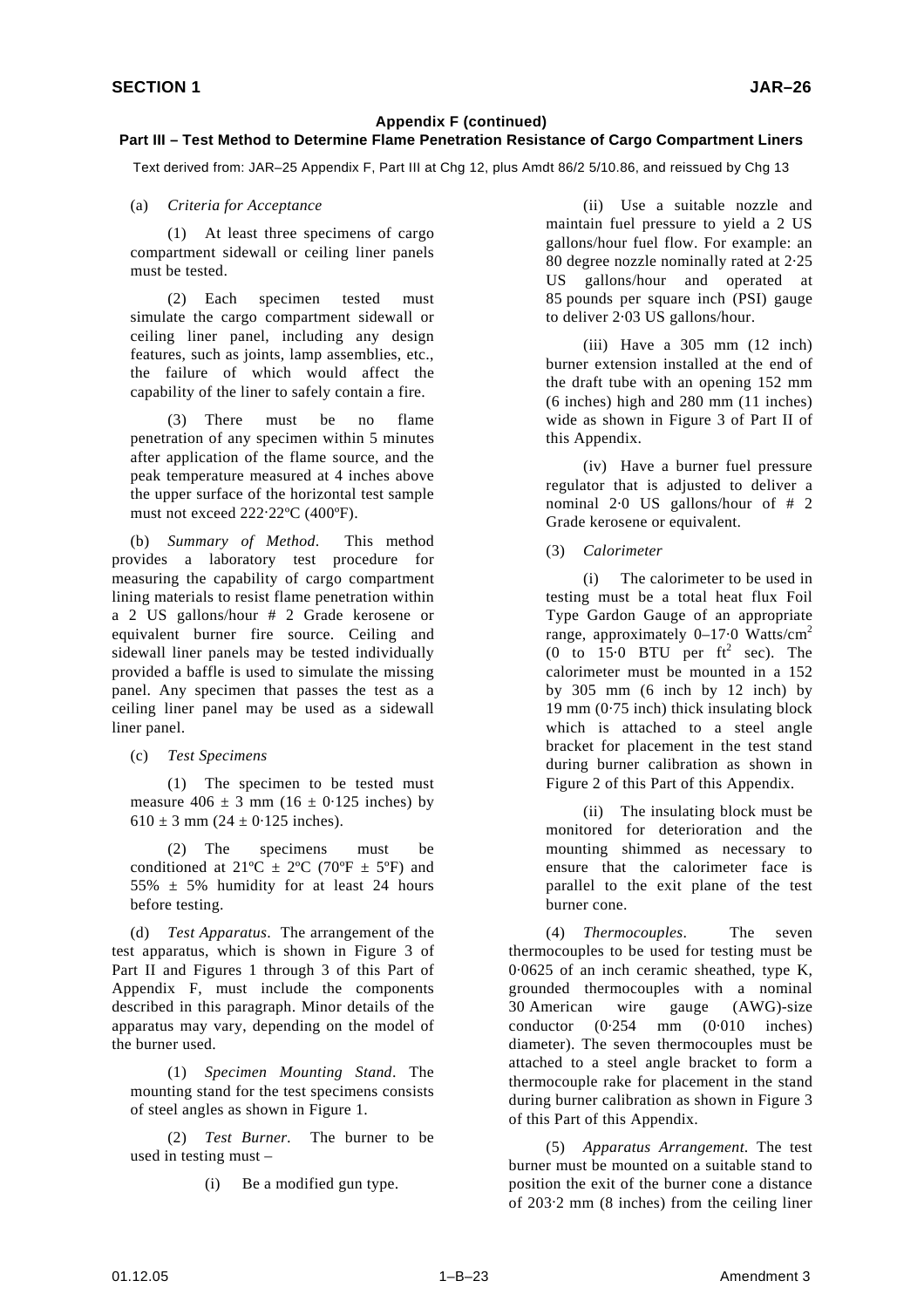panel and 50. 8 mm (2 inches) from the sidewall liner panel. The burner stand should have the capability of allowing the burner to be swung away from the test specimen during warm-up periods.

(g) *Test Procedure* (6) *Instrumentation*. A recording potentiometer or other suitable instrument with an appropriate range must be used to measure and record the outputs of the calorimeter and the thermocouples.

other device must be used to measure the time of flame application and the time of flame penetration, if it occurs.

insulating material in the other position. (e) *Preparation of Apparatus*. Before calibration, all equipment must be turned on and allowed to stabilize, and the burner fuel flow must be adjusted as specified in sub-paragraph  $(d)(2)$ .

(f) *Calibration*. To ensure the proper specific specific thermal output of the burner the following test must be made: (4) Expose the test specimen to the

(1) Remove the burner extension from the end of the draft tube. Turn on the blower portion of the burner without turning the fuel or igniters on. Measure the air velocity using a hot wire anemometer in the centre of the draft tube across the face of the opening. Adjust the damper such that the air velocity is in the range of  $7.97$  to  $9.14$  m/s  $(1550$  to 1800 fpm). If tabs are being used at the exit of the draft tube, they must be removed prior to this measurement. Reinstall the draft tube extension cone.

(2) Place the calorimeter on the test stand as shown in Figure 2 at a distance of 203 mm (8 inches) from the exit of the burner cone to simulate the position of the horizontal test specimen.

(3) Turn on the burner, allow it to run including the time of such occurrence. for 2 minutes for warm-up, and adjust the damper to produce a calorimeter reading of 9.1  $\pm$  0.6 Watts/cm<sup>2</sup> (8.0  $\pm$  0.5 BTU per ft<sup>2</sup> sec).

(4) Replace the calorimeter with the  $\left(4\right)$  sidewall). thermocouple rake (see Figure 3).

(5) Turn on the burner and ensure that each of the seven thermocouples reads 927ºC  $\pm$  38°C (1700°F  $\pm$  100°F) to ensure steady state conditions have been achieved. If the temperature is out of this range, repeat steps 2 through 5 until proper readings are obtained.

(6) Turn off the burner and remove the thermocouple rake.

(7) Repeat  $(f)(1)$  to ensure that the burner is in the correct range.

(1) Mount a thermocouple of the same type as that used for calibration at a distance of 101 mm (4 inches) above the horizontal (ceiling) test specimen. The thermocouple should be centred over the burner cone. (7) *Timing Device*. A stopwatch or

> (2) Mount the test specimen on the test stand shown in Figure 1 in either the horizontal or vertical position. Mount the

> (3) Position the burner so that flames will not impinge on the specimen, turn the burner on, and allow it to run for 2 minutes. Rotate the burner to apply the flame to the specimen and simultaneously start the timing

> flame for 5 minutes and then turn off the burner. The test may be terminated earlier if flame penetration is observed.

> (5) When testing ceiling liner panels, record the peak temperature measured 101. 6 mm (4 inches) above the sample.

> (6) Record the time at which flame penetration occurs if applicable.

(h) *Test Report*. The test report must include the following:

(1) A complete description of the materials tested including type, manufacturer, thickness, and other appropriate data.

(2) Observations of the behaviour of the test specimens during flame exposure such as delamination, resin ignition, smoke, etc.,

(3) The time at which flame penetration occurs, if applicable, for each of three specimens tested.

(4) Panel orientation (ceiling or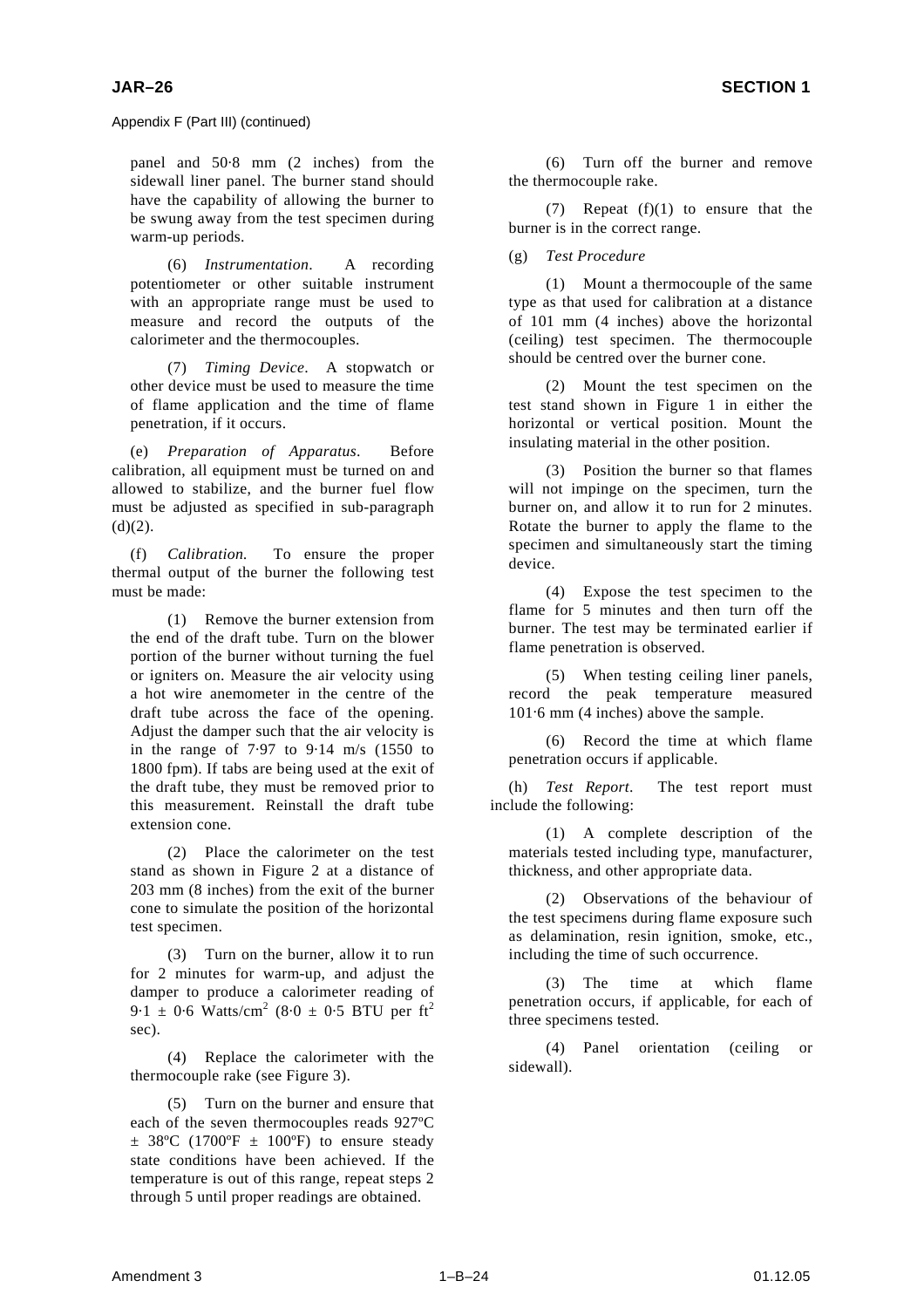

TEST STAND IS CONSTRUCTED WITH 1" x 1" x 1/8" STEEL ANGLES. ALL JOINTS WELDED SUPPORT ANGLES ARE 1" x 1" x 1/8" CUT TO FIT

## **FIGURE 1 – TEST APPARATUS FOR HORIZONTAL AND VERTICAL MOUNTING**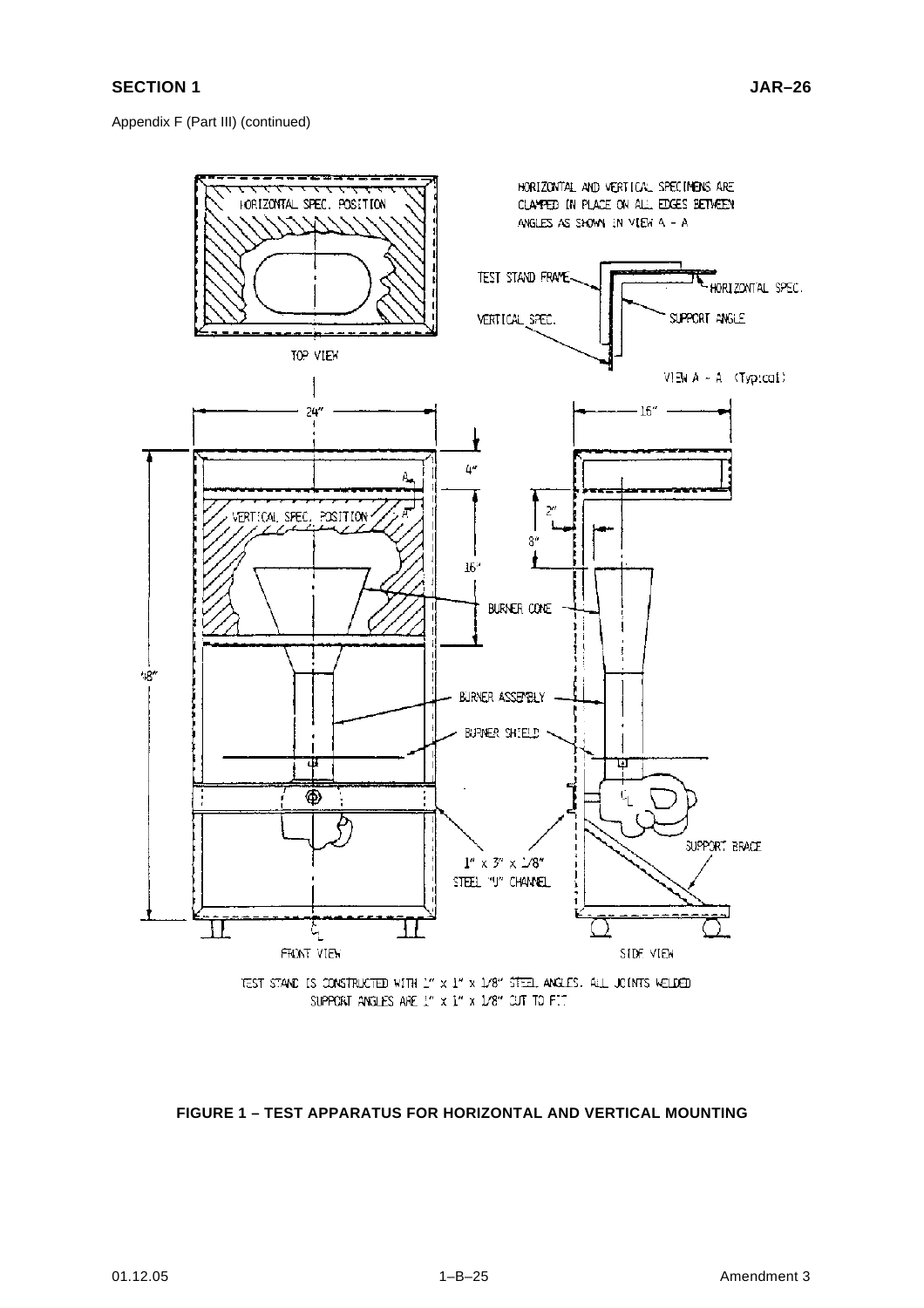

**FIGURE 2 – CALORIMETER BRACKET**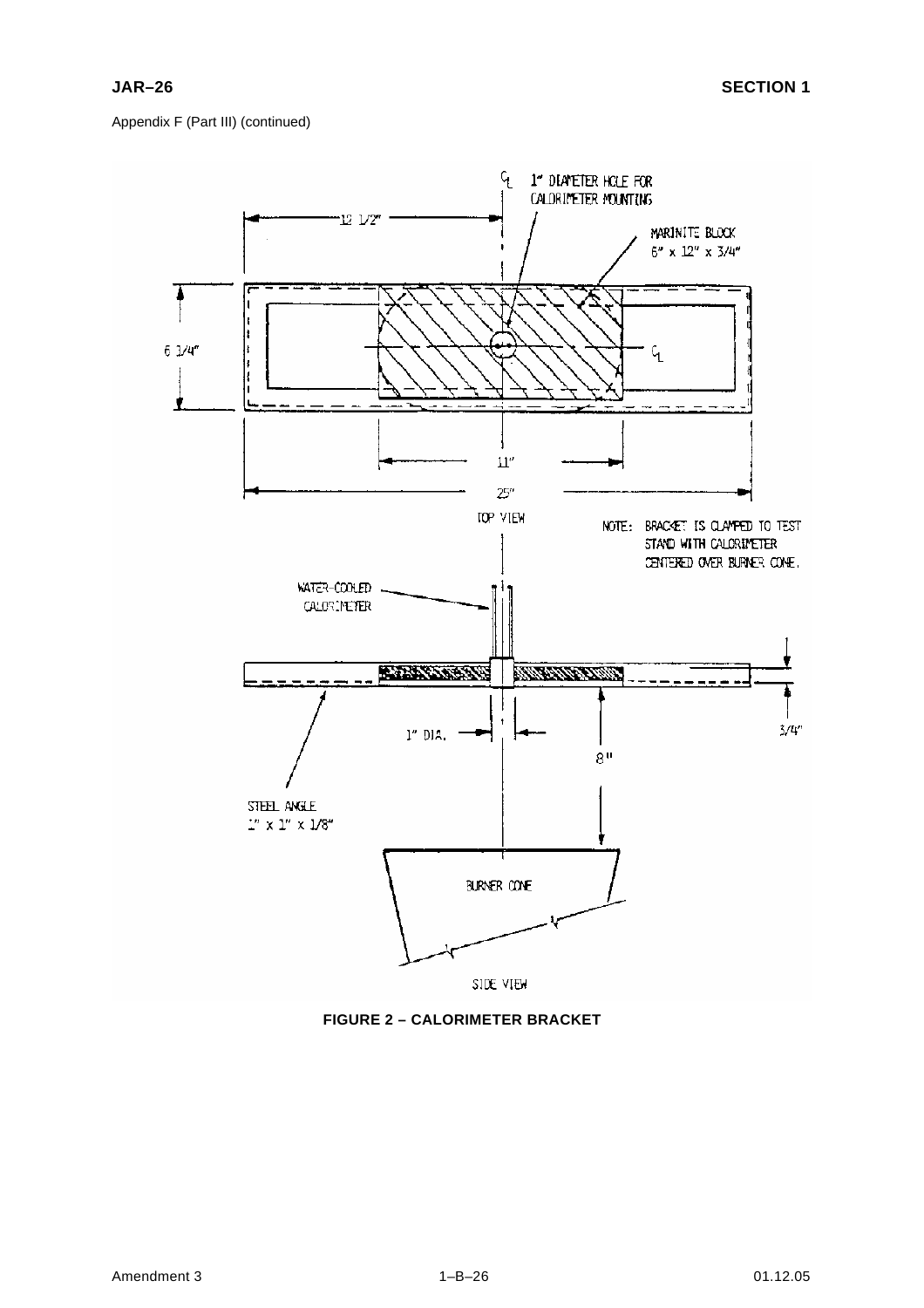

**FIGURE 3 – THERMOCOUPLE RAKE BRACKET**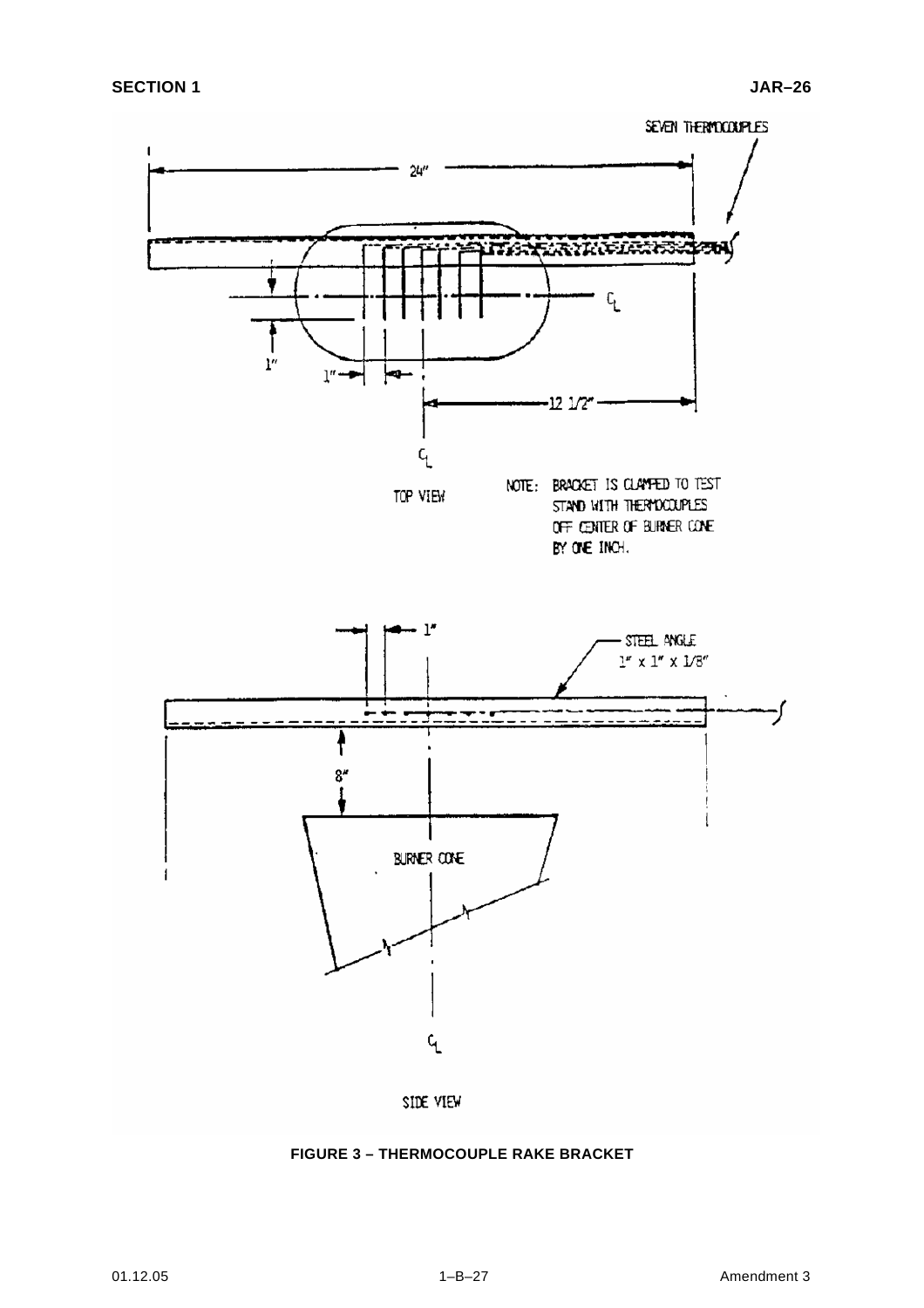### **Appendix F (continued) Part IV – Test Method to Determine the Heat Release Rate From Cabin Materials Exposed to Radiant Heat** (See ACJ Appendix F, Part IV)

Text derived from: JAR–25 Appendix F, Part IV at Chg 13, 05/10/89

### (a) *Summary of Method*

(1) The specimen to be tested is injected into an environmental chamber through which a constant flow of air passes. The specimen's exposure is determined by a radiant heat source adjusted to produce the desired total heat flux on the specimen of  $3.5$  Watts/cm<sup>2</sup>, using a calibrated calorimeter. The specimen is tested so that the exposed surface is vertical. Combustion is initiated by piloted ignition. The combustion products leaving the chamber are monitored in order to calculate the release rate of heat.

(b) *Apparatus*. The Ohio State University (OSU) rate of heat release apparatus as described below, is used. This is a modified version of the rate of heat release apparatus standardised by the American Society of Testing and Materials (ASTM), ASTM E-906.

(1) This apparatus is shown in Figure 1. All exterior surfaces of the apparatus, except the holding chamber, shall be insulated with 25 mm (1 inch) thick, low density, high-temperature, fibreglass board insulation. A gasketed door through which the sample injection rod slides forms an airtight closure on the specimen hold chamber.

(2) *Thermopile.* The temperature difference between the air entering the environmental chamber and that leaving is monitored by a thermopile having five hot and five cold, 24 gauge Chromel-Alumel junctions. The hot junctions are spaced across the top of the exhaust stack 10 mm  $(0.39 \text{ inch})$ below the top of the chimney. One thermocouple is located in the geometric centre, with the other four located 30 mm (1. 17 inch) from the centre along the diagonal toward each of the corners (Figure 5). The cold junctions are located in the pan below the lower air distribution plate (see sub-paragraph (b)(4)). Thermopile hot junctions must be cleared of soot deposits as needed to maintain the calibrated sensitivity.

(3) *Radiation Source*. A radiant heat source for generating a flux up to 100 kW/m<sup>2</sup>, using four silicon carbide elements, Type LL, 50·8 cm (20 inches) long by 15·8 mm (0·625 inch) O.D., nominal resistance 1·4 ohms, is shown in Figures 2A and 2B. The

silicon carbide elements are mounted in the stainless steel panel box by inserting them through 15·9 mm holes in 0·8 mm thick ceramic fibre board. Location of the holes in the pads and stainless steel cover plates are shown in Figure 2B. The diamond shaped mask of 19 gauge stainless steel is added to provide uniform heat flux over the area occupied by the 150 by 150 mm vertical sample.

(4) *Air Distribution System*. The air entering the environmental chamber is distributed by a 6·3 mm thick aluminium plate having eight, No. 4 drill holes, 51 mm from sides on 102 mm centres, mounted at the base of the environmental chamber. A second plate of 18 gauge steel having 120, evenly spaced, No. 28 drill holes is mounted 150 mm above the aluminium plate. A well-regulated air supply is required. The air supply manifold at the base of the pyramidal section has 48, evenly spaced, No. 26 drill holes located 10 mm from the inner edge of the manifold so that  $0.03 \text{ m}^3/\text{second}$  of air flows between the pyramidal sections and  $0.01 \text{ m}^3/\text{second}$  flows through the environmental chamber when total air flow to apparatus is controlled at 0·04 m<sup>3</sup>/second.

(5) *Exhaust Stack*. An exhaust stack, 133 mm by 70 mm in cross section, and 254 mm long, fabricated from 28 gauge stainless steel, is mounted on the outlet of the pyramidal section. A 25 mm by 76 mm plate of 31 gauge stainless steel is centred inside the stack, perpendicular to the air flow, 75 mm above the base of the stack.

(6) *Specimen Holders*. The 150 mm x 150 mm specimen is tested in a vertical orientation. The holder (Figure 3) is provided with a specimen holder frame, which touches the specimen (which is wrapped with aluminium foil as required by sub-paragraph  $(d)(3)$ ) along only the 6 mm perimeter, and a "V" shaped spring to hold the assembly together. A detachable 12 mm x 12 mm x 150 mm drip pan and two 0·020 inch stainless steel wires (as shown in Figure 3) should be used for testing of materials prone to melting and dripping. The positioning of the spring and frame may be changed to accommodate different specimen thicknesses by inserting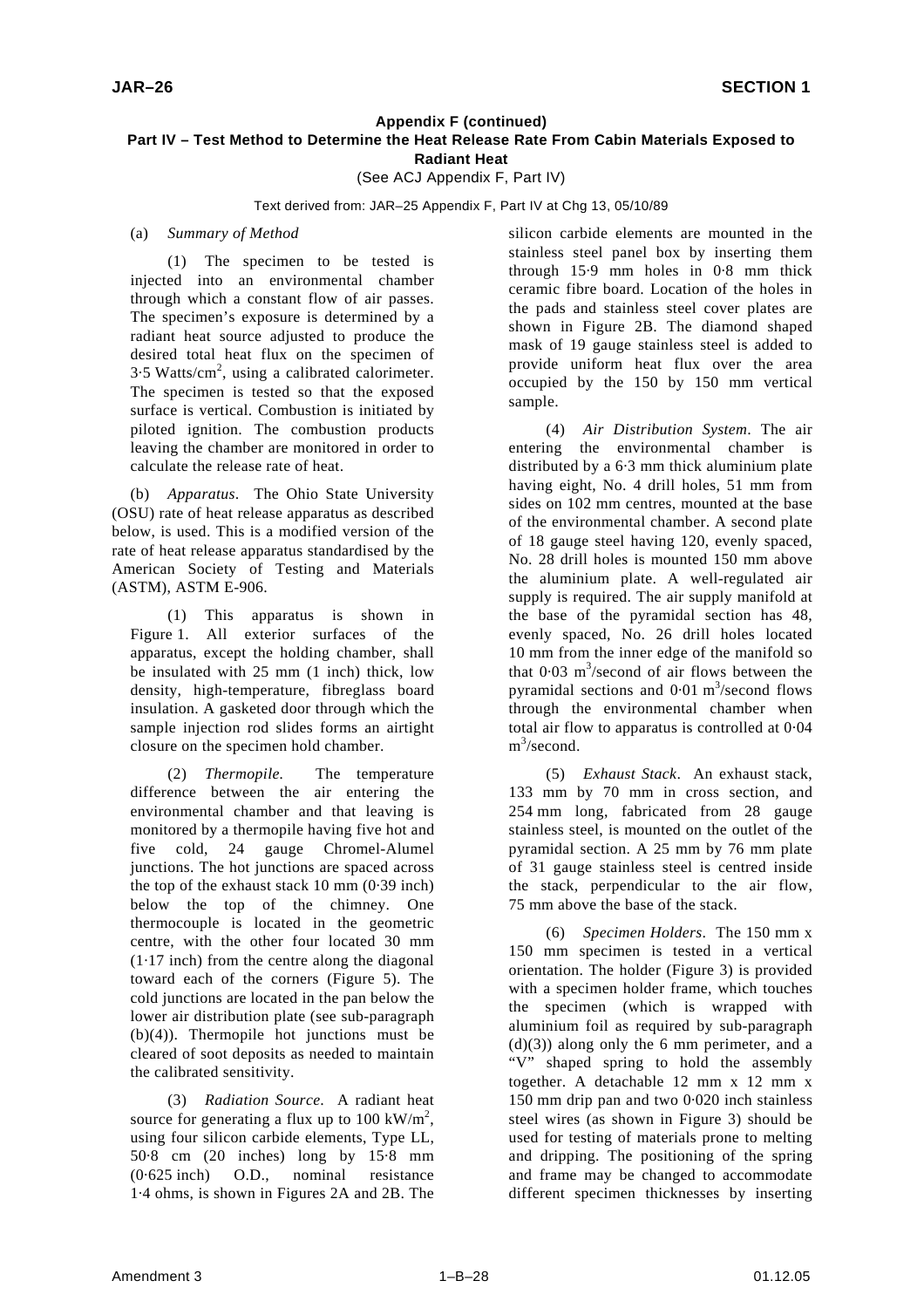the retaining rod in different holes on the specimen holder.

Since the radiation shield described in ASTM E-906 is not used, a guide pin is added to the injection mechanism. This fits into a slotted metal plate on the injection mechanism outside of the holding chamber and can be used to provide accurate positioning of the specimen face after injection. The front surface of the specimen shall be 100 mm from the closed radiation doors after injection.

The specimen holder clips onto the mounted bracket (Figure 3). The mounting bracket is attached to the injection rod by three screws which pass through a wide area washer welded onto a 0·5 inch nut. The end of the injection rod is threaded to screw into the nut and a 0·020 inch thick wide area washer is held between two 0·5 inch nuts which are adjusted to tightly cover the hole in the radiation doors through which the injection rod or calibration calorimeter pass.

(7) *Calorimeter.* A total-flux type calorimeter must be mounted in the centre of a 0·5 inch Kaowool "M" board inserted in the sample holder must be used to measure the total heat flux. The calorimeter must have a view angle of 180º and be calibrated for incident flux. The calorimeter calibration must be acceptable to the Authority.

(8) *Pilot-Flame Positions*. Pilot ignition of the specimen must be accomplished by simultaneously exposing the specimen to a lower pilot burner and an upper pilot burner, as described in sub-paragraphs  $(b)(8)(i)$  and  $(b)(8)(ii)$ , respectively. The pilot burners must remain lighted for the entire 5-minute duration of the test.

> (i) *Lower Pilot Burner*. The pilot-flame tubing must be 6·3 mm O.D., 0·8 mm wall, stainless steel tubing. A mixture of  $120 \text{cm}^3/\text{min}$ . of methane and  $850 \text{ cm}^3/\text{min}$ . of air must be fed to the lower pilot flame burner. The normal position of the end of the pilot burner tubing is 10 mm from and perpendicular to the exposed vertical surface of the specimen. The centreline at the outlet of the burner tubing must intersect the vertical centreline of the sample at a point 5 mm above the lower exposed edge of the specimen.

> (ii) *Upper Pilot Burner*. The pilot burner must be a straight length of

6·3 mm O.D., 0·8 mm wall, stainless steel tubing 360 mm long. One end of the tubing shall be closed, and three No. 40 drill holes shall be drilled into the tubing, 60 mm apart, for gas ports, all radiating in the same direction. The first hole must be 5 mm from the closed end of the tubing. The tube is inserted into the environmental chamber through a 6·6 mm hole drilled 10 mm above the upper edge of the window frame. The tube is supported and positioned by an adjustable "Z" shaped support mounted outside the environmental chamber, above the viewing window. The tube is positioned above and 20 mm behind the exposed upper edge of the specimen. The middle hold must be in the vertical plane perpendicular to the exposed surface of the specimen which passes through its vertical centreline and must be pointed toward the radiation source. The gas supplied to the burner must be methane adjusted to produce flame lengths of 25 mm.

(c) *Calibration of Equipment*

(1) *Heat Release Rate*. A burner as shown in Figure 4 must be placed over the end of the lower pilot flame tubing using a gas-tight connection. The flow of gas to the pilot flame must be at least 99% methane and must be accurately metered. Prior to usage, the wet test meter is properly levelled and filled with distilled water to the tip of the internal pointer while no gas is flowing. Ambient temperature and pressure of the water, are based on the internal wet test meter temperature. A baseline flow rate of approximately 1 litre/min. is set and increased to higher preset flows of 4, 6, 8, 6 and 4 litres/min. The rate is determined by using a stopwatch to time a complete revolution of the wet test meter for both the baseline and higher flow, with the flow returned to baseline before changing to the next higher flow. The thermopile baseline voltage is measured. The gas flow to the burner must be increased to the higher preset flow and allowed to burn for 2·0 minutes, and the thermopile voltage must be measured. The sequence is repeated until all five values have been determined. The average of the five values must be used as the calibration factor. The procedure must be repeated if the percent relative standard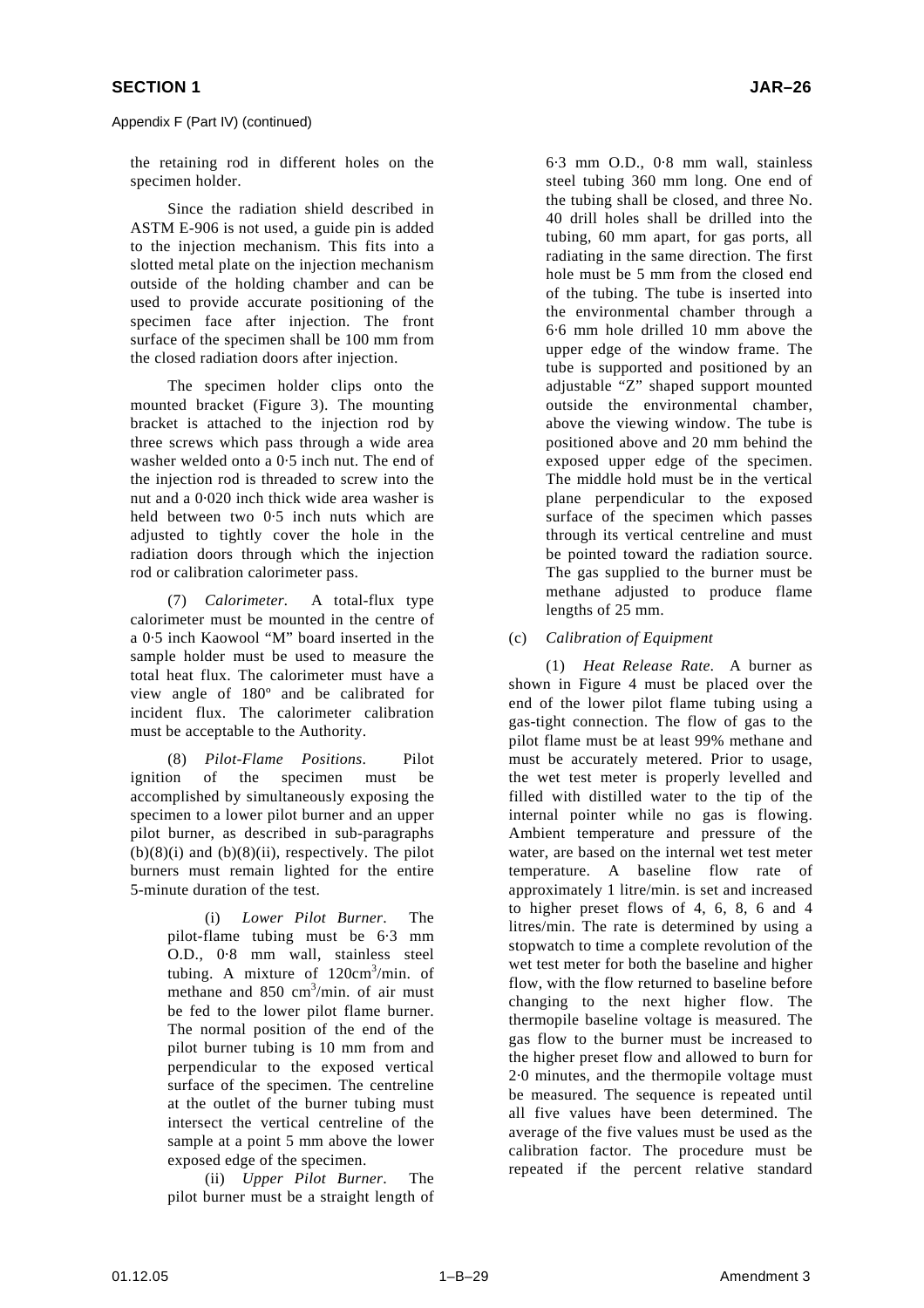deviation is greater than 5%. Calculations are shown in paragraph (f).

(2) *Flux Uniformity*. Uniformity of flux over the specimen must be checked periodically and after each heating element change to determine if it is within acceptable limits of  $\pm$  5%.

## (d) *Sample Preparation*

(1) The standard size for vertically mounted specimens is 150 x 150 mm with thicknesses up to 45 mm.

(2) *Conditioning*. Specimens must be conditioned as described in Part I of this Appendix.

(3) *Mounting*. Only one surface of a specimen will be exposed during a test. A single layer of 0·025 mm aluminium foil is wrapped tightly on all unexposed sides.

(e) *Procedure*

(1) The power supply to the radiant panel is set to produce a radiant flux of  $3.5$  Watts/cm<sup>2</sup>. The flux is measured at the point which the centre of the specimen surface will occupy when positioned for test. The radiant flux is measured after the air flow through the equipment is adjusted to the desired rate. The sample should be tested in its end use thickness.

(2) The pilot flames are lighted and their position, as described in sub-paragraph  $(b)(8)$ , is checked.

(3) The air flow to the equipment is set at  $0.04 \pm 0.001$  m<sup>3</sup>/s at atmospheric pressure. Proper air flow may be set and monitored by either: (1) An orifice meter designed to produce a pressure drop of at least 200 mm of the manometric fluid, or by (2) a rotometer (variable orifice meter) with a scale capable of being read to  $\pm$  0.0004 m<sup>3</sup>/s. The stop on the vertical specimen holder rod is adjusted so that the exposed surface of the specimen is positioned 100 mm from the entrance when injected into the environmental chamber.

(4) The specimen is placed in the hold chamber with the radiation doors closed. The airtight outer door is secured, and the recording devices are started. The specimen must be retained in the hold chamber for 60 seconds  $\pm$  10 seconds, before injection.

The thermopile "zero" value is determined during the last 20 seconds of the hold period.

(5) When the specimen is to be injected, the radiation doors are opened, the specimen is injected into the environmental chamber, and the radiation doors are closed behind the specimen.

(6) Reserved.

(7) Injection of the specimen and closure of the inner door marks time zero. A continuous record of the thermopile output with at least one data point per second must be made during the time the specimen is in the environmental chamber.

(8) The test duration time is five minutes.

(9) A minimum of three specimens must be tested.

### (f) *Calculations*

(1) The calibration factor is calculated as follows:

$$
K_{h} = \frac{(F_{1} - F_{0})}{(V_{1} - V_{0})} \times \frac{(210 \cdot 8 - 22) \text{ kcal}}{\text{mole}} \times \frac{273}{T_{a}} \times
$$
  

$$
\frac{P - P_{v}}{760} \times \frac{\text{moleCH4STP}}{22 \cdot 41} \times \frac{\text{WATT.min}}{01433 \text{kcal}} \times \frac{kW}{1000W}
$$

 $F_0$  = Flow of methane at baseline (1pm)  $F_1$  = Higher preset flow of methane (1pm)  $V_0$  = Thermopile voltage at baseline (mv)  $V_1$  = Thermopile voltage at higher flow (mv)  $T_a$  = Ambient temperature (K)  $P =$  Ambient pressure (mm Hg)  $P_v$  = Water vapour pressure (mm Hg)

(2) Heat release rates may be calculated from the reading of the thermopile output voltage at any instant of time as:

$$
HRR = \frac{V_m - V_b}{.02323 \text{ m}^2} \times K_h
$$

 $HRR = Heat Release Rate kW/m<sup>2</sup>$ 

 $V_m$  = Measured thermopile voltage (mv)

 $V_b$  = Baseline voltage (mv)

 $K_h$  = Calibration Factor (kW/mv)

(3) The integral of the heat release rate is the total heat release as a function of time and is calculated by multiplying the rate by the data sampling frequency in minutes and summing the time from zero to two minutes.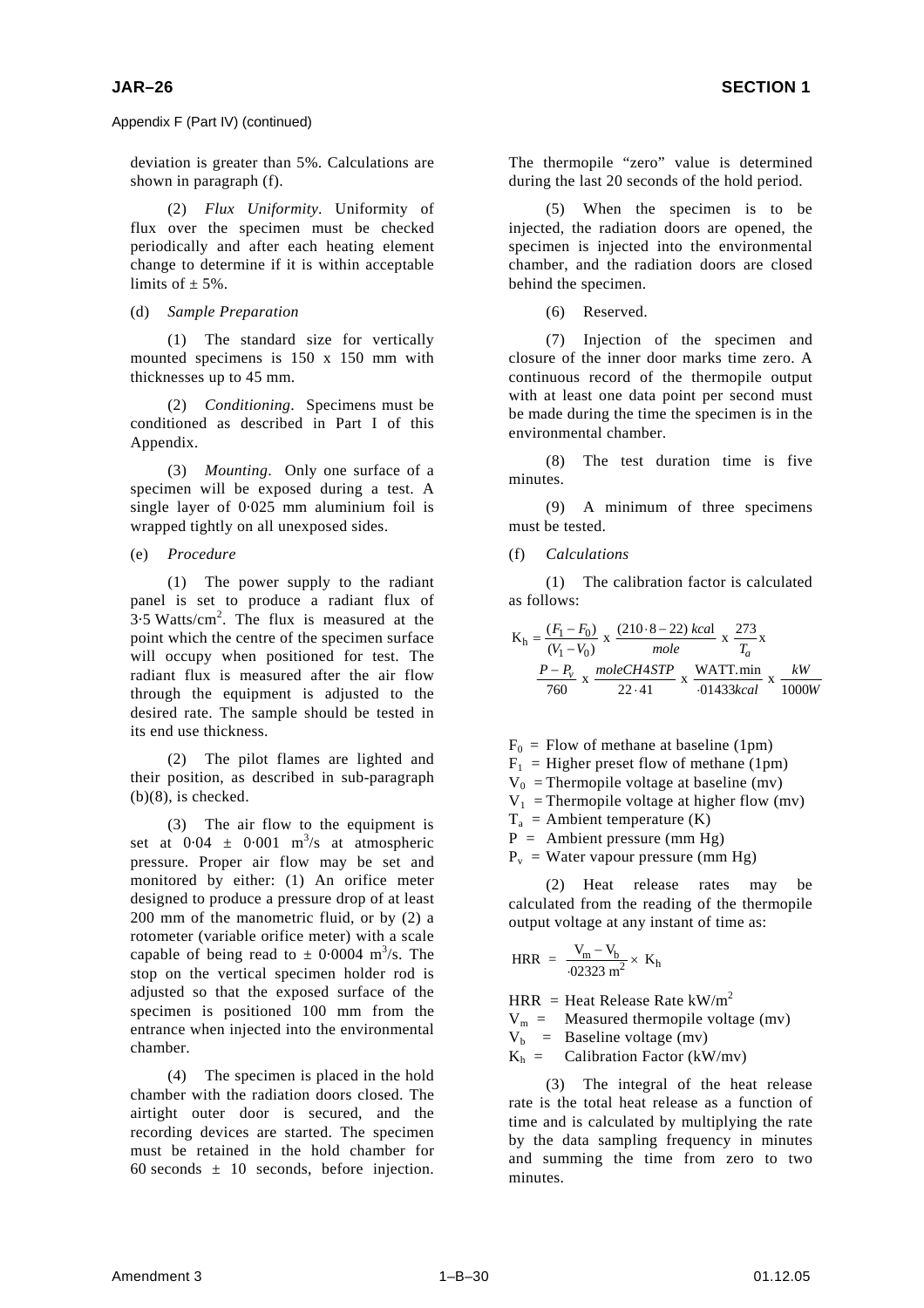## **SECTION 1** JAR–26

#### Appendix F (Part IV) (continued)

(g) *Criteria.* The total positive heat release over the first two minutes of exposure for each of the three or more samples tested must be averaged, and the peak heat release rate for each of the samples must be averaged. The average total heat release must not exceed 65 kilowattminutes per square metre, and the average peak heat release rate must not exceed 65 kilowatts per square metre.

(h) *Report*. The test report must include the following for each specimen tested:

(1) Description of the specimen.

(2) Radiant heat flux to the specimen, expressed in Watts/ $\text{cm}^2$ .

(3) Data giving release rates of heat  $(in \t kW/m<sup>2</sup>)$  as a function of time, either graphically or tabulated at intervals no greater than 10 seconds. The calibration factor must be recorded.

(4) If melting, sagging, delaminating, or other behaviour that affects the exposed surface area or the mode of burning occurs, these behaviours must be reported, together with the time at which such behaviours were observed.

(5) The peak heat release and the 2 minute integrated heat release rate must be reported.

INTENTIONALLY LEFT BLANK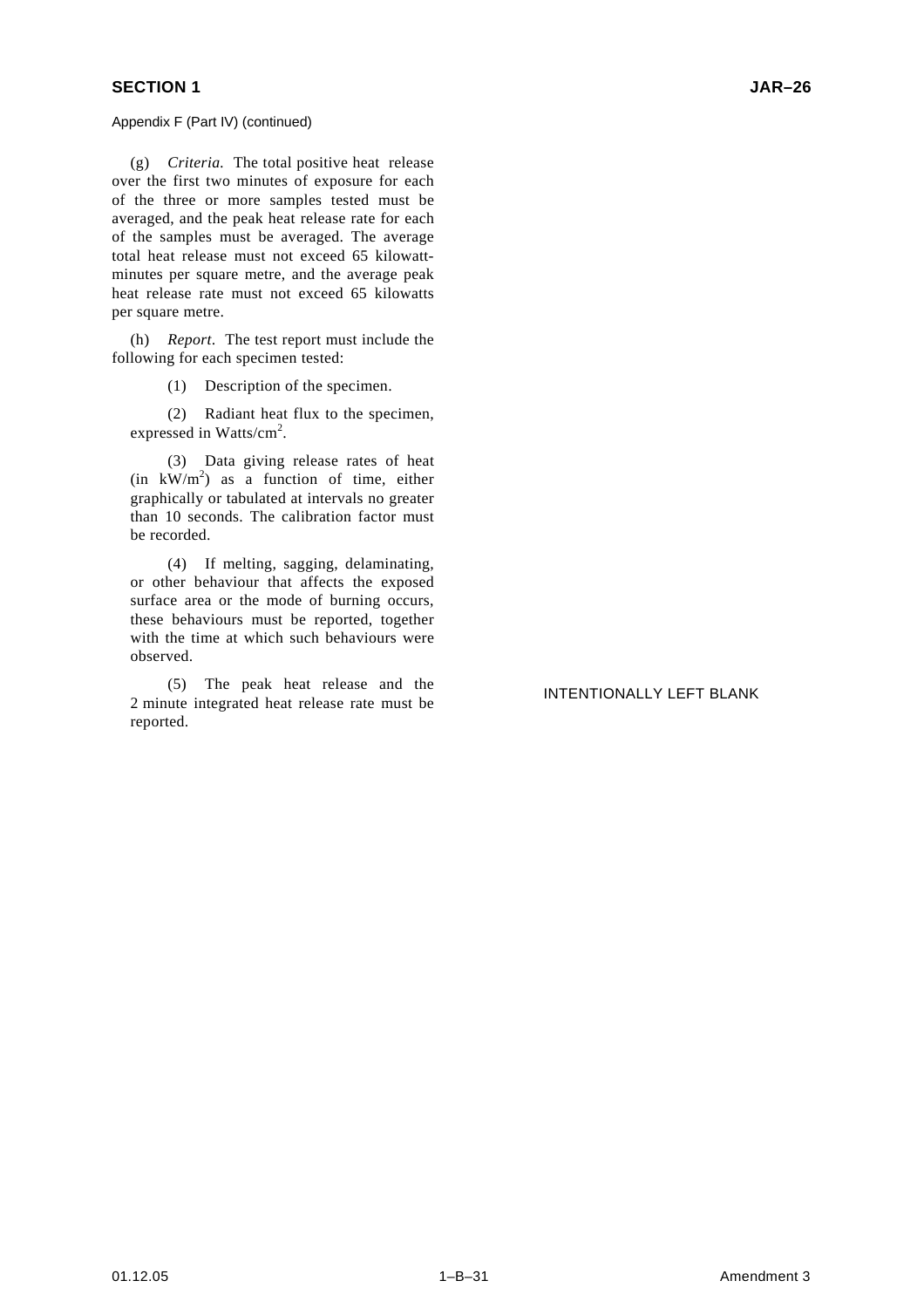

**FIGURE 1 – RELEASE RATE APPARATUS**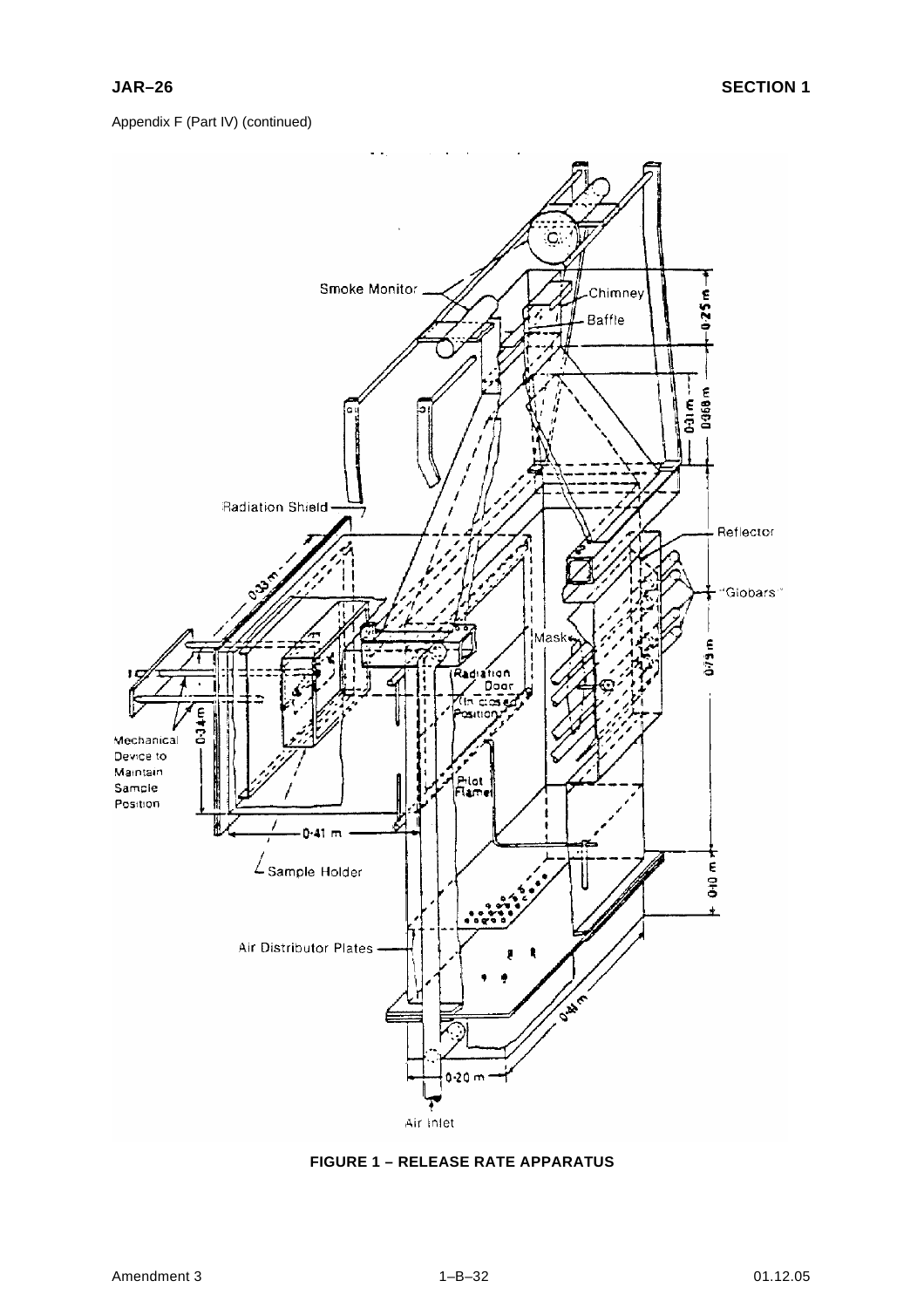

(Unless denoted otherwise, all dimensions are in millimeters.)

**FIGURE 2A – "GLOBAR" RADIANT PANEL**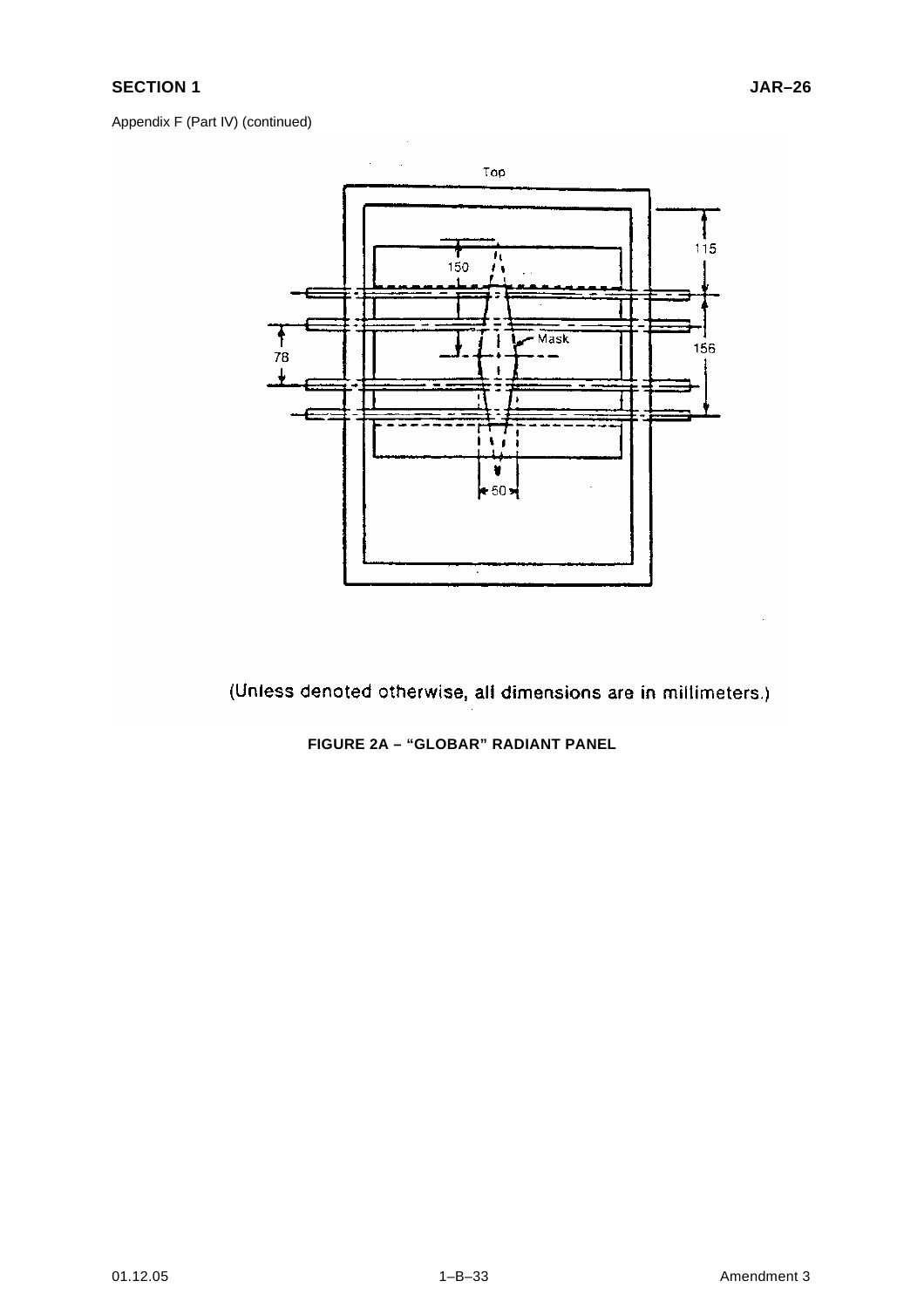

(Unless denoted otherwise, all dimensions are in millimeters.)

## **FIGURE 2B – "GLOBAR" RADIANT PANEL**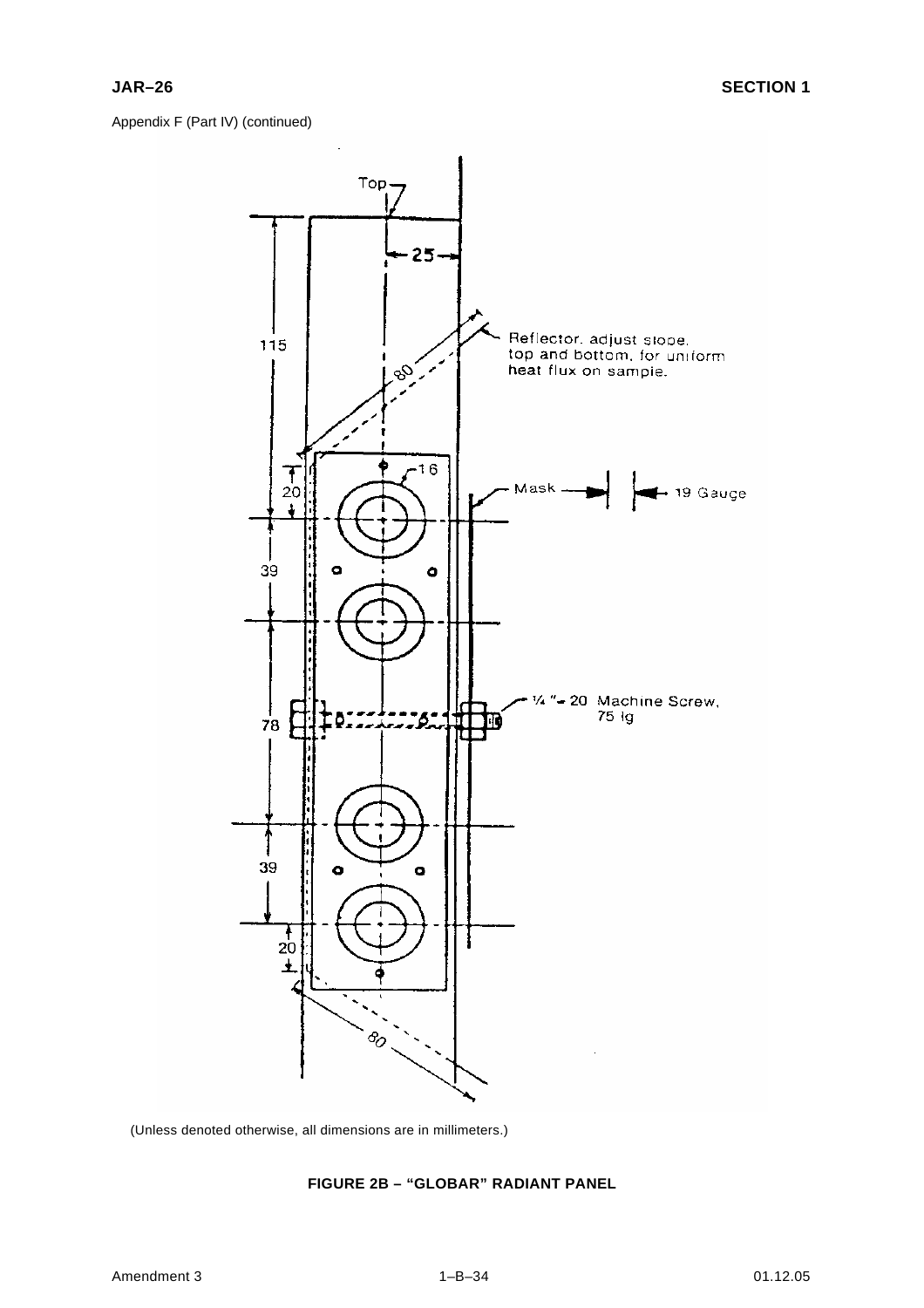

**FIGURE 3**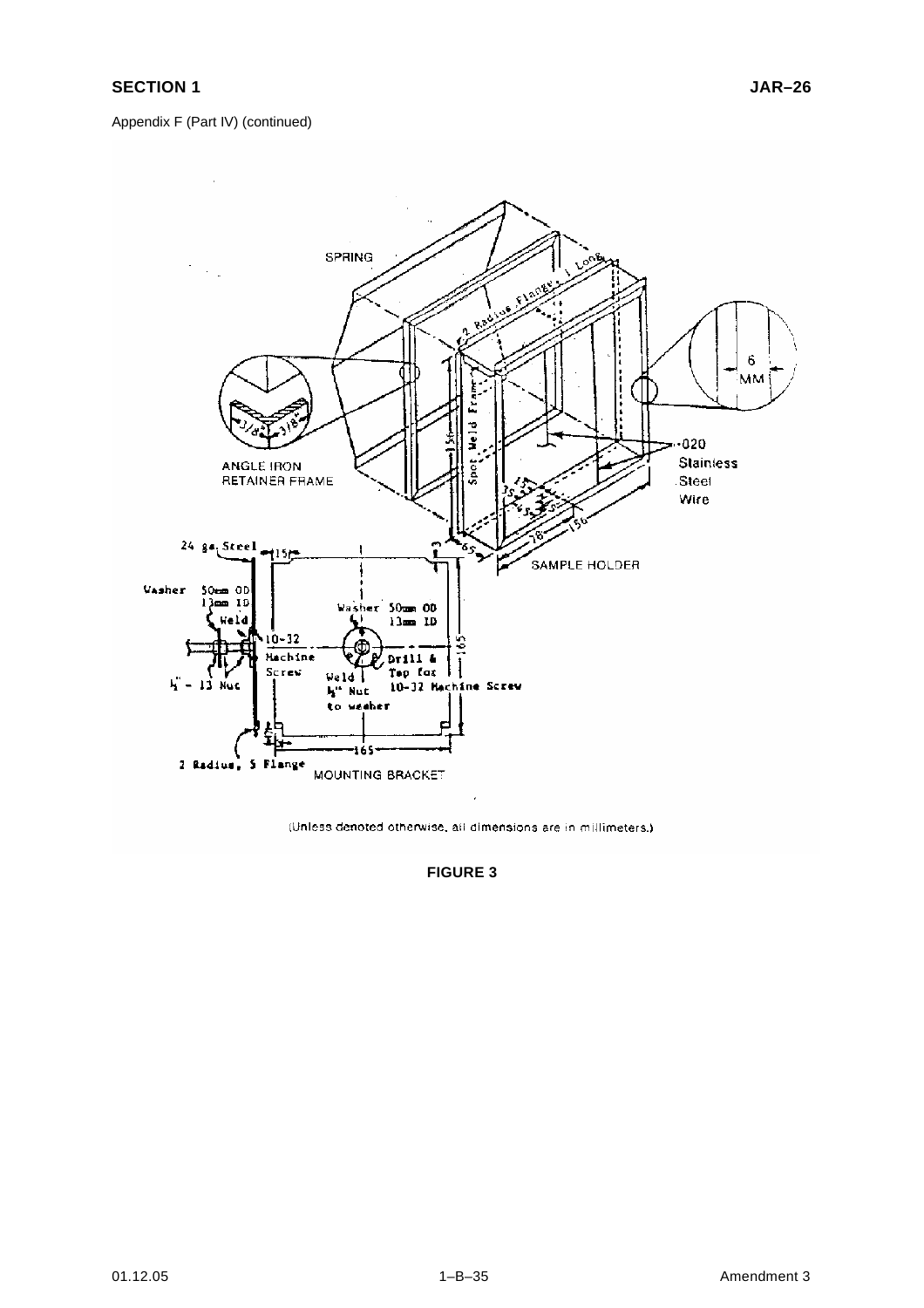

(Unless denoted otherwise, all dimensions are in millimeters.)

**FIGURE 4**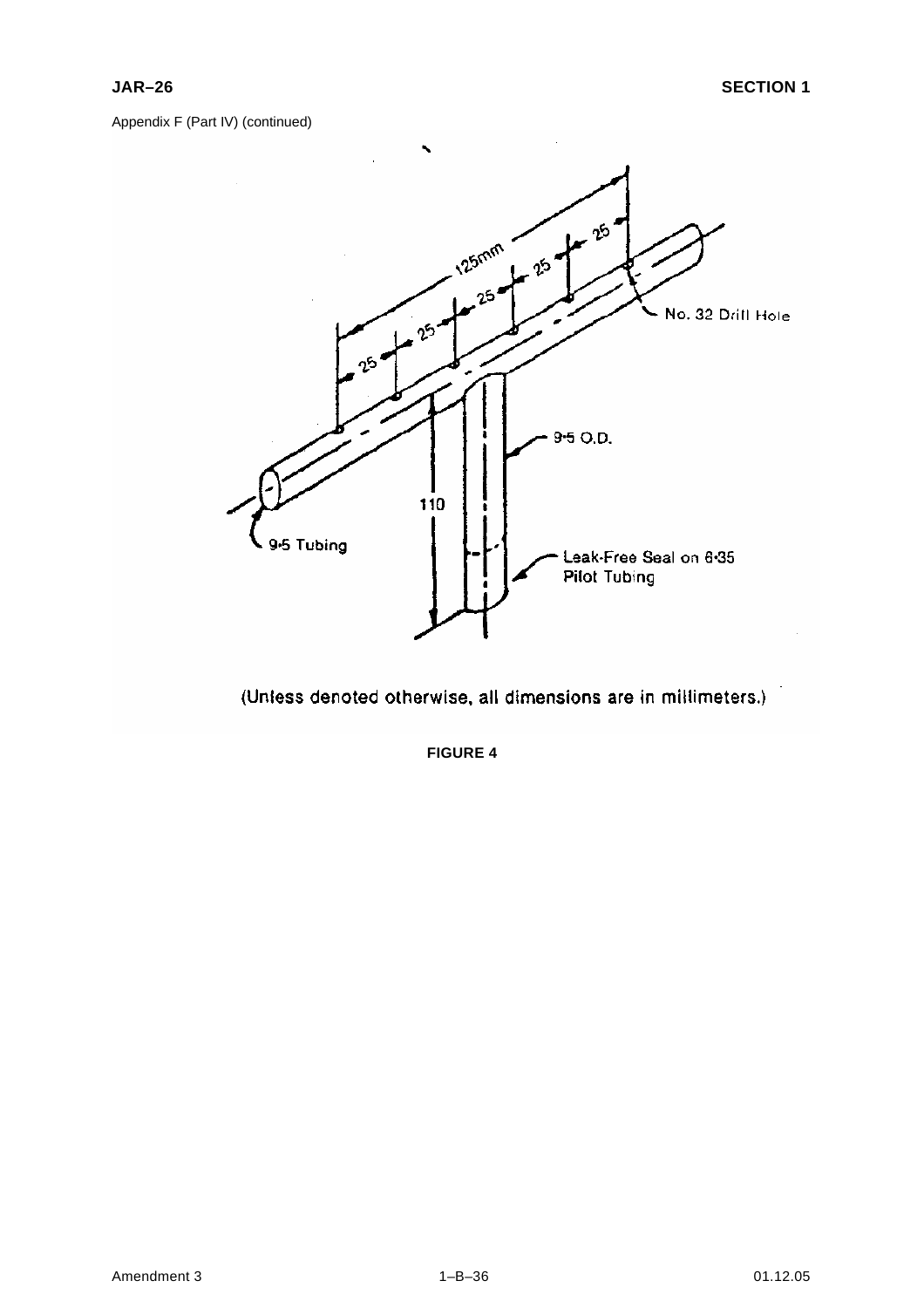

**FIGURE 5 – THERMOCOUPLE POSITION**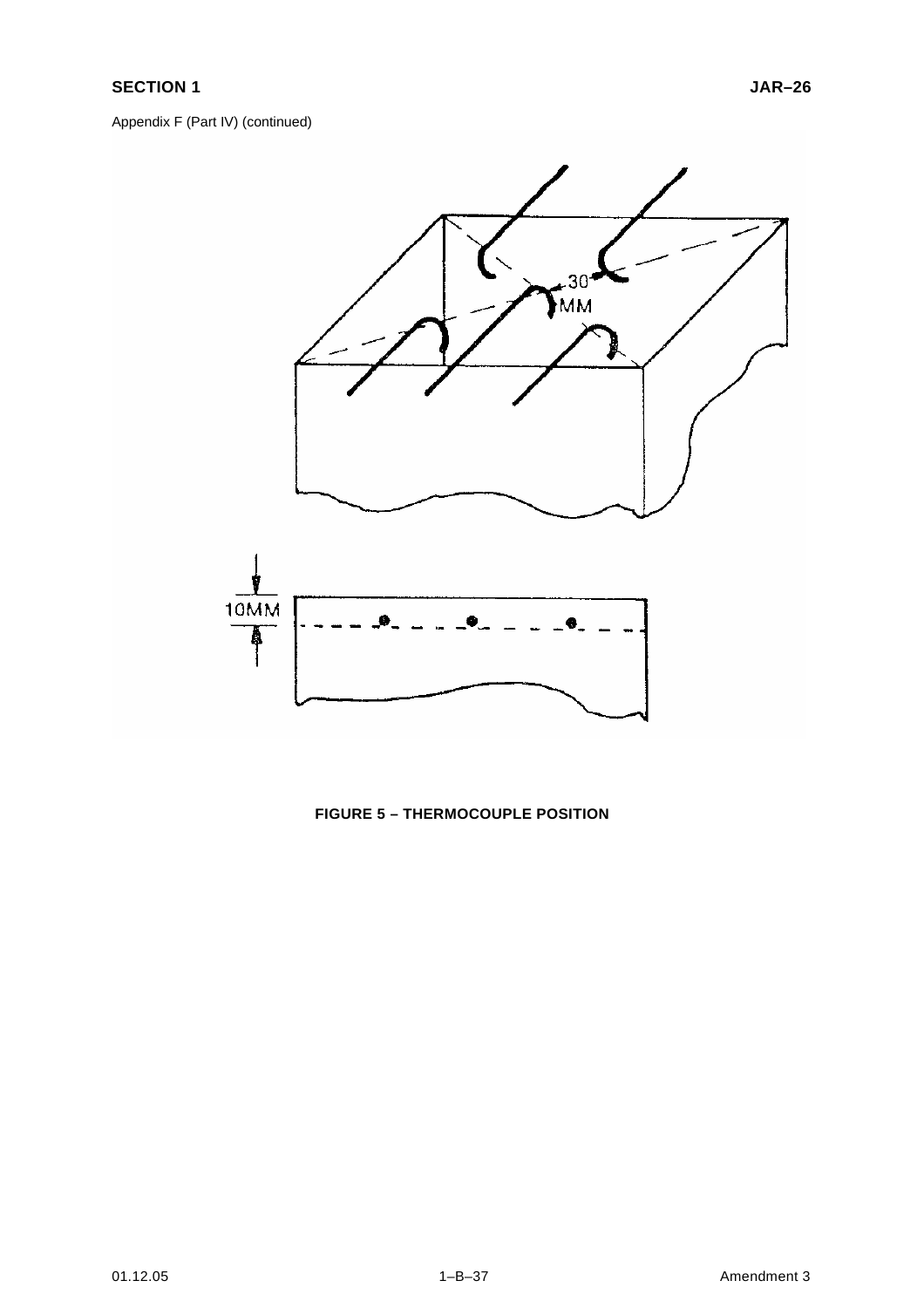## **Appendix F (continued) Part V – Test Method to Determine the Smoke Emission Characteristics of Cabin Materials**

Text derived from: JAR–25 Appendix F, Part V at Chg 13, 05/10/89

(a) *Summary of Method*. The specimens must be constructed, conditioned, and tested in the flaming mode in accordance with American Society of Testing and Materials (ASTM) Standard Test Method ASTM F814-83.

(b) *Acceptance Criteria* The specific optical smoke density (DS) which is obtained by averaging the reading obtained after 4 minutes with each of the three specimens, shall not exceed 200.

INTENTIONALLY LEFT BLANK

INTENTIONALLY LEFT BLANK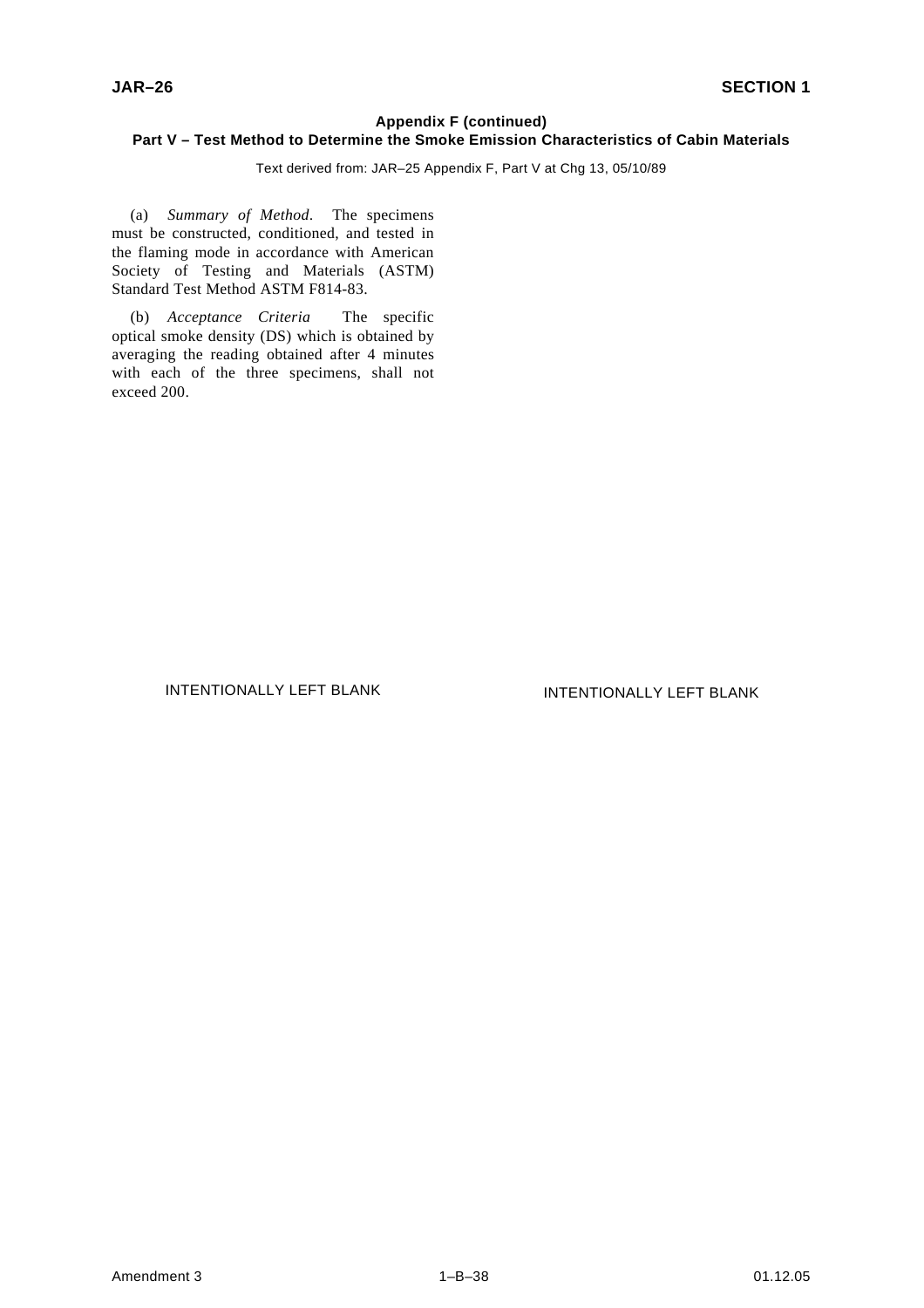# **SUBPART C – GENERAL AVIATION (AEROPLANES)** [Reserved]

INTENTIONALLY LEFT BLANK

1–C−1 13.07.98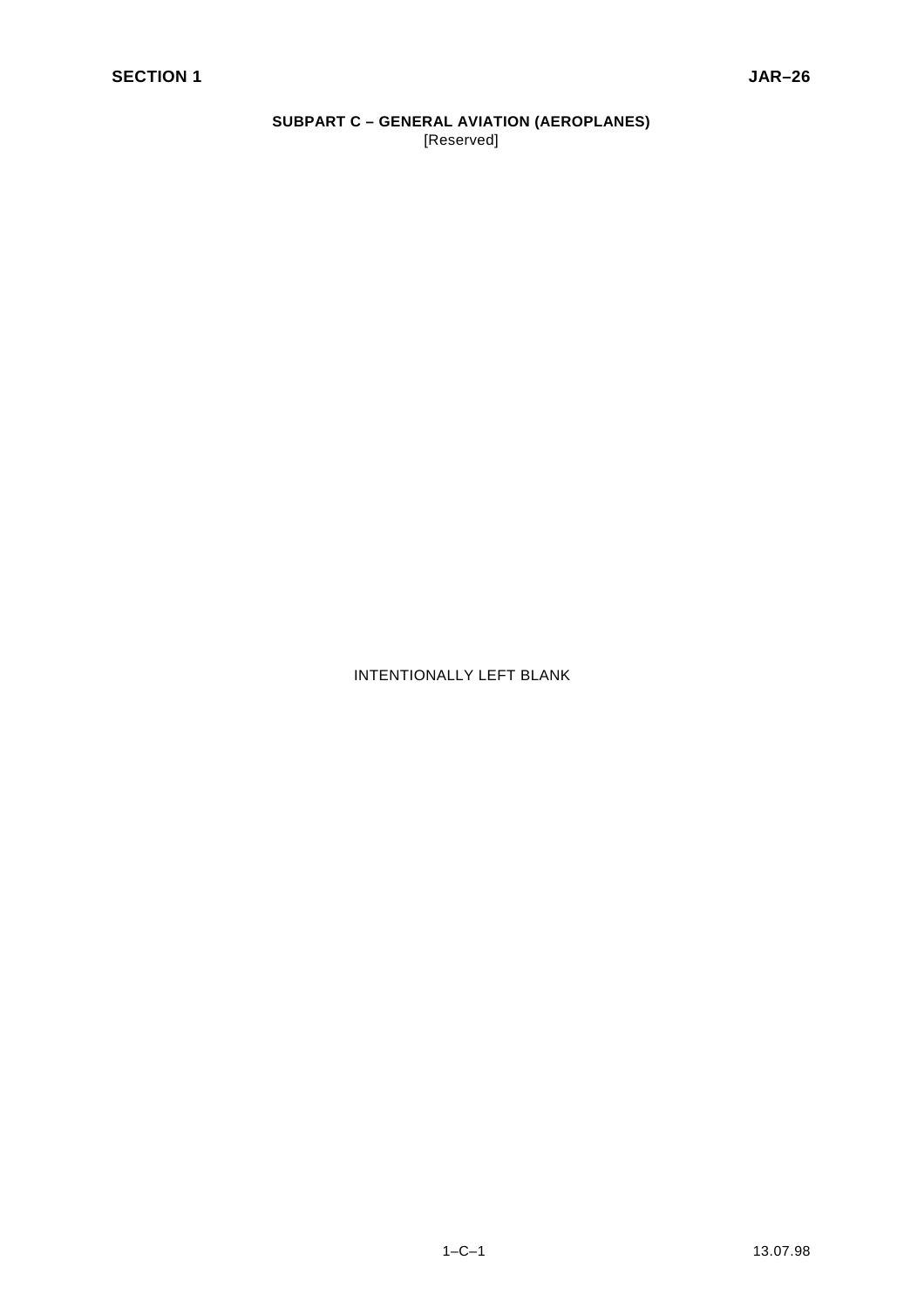# INTENTIONALLY LEFT BLANK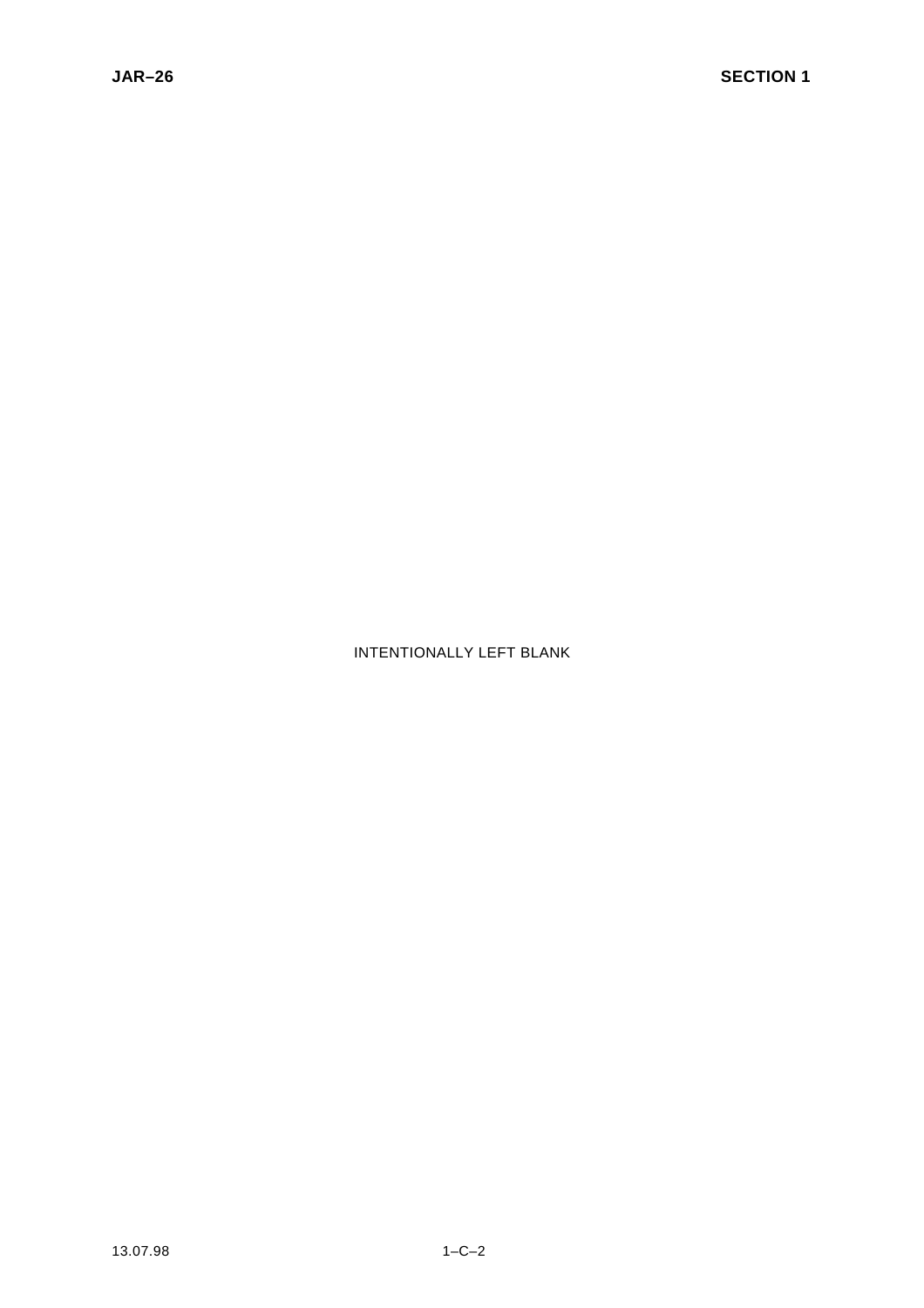# **SUBPART D – COMMERCIAL AIR TRANSPORTATION (HELICOPTERS)** [Reserved]

INTENTIONALLY LEFT BLANK

1<sup>−</sup>D<sup>−1</sup> 13.07.98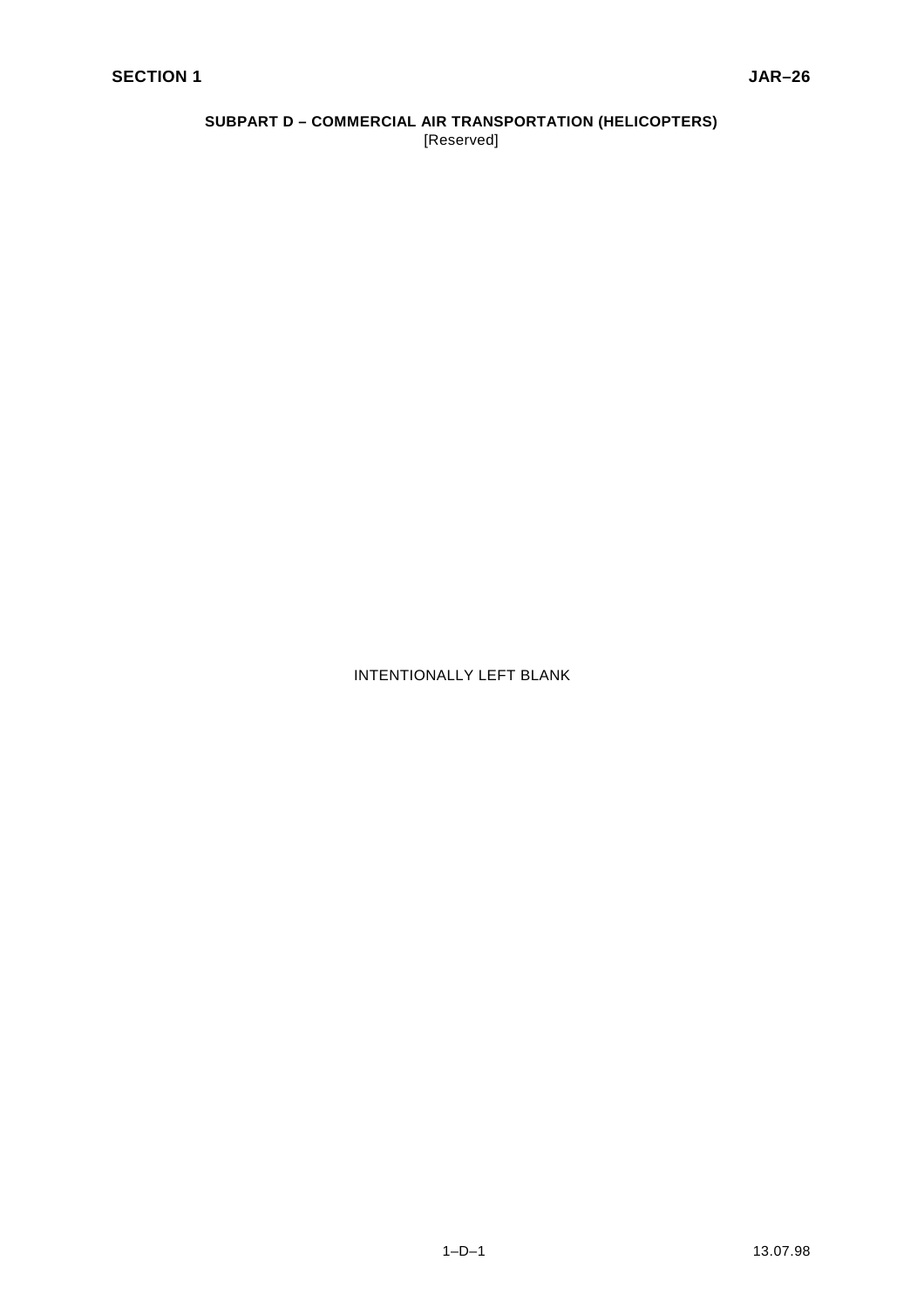# INTENTIONALLY LEFT BLANK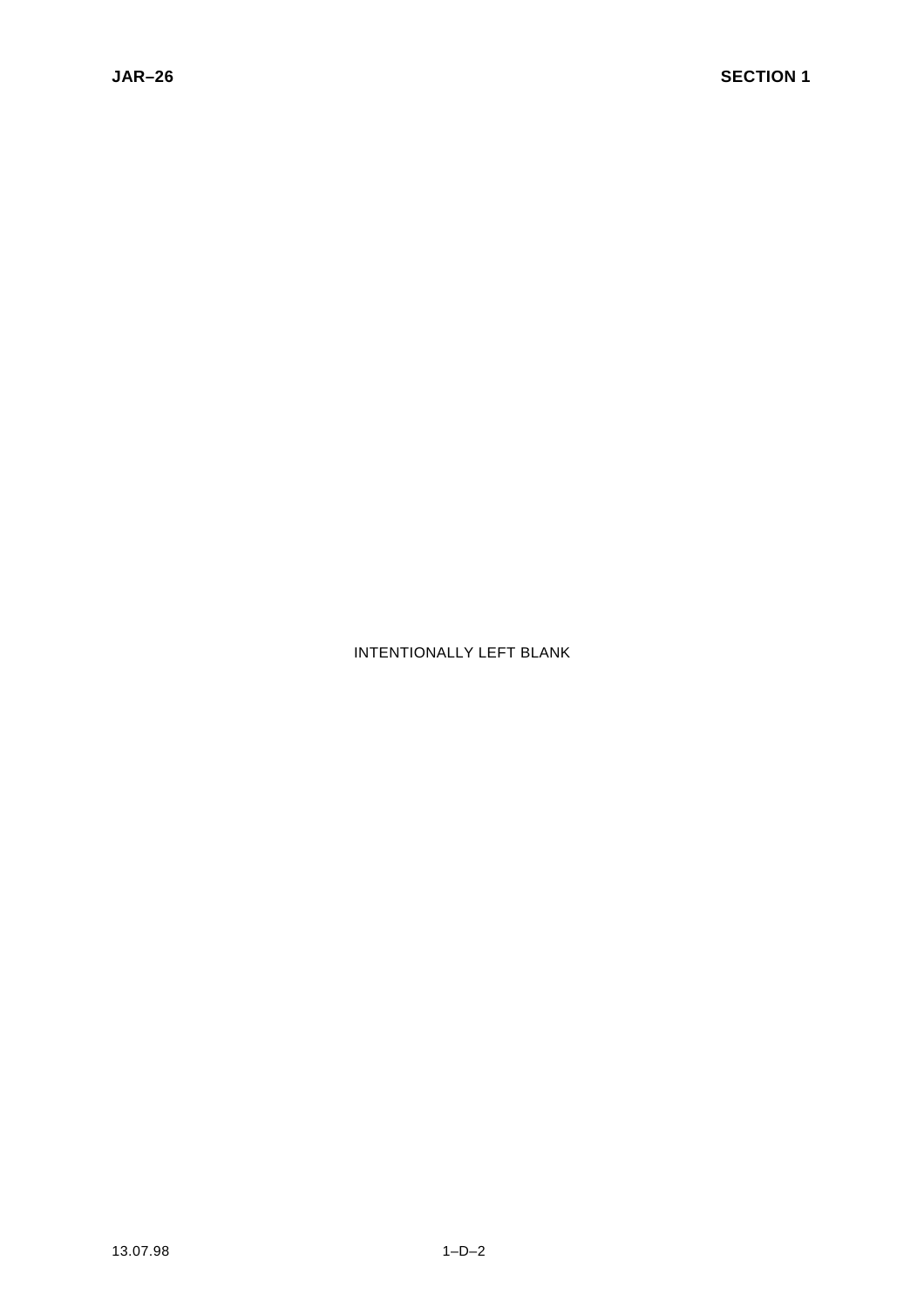# **SUBPART E – GENERAL AVIATION (HELICOPTERS)** [Reserved]

INTENTIONALLY LEFT BLANK

1–E–1 13.07.98